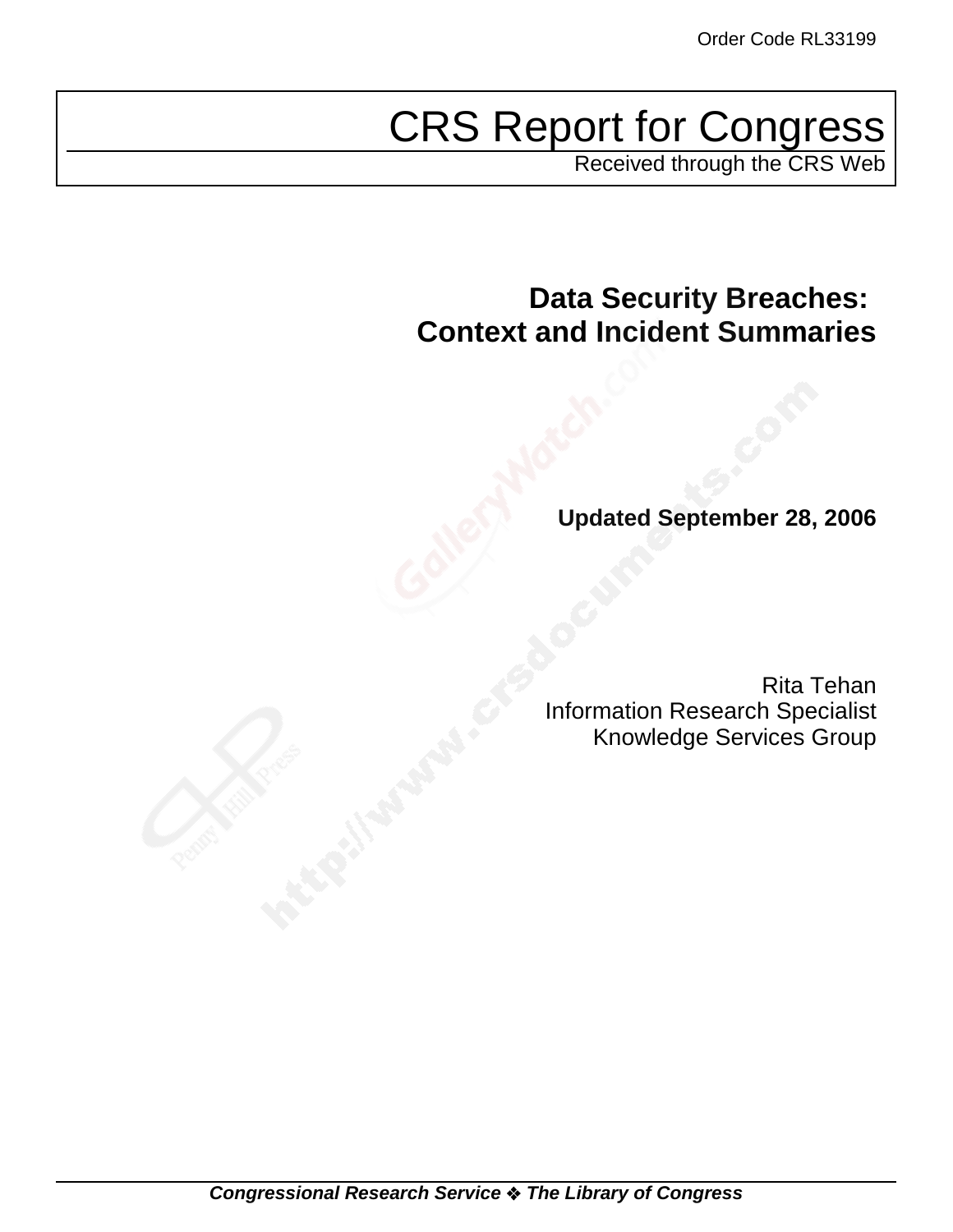### Data Security Breaches: Context and Incident Summaries

### **Summary**

Personal data security breaches are being reported with increasing regularity. Within the last few years, numerous examples of data such as Social Security numbers, bank account, credit card, driver's license numbers, and medical and student records have been compromised. A major reason for the increased awareness of these security breaches is a California law that requires notice of security breaches to the affected individuals. This law, implemented in July 2003, was the first of its kind in the nation.

State security breach notification laws require companies and other entities that have lost data to notify affected consumers. Over half the states considered security breach notice and security freeze legislation in 2005, and several states passed laws requiring that individuals be notified of security breaches.

Congress is considering legislation to address personal data security breaches, following a series of high-profile data security breaches at major financial services firms, data brokers (including ChoicePoint and LexisNexis), and universities. Multiple measures were introduced in 2005 and 2006, but to date, none have been enacted.

For a discussion of legislative and other issues on this topic, see

- ! CRS Report RS22374, *Data Security: Federal and State Laws*, by Gina Marie Stevens
- ! CRS Report RL33273, *Data Security: Federal Legislative Approaches*, by Gina Marie Stevens
- ! CRS Report RS22484, *Identity Theft Laws: State Penalties and Remedies and Pending Federal Bills*, by Kristin Thornblad
- ! CRS Report RL31408, *Internet Privacy: Overview and Pending* Legislation in the 109<sup>th</sup> Congress, 1<sup>st</sup> Session, by Marcia S. Smith;
- ! CRS Report RL33005, *Information Brokers: Federal and State Laws*, by Angie A. Welborn;
- ! and CRS Report RS22082, *Identity Theft: The Internet Connection*, by Marcia S. Smith.

This report will be updated regularly.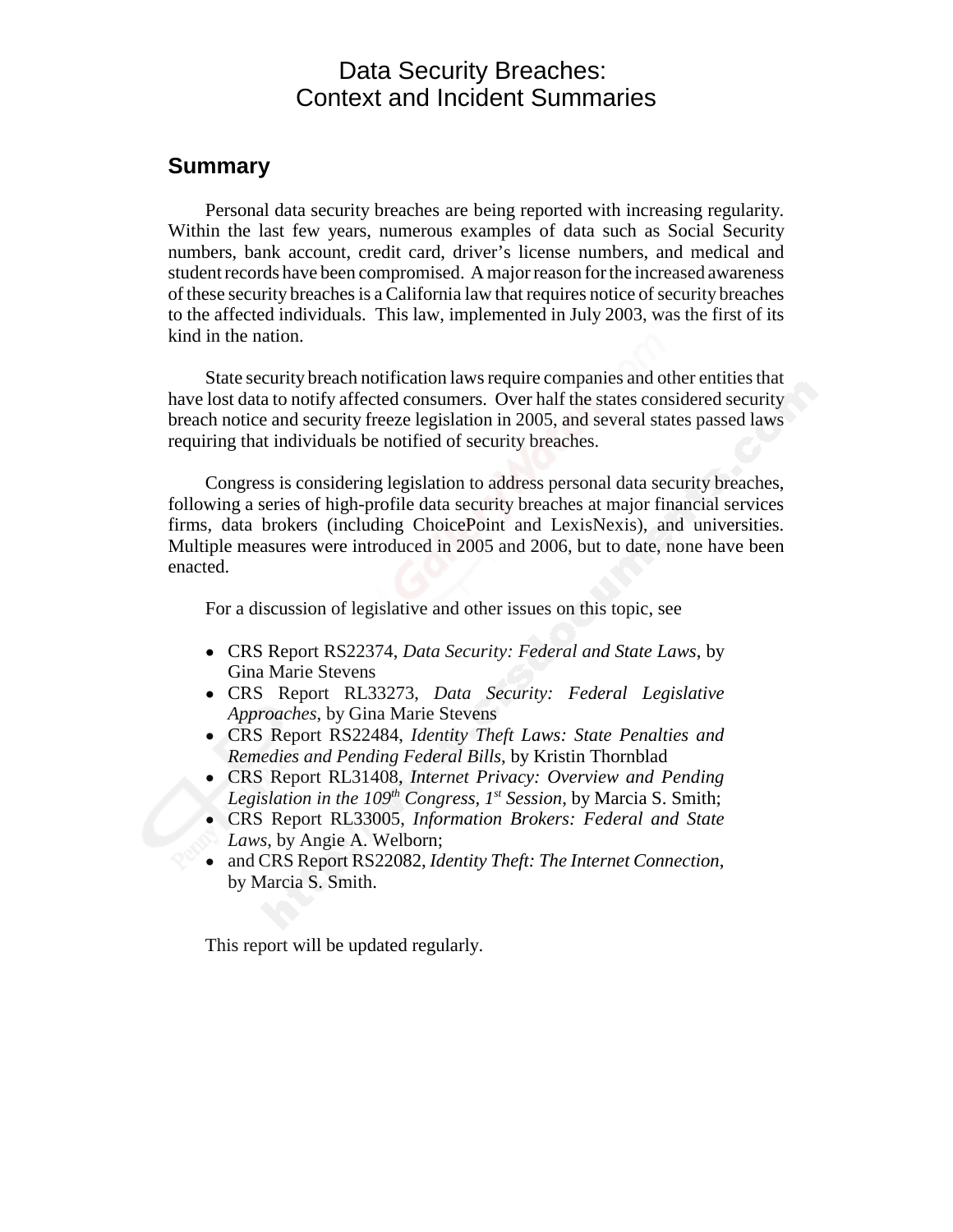## **Contents**

|--|--|

### **List of Tables**

| Table 2. Data Security Breaches in Education (2000-2006) 21              |  |
|--------------------------------------------------------------------------|--|
| Table 3. Data Security Breaches in Financial Institutions (2001-2006) 37 |  |
| Table 4. Data Security Breaches in State and Federal Government          |  |
|                                                                          |  |
|                                                                          |  |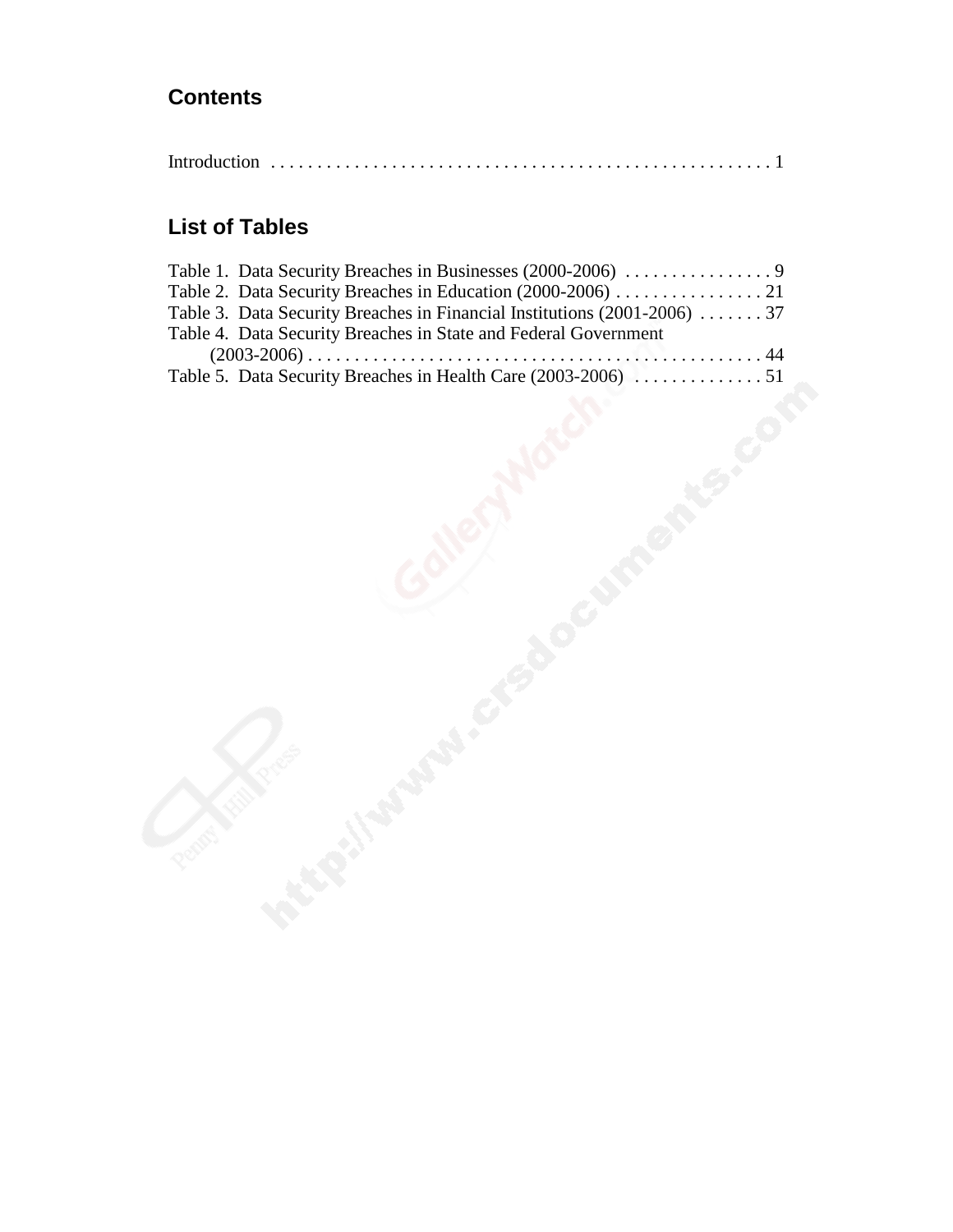# Data Security Breaches: Context and Incident Summaries

### **Introduction**

Personal data security breaches are being reported with increasing regularity. During the past few years, there have been numerous examples of hackers breaking into corporate, government, academic, and personal computers and compromising computer systems or stealing personal data such as Social Security numbers, bank account, credit card, and driver's license numbers, and medical and student records. These breaches occur not only because of illegal or fraudulent attacks by computer hackers, but often because of careless business practices, such as lost or stolen laptops, or the inadvertent posting of personal data on public websites. A recent infamous example occurred in May 2006, when 26.5 million veterans and their spouses were in danger of identity theft because a Veterans Affairs data analyst took home a laptop containing personal data (including names, Social Security numbers, and dates of birth), which was later stolen in a burglary. For additional information on legislative proposals introduced after the VA data theft (and in light of several ongoing information security and information technology management issues at the VA), see CRS Report RL33612, *Department of Veterans Affairs: Information Security and Information Technology Management Reorganization*, by Sidath Viranga Panangala.

A California law that requires notice of security breaches to the affected individuals is the major reason for the increased awareness of these breaches.<sup>1</sup> This law, which was implemented in July 2003, was the first of its kind in the nation.

State security breach notification laws<sup>2</sup> require companies and other entities that have lost personal data to notify affected consumers. Over half the states considered

<sup>&</sup>lt;sup>1</sup> California Department of Consumer Affairs, Office of Privacy Protection, Notice of *Security Breach - Civil Code Sections1798.29 and 1798.82 - 1798.84*, updated June 24, 2003, at

<sup>[</sup>http://www.leginfo.ca.gov/cgi-bin/displaycode?section=civ&group=01001-02000&file= 1798.25-1798.29], and

<sup>[</sup>http://www.leginfo.ca.gov/cgi-bin/displaycode?section=civ&group=01001-02000&file= 1798.80-1798.84] and *Recommended Practices on Notification of Security Breach Involving Personal Information*, Oct. 10, 2003, at

<sup>[</sup>http://www.privacy.ca.gov/recommendations/secbreach.pdf].

<sup>2</sup> See also *2005 Breach of Information Legislation*, National Conference of State Legislatures at [http://www.ncsl.org/programs/lis/CIP/priv/breach.htm].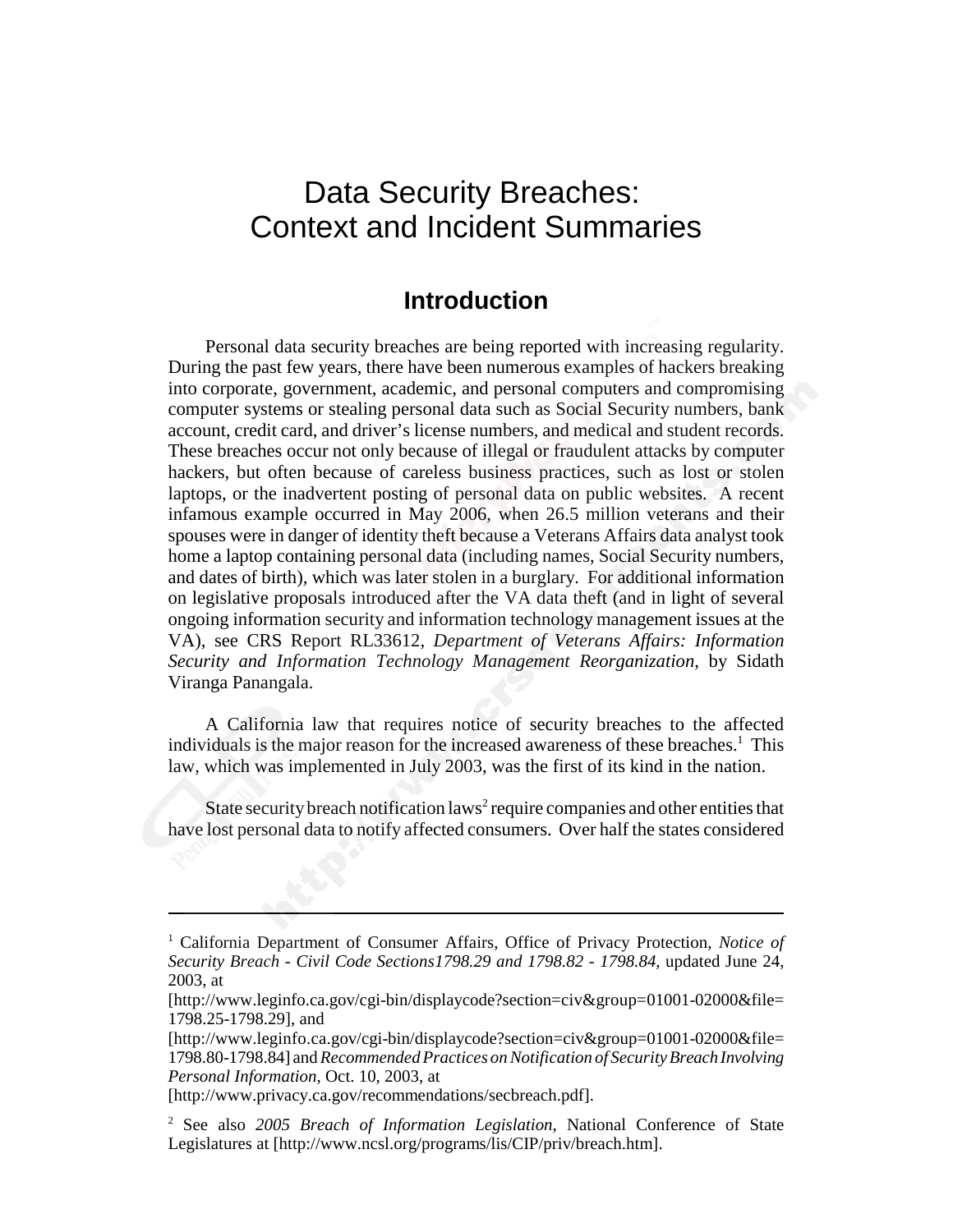security breach notice and security freeze<sup>3</sup> legislation in 2005, and several states passed laws requiring that individuals be notified of security breaches.<sup>4</sup>

An estimated 10 million consumers are affected annually by lost or stolen data at a cost to the economy of \$53 billion.<sup>5</sup> Moreover, victims spend almost 300 million hours a year trying to clear their names and re-establish good credit ratings.<sup>6</sup> For additional information on this, see CRS Report RL31919, *Remedies Available to Victims of Identity Theft*, by Angie Welborn.

Despite the growing fear of data security breaches, a new study suggests that consumers whose credit cards are lost or stolen or whose personal information is accidentally compromised face little risk of becoming victims of identity theft.<sup>7</sup> After six months of study, an analysis by ID Analytics, a fraud-detection company, found that different breaches pose different degrees of risk. In the research, ID Analytics distinguishes between "identity-level" breaches, where names and Social Security numbers are stolen and "account-level" breaches, where only account numbers sometimes associated with names — are stolen. The report concludes that even in the most dangerous data breaches, where thieves access Social Security numbers and other sensitive information about consumers they have deliberately targeted, the fraud rate is  $0.098\%$  — less than one in 1,000 identities are potentially revealed.<sup>8</sup>

While initially surprising, the seemingly low misuse rate recognizes a fundamental truth about identity fraud. It is the fraud ring's available resources that determine how much attempted misuse follows a targeted, identity-level data breach. Fraud rings simply do not have the time or manpower to use hundreds of

5 Federal Trade Commission, *Identity Theft Survey Report*, Sept. 2003, at [http://www.consumer.gov/idtheft/pdf/synovate\_report.pdf ].

6 Peter Katel, "Identity Theft: Can Congress Give Americans Better Protection?," *CQ Researcher*, June 10, 2005.

 $3$  A security freeze law allows a customer to block unauthorized third parties from obtaining his or her credit report or score. A consumer who places a security freeze on his or her credit report or score receives a personal identification number to gain access to credit information or to authorize the dissemination of credit information. Source: CRS Report RS22484, *Identity Theft Laws: State Penalties and Remedies and Pending Federal Bills*.

<sup>&</sup>lt;sup>4</sup> In 2005, security breach notification legislation was introduced in at least 35 states. At least 22 states have enacted security breach notification laws, and a similar bill awaits gubernatorial action in New Jersey. Security breach notification laws have been enacted in the following states: AK, CA, CT, DE, FL, GA (data brokers only), IL, IN (state agencies only), LA, ME, MN, MT, NV, NJ, NY, NC, ND, OH, RI, TN, TX, WA. *State PIRG Summary of State Security Freeze and Security Breach Notification Laws*, U.S. Public Interest Research Group (USPIRG) at [http://www.pirg.org/consumer/credit/statelaws .htm#breach]. See CRS Report RS22374, *Data Security: Federal and State Laws*, by Gina Marie Stevens.

<sup>&</sup>lt;sup>7</sup> Reuters, "ID Theft Risk Lower in Large-Scale Security Breaches," Computerworld, Dec. 8, 2005, at [http://www.computerworld.com/printthis/2005/0,4814,106854,00.html].

<sup>8</sup> ID Analytics, "ID Analytics' First-Ever National Data Breach Analysis Shows the Rate of Misuse of Breached Identities May be Lower than Anticipated," press release, Dec. 8, 2005, at [http://www.idanalytics.com/news\_and\_events/20051208.htm].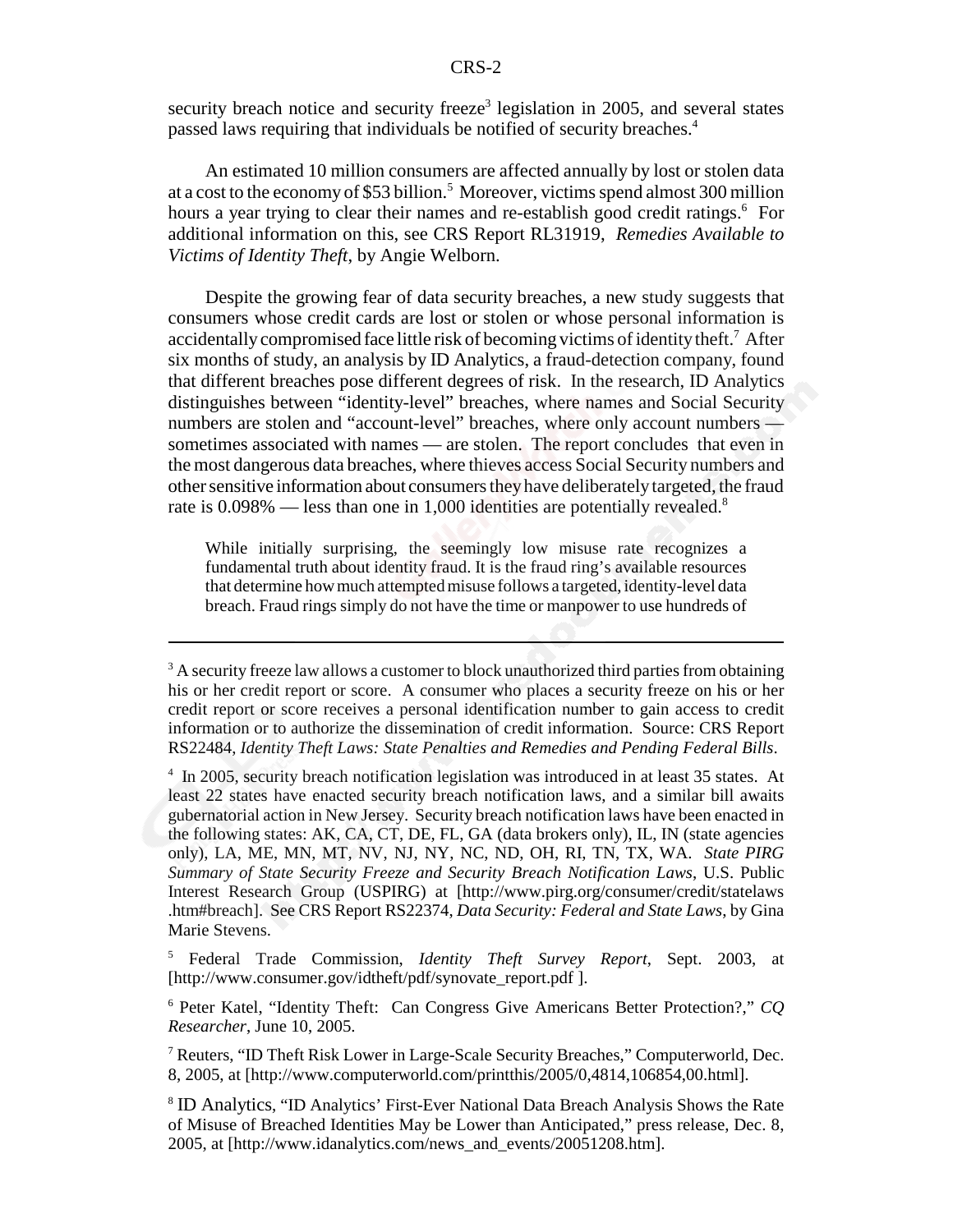thousands of identities available to them in their nefarious pursuits. Think about this practically. If a fraudster spent five minutes to fill out a new account application that is likely to be approved, one application per unique identity, worked 6.5 hours per day, it would take that individual over 50 years to utilize a breached file of one million consumer identities. This scenario overlooks other practicalities, such as procuring the applications and the need to launder the proceeds over time. The misuse rate could increase drastically if the current black market for "identities" remains unimpeded and becomes more centralized and efficient.<sup>9</sup>

Crimes involving electronic data can be very labor intensive for the criminal. Account information may be stolen in bulk with a few efficient lines of software code, but it is sold in much smaller numbers to other criminals who withdraw money or buy goods one transaction at a time, and usually only for a short period until the fraudulent activity is detected.<sup>10</sup>

More than three-quarters of companies recently surveyed by Deloitte Touche Tohmatsu said they have suffered a security breach from the outside, up sharply from the 26% that said they have suffered one when polled in 2005. But even for companies, it is difficult to find specific examples where hacking (or other type of breaches, such as lost or stolen laptops or computers, or inadvertent posting of personal data to public websites) resulted in substantial financial losses. Businesses cite high costs associated with replacement of credit/debit cards, remediation outreach programs to notify people of security breaches, and efforts to protect against lawsuits by security breach victims. "Theft of information is out of control, but use of that information to commit fraud is not out of control," says Avivah Litan, senior analyst at Gartner Inc., a technology research firm. The truth is, in the great majority of cases involving consumers, criminals don't have enough data with which to commit a crime."11

In addition, an August 2006 study by the Elk Rapids, MI-based privacy management research company Ponemon Institute finds that only 37% of information technology professionals believe their company is effective at preventing data breaches.12 Citing a lack of resources and high product costs as barriers to preventing data leakages, only 43% believed their company would detect a large data breach (involving more than  $10,000$  customer records) more than 80% of the time.<sup>13</sup>

<sup>&</sup>lt;sup>9</sup> ID Analytics, "National Data Breach Analysis: Frequently Asked Questions," 2006 at [http://www.idanalytics.com/pdf/National\_DataBreach\_FAQ.pdf ]

<sup>10</sup> Henry Fountain, "Worry. But Don't Stress Out," *New York Times*, June 26, 2005, sec. 4, p. 1.

<sup>11</sup> Dean Foust, "ID Theft: More Hype than Harm," *Business Week Online*, July 3, 2006, at [http://www.businessweek.com/magazine/content/06\_27/b3991041.htm].

<sup>&</sup>lt;sup>12</sup> Deborah Rothberg, "IT Pros Say They Can't Stop Data Breaches," eWeek, August 30, 2006 at

 <sup>[</sup>http://www.eweek.com/article2/0,1759,2010325,00.asp?kc=EWRSS03129TX1K0000614].

<sup>&</sup>lt;sup>13</sup> Sponsored by Port Authority Technologies, independently conducted by Ponemon Institute, National Survey on the Detection and Prevention of Data Security Breaches, (continued...)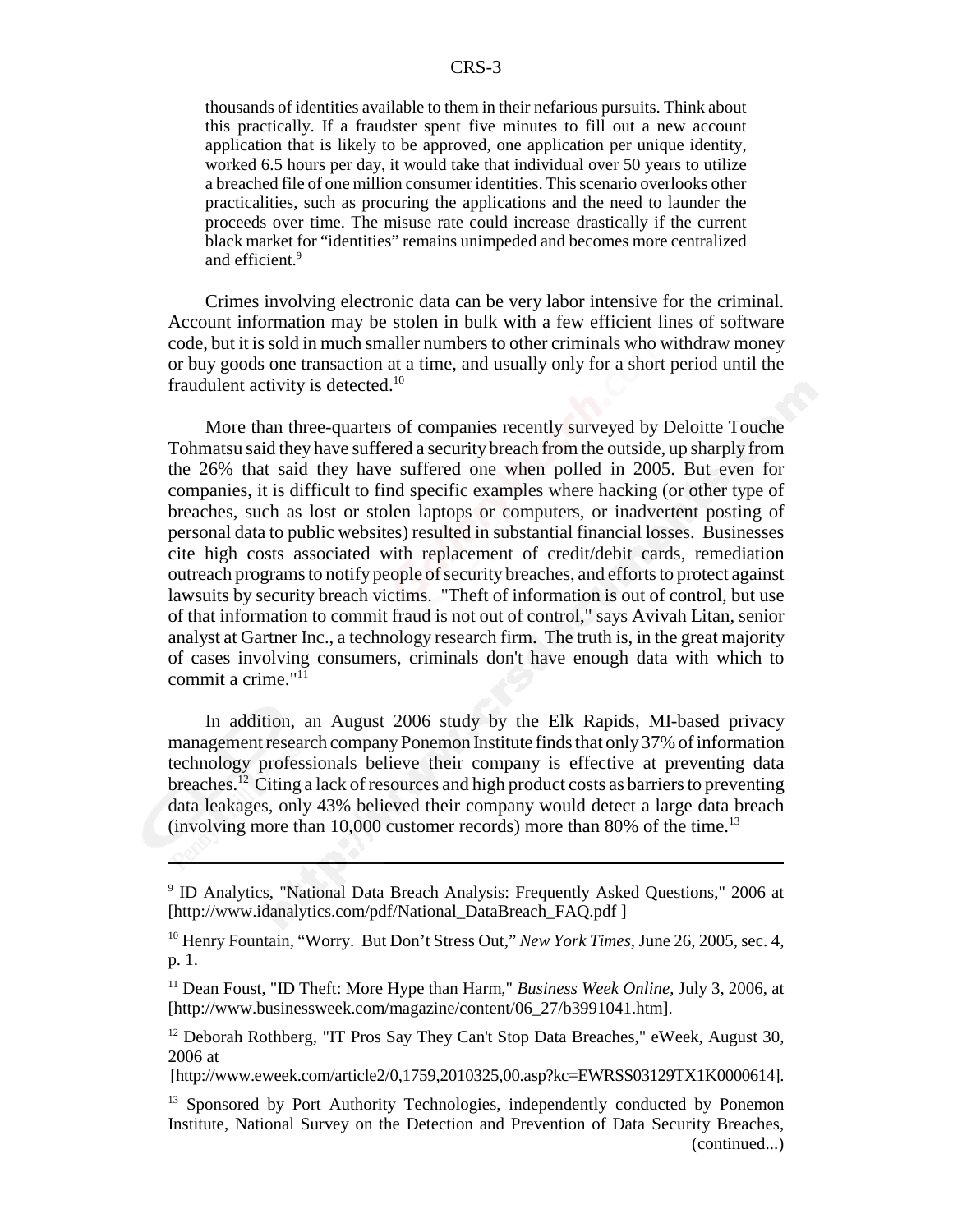Moreover, according to a June 2005 survey by Gartner, Inc., nearly 60% of consumers say they worry more about thieves getting undetected access to private credit reports and other sensitive financial data than defending against phishing attacks.<sup>14</sup> Nearly one-third are "extremely concerned" that they will suffer some type of identity theft fraud because of unauthorized access to their data.15

A fraud specialist with Gartner, Inc., concludes that because the crime is often misclassified, identity thieves have a one out of 700 chance of being caught.<sup>16</sup> In other words, the risk to benefit ratio favors the criminal. "It's a crime in which you can get a lot of money and have a very low probability of ever getting caught," Mari J. Frank, a lawyer and author of several books on identity theft, said in a *New York Times* interview. "Criminals are now saying, Why am I using a gun?"<sup>17</sup>

The Identity Theft and Assumption Deterrence Act of 1998 established the Federal Trade Commission (FTC) as the government entity charged with developing "procedures to ... log and acknowledge the receipt of complaints by individuals," as well as educate and assist potential victims.<sup>18,19</sup> The FTC compiles annual reports and charts of aggregated statistics on these events, but does not identify which corporations, organizations, or other entities have been victims of security breaches.<sup>20</sup> The FTC is also an enforcement agency and does not release data on companies while an investigation is ongoing. At the completion of the investigation, when there is an enforcement action, the FTC then releases information identifying corporations, organization, or others who have violated data security laws.

<sup>15</sup> "Data Security Lapses, Increased Cyber Attacks Damage Consumer Trust in E-Commerce," *Government Technology*, June 27, 2005, at

[http://www.govtech.net/magazine/channel\_story.php/94447].

<sup>16</sup> Avivah Litan, "Underreporting of Identity Theft Rewards the Thieves," Gartner, Inc., July 7, 2003.

17 Tom Zeller, "For Victims, Repairing ID Theft Can be Grueling," *New York Times*, Oct. 1, 2005.

<sup>18</sup> Identity Theft and Assumption Deterrence Act, as amended by P.L. 105-318, 112 Stat. 3007 (Oct. 30, 1998), at [http://www.ftc.gov/os/statutes/itada/itadact.htm].

 $19$  For an overview of the federal laws that could assist victims of identity theft with purging inaccurate information from their credit records and removing unauthorized charges from credit accounts, as well as federal laws that impose criminal penalties on those who assume another person's identity through the use of fraudulent identification documents, see CRS Report RL31919, *Remedies Available to Victims of Identity Theft*, by Angie Welborn. (Relevant state laws are also discussed.)

 $13$  (...continued)

August 28, 2006, at

 <sup>[</sup>http://www.portauthoritytech.com/resources/downloads/wp\_Ponemon\_Institute\_Study.pdf]

<sup>&</sup>lt;sup>14</sup> Phishing is e-mail fraud where the perpetrator sends out legitimate-looking e-mails that appear to come from well-known and trustworthy websites in an attempt to gather personal and financial information from the recipient.

<sup>20</sup> Federal Trade Commission, *ID Theft Data: State Data* website at [http://www.consumer.gov/idtheft/id\_state.htm]. *National Data* is available at [http://www.consumer.gov/idtheft/id\_federal.htm].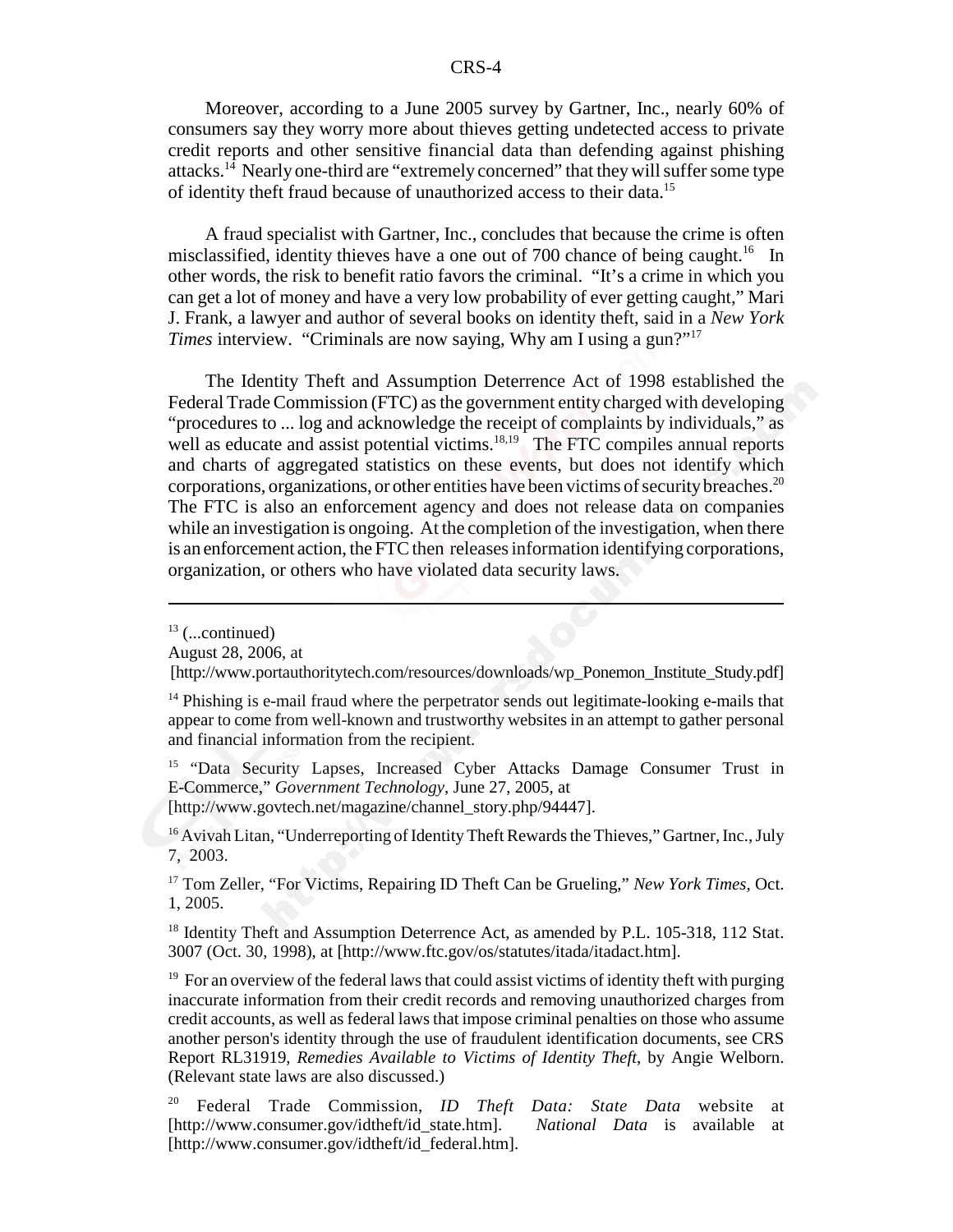Although a number of federal agencies (e.g., the Federal Trade Commission, Department of Justice, Secret Service, U.S. Postal Service, and Social Security Administration), state attorneys general, and private organizations such as the Electronic Privacy Information Center are involved with data privacy investigations or related consumer assistance, none maintains a comprehensive itemized list of data security breaches.<sup>21</sup> However, the Privacy Rights Clearinghouse maintains a frequently-updated chronology of data breaches from February 2005 to the present.22

A number of data security breaches by federal agencies in recent months revealed many agencies do not have security controls in place (see **Table 3**: *Data Security Breaches in State and Federal Government*, below).<sup>23</sup> In the first half of 2006, the list of agencies with incidents of potentially compromised data include the Departments of Agriculture, Defense, Energy, Veterans Affairs, Transportation, the Federal Trade Commission, the Internal Revenue Service, the Government Accountability Office, the National Institutes of Health, and the Department of the Navy. The State Department also suffered a series of hacking attacks. In fiscal 2005, major federal agencies reported about 3,600 incidents that were serious enough to warrant alerting the government's cybersecurity center at the Department of Homeland Security, including 304 instances of unauthorized access and 1,806 cases of malicious computer code, according to a yearly OMB report.24

[E]xperts say the federal government faces special challenges because of the variety of sensitive information it keeps, the increasingly mobile nature of the federal workforce and the pervasive use of contractors, which allow thousands of individuals with varying levels of security clearance to access government databases from remote sites. A 2004 government survey on the work practices of 1.8 million federal workers found that more than 140,000 had clearance to connect with government computer systems from home. The IRS says 50,000 of its employees have laptops allowing them to access personal and business tax information from anywhere. And 133 Education Department personnel can access more than 10,000 records containing student loan recipients' personal information.<sup>25</sup>

 $^{21}$  For a brief discussion of federal and state data security laws, see CRS Report RS22374, *Data Security: Federal and State Laws*, by Gina Marie Stevens.

<sup>22</sup> Privacy Rights Clearinghouse, *A Chronology of Data Breaches* at [http://www.privacyrights.org/ar/ChronDataBreaches.htm]. The chronology "begins with ChoicePoint's 2/15/05 announcement of its data breaches because it was a watershed event in terms of disclosure to the affected individuals."

<sup>23</sup> Rebecca Adams, "Data Drip: How the Feds Handle Personal Data," *CQ Weekly*, July 10, 2006, p. 1846.

<sup>24</sup> Office of Management and Budget, *FY 2005 Report to Congress on Implementation of The Federal Information Security Management Act of 2002*, March 1, 2006, at [http://www.whitehouse.gov/omb/inforeg/reports/2005\_fisma\_report\_to\_congress.pdf].

<sup>&</sup>lt;sup>25</sup> Zachary Goldfarb, "To Agency Insiders, Cyber Thefts And Slow Response Are No Surprise," *Washington Post*, July 18, 2006, at

<sup>[</sup>http://www.washingtonpost.com/wp-dyn/content/article/2006/07/17/AR2006071701170 .html].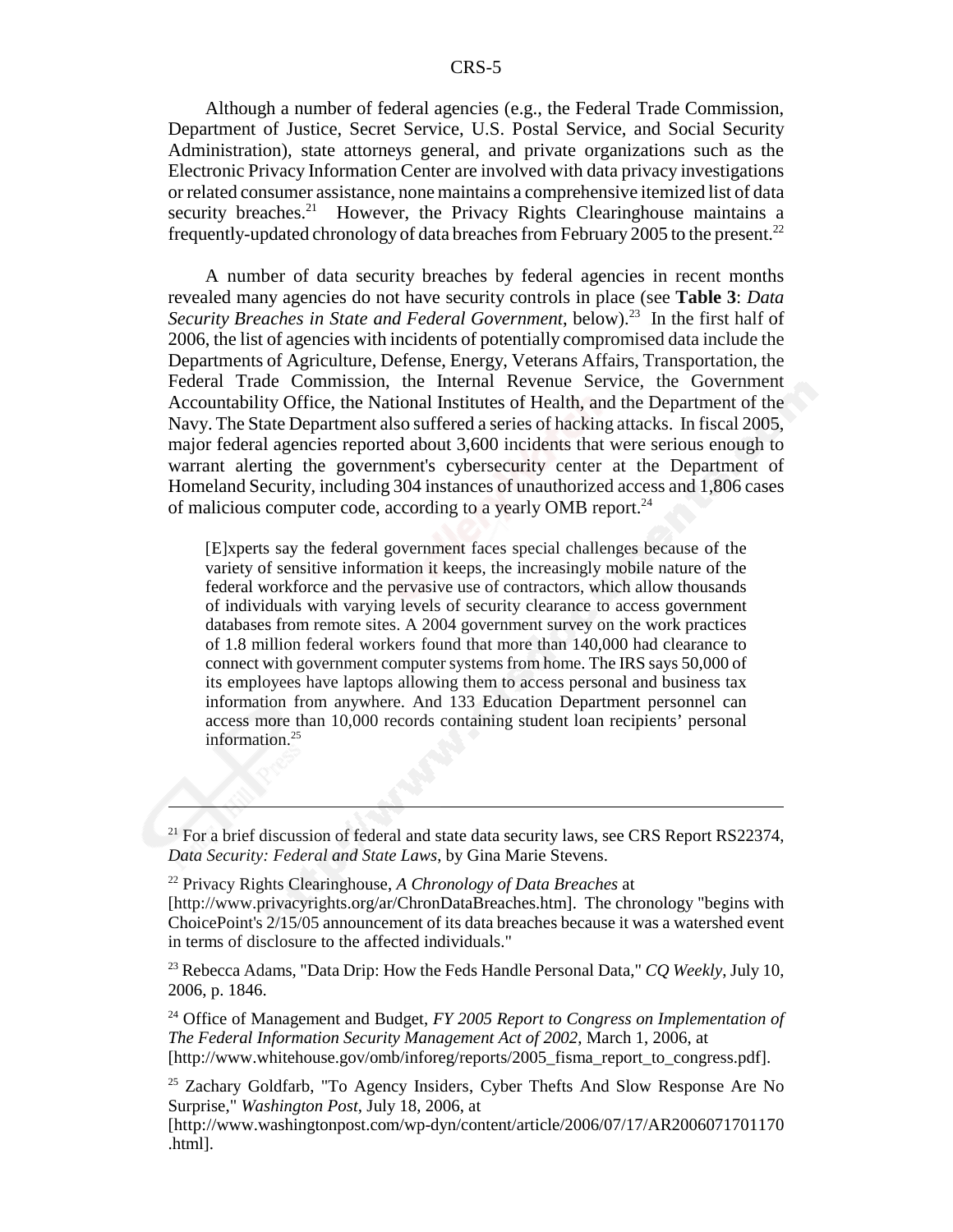The United States Computer Emergency Readiness Team (US-CERT) has recently begun monitoring trends involving the acquisition of personally identifiable information (PII) by unauthorized, malicious users. $^{26}$ 

On September 19, 2006, the President's Identity Theft Task Force adopted interim recommendations on measures that can be implemented immediately to help address the problem of identity theft. In a September 20, 2006 memo to federal department and agency heads<sup>27</sup>, the Office of Management and Budget (OMB) outlined steps agencies should take in responding to an identity theft or ways to prevent one from happening. Clay Johnson, the Office of Management and Budget's deputy director for management, made it clear the administration supports the task force's recommendation that departments establish a "core management group responsible for responding to the loss of personal information..."28

The Identity Theft Task Force, which was established by Executive Order of the President on May 10,  $2006^{29}$ , and is now comprised of 17 federal agencies and departments, is scheduled to deliver a final strategic plan to the President in November, 2006. The Identity Theft Task Force's interim recommendations to the Administration include the following:

- Data breach guidance to agencies
- Development of universal police report for identity theft victims
- Extending restitution for victims of identity theft
- Reducing access of identity thieves to Social Security Numbers
- Developing alternative methods of authenticating identities
- Improving data security in the government
- Improving agencies' ability to respond to data breaches in the government.<sup>30</sup>

In June, 2006, the Office of Management and Budget issued new security guidelines requiring federal civilian agencies to implement new measures to protect

[http://www.whitehouse.gov/omb/memoranda/fy2006/task\_force\_theft\_memo.pdf]

<sup>28</sup> Jason Miller, "OMB Issues Data Breach Guidance," Government Computer News, September 22, 2006, at [http://www.gcn.com/online/vol1\_no1/42106-1.html].

29 Executive Order 13402: *Strengthening Federal Efforts to Protect Against Identity Theft*, May 10, 2006, at [http://www.whitehouse.gov/news/releases/2006/05/20060510-3.html].

30 U.S. Department of Justice press release, *Identity Theft Task Force Announces Interim Recommendations*, September 19, 2006, at

[http://www.usdoj.gov/opa/pr/2006/September/06\_ag\_635.html].

<sup>26</sup> US-CERT, *Quarterly Trends and Analysis Report*, September 1, 2006, at [http://www.us-cert.gov/press\_room/trendsandanalysisQ306.pdf]. This report summarizes and provides analysis of incident reports submitted to US-CERT during the third quarter of FY2006 (April 1, 2006 to June 30th, 2006).

<sup>&</sup>lt;sup>27</sup> Office of Management and Budget Memorandum for the Heads of Departments and Agencies,*Recommendations for Identity Theft Related Data Breach Notification*, September 20, 2006, at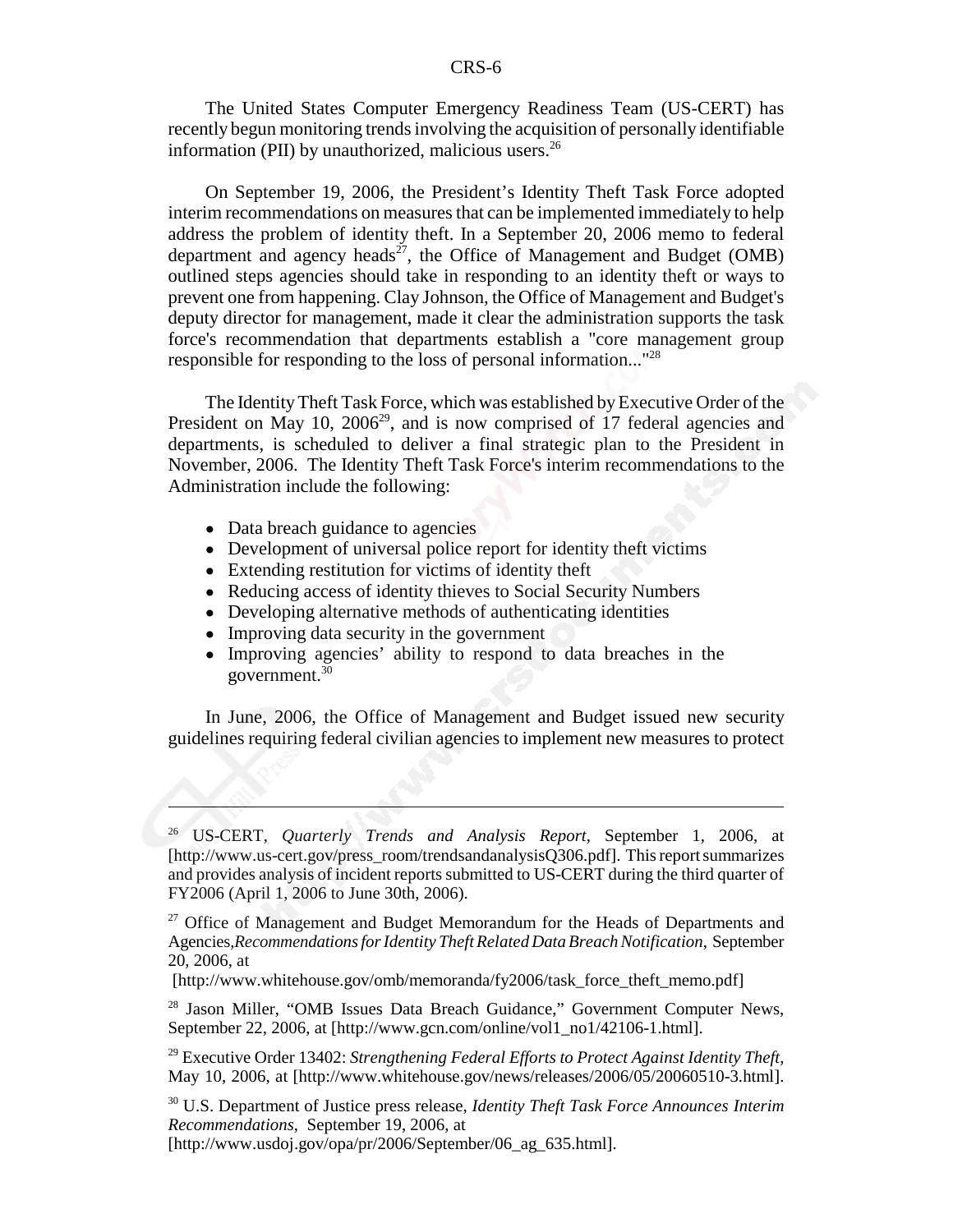the security of personal information held by federal agencies.<sup>31</sup> To comply with the new policy, agencies will have to encrypt all data on laptop or handheld computers unless the data are classified as "non-sensitive" by an agency's deputy director. Agency employees also would need two-factor authentication -- a password plus a physical device such as a key card -- to reach a work database through a remote connection, which must be automatically severed after 30 minutes of inactivity.<sup>32</sup>

In June 2006, a group of government agencies, corporations, and universities launched a research center dedicated to the study of identity fraud. The Center for Identity Management and Information Protection is dedicated to furthering a national research agenda on identity management, information sharing, and data protection.<sup>33</sup>

Congress is considering legislation to address data security, following a series of high-profile data security breaches at major financial services firms and data brokers, including ChoicePoint and LexisNexis. Multiple measures were introduced in 2005 and 2006, and several have been reported out of committee, but to date, none have been brought to the floor.

For a discussion of legislative and other issues on this topic, see

- ! CRS Report RS22374, *Data Security: Federal and State Laws*, by Gina Marie Stevens
- ! CRS Report RL33273, *Data Security: Federal Legislative Approaches*, by Gina Marie Stevens
- ! CRS Report RS22484, *Identity Theft Laws: State Penalties and Remedies and Pending Federal Bills*, by Kristin Thornblad
- ! CRS Report RL31408, *Internet Privacy: Overview and Pending* Legislation in the  $109<sup>th</sup> Congress, 1<sup>st</sup> Session, by Marcia S. Smith;$
- ! CRS Report RL33005, *Information Brokers: Federal and State Laws*, by Angie A. Welborn;
- ! and CRS Report RS22082, *Identity Theft: The Internet Connection*, by Marcia S. Smith.

**Tables 1-5** summarize selected data security or identity theft breaches reported in the press since 2000. A few highlights compiled from the reported incidents:

! Almost half of the security breaches occurred at institutions of higher education. (A *Chronicle of Higher Education* article examines why this is so, noting that while colleges have become better at detecting electronic break-ins, security practices,

<sup>&</sup>lt;sup>31</sup> Office of Management and Budget Memorandum for the Heads of Departments and Agencies, *Protection of Sensitive Agency Information*, June 23, 2006, at [http://www.whitehouse.gov/OMB/memoranda/fy2006/m06-16.pdf].

<sup>32</sup> Brian Krebs, "OMB Sets Guidelines for Federal Employee Laptop Security," *Washington Post*, June 27, 2006, at

<sup>[</sup>http://www.washingtonpost.com/wp-dyn/content/article/2006/06/27/AR2006062700540 .html]

<sup>&</sup>lt;sup>33</sup> Center for Identity Management and Information Protection, at [http://www.utica.edu/academic/institutes/cimip/]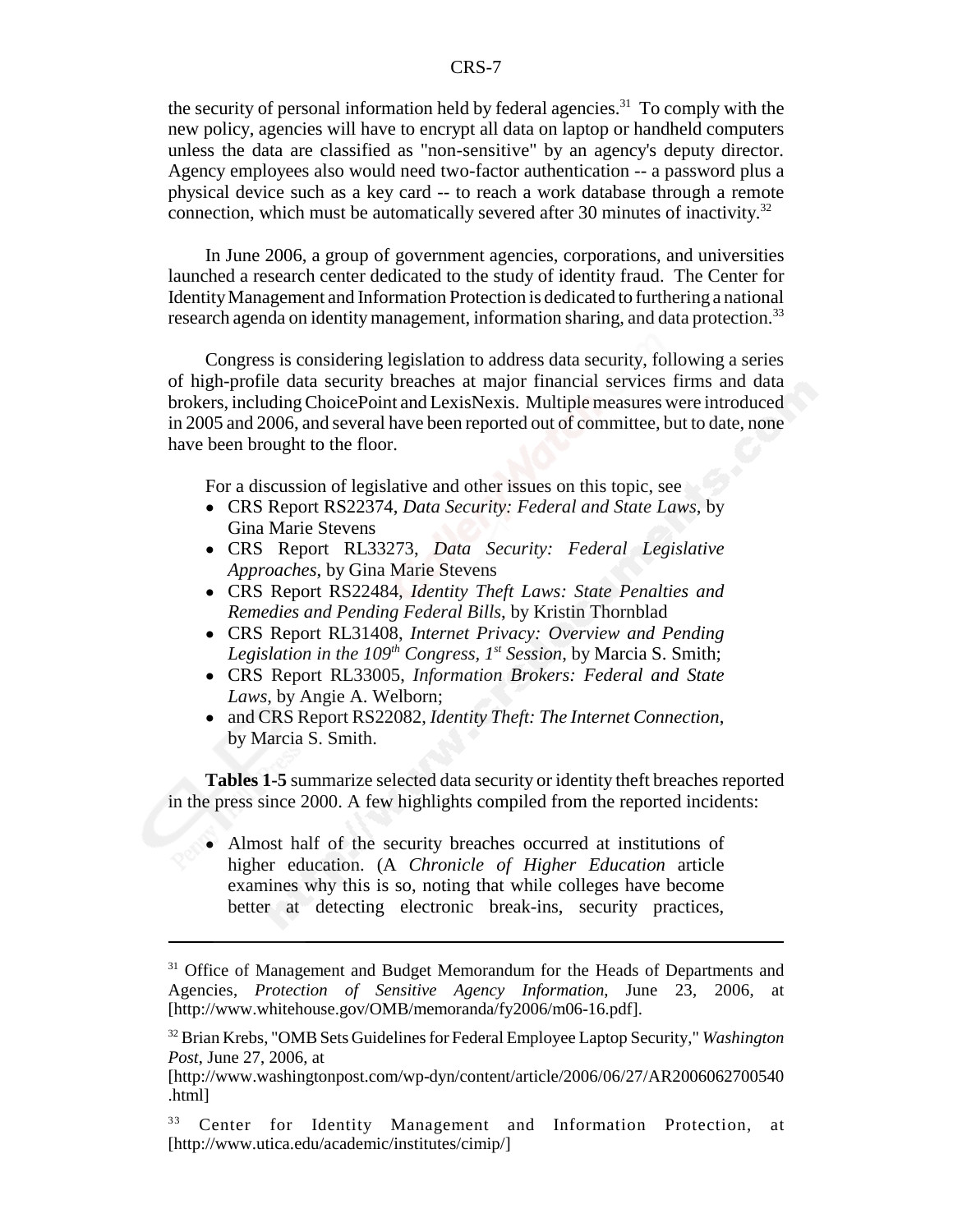particularly password protections, are  $lax$ <sup>34</sup> In addition, academic culture embraces the open exchange of information and provides a target-rich environment for data breaches — an abundance of computer equipment filled with sensitive data and a pool of financially naive students.<sup>35</sup>). In September 2006, Louisiana State University (LSU), under a year-long agreement with Equifax Inc., will provide students, faculty and staff members with free daily monitoring of their credit reports and \$2,500 in identity-theft insurance. LSU claims this is the first agreement of its kind between a credit agency and a higher-education institution. The university will pay Equifax, Inc.  $$150,000.<sup>36</sup>$ ;

- ! Other prevalent targets for identity theft are financial institutions (banks, credit card companies, securities companies, etc.), and government agencies (international, federal, state, and local); and
- ! The AARP analyzed 244 publicly disclosed security breaches from January 1, 2005 through May 26, 2006, identified by the Identity Theft Resource Center  $(ITRC).<sup>37</sup>$  An examination of the most frequent cause of reported security breaches reveals that a third (33%) of all breaches were caused by hackers who broke into computer systems to gain access to sensitive personal information. The analysis finds that educational institutions are more likely than any other type of entity to report having had a security breach. In fact, educational institutions were more than twice as likely to report suffering a breach as any other type of entity. Physical theft of computers, computer equipment, or paper files is the next most common cause of security breaches, followed by improper display.

<sup>34</sup> Dan Carnevale, "Why Can't Colleges Hold On to Their Data?," *Chronicle of Higher Education*, May 6, 2005, p. A35.

<sup>&</sup>lt;sup>35</sup> Reuters, "U.S. Colleges Struggle to Combat Identity Theft," eWeek, Aug. 17, 2005, at [http://www.findarticles.com/p/articles/mi\_zdewk/is\_200508/ai\_n14906864].

<sup>36</sup> Andrea L. Foster, "Louisiana State U. Signs Deal to Protect Students and Employees in Case of Data Breach," *Chronicle of Higher Education*, September 13, 2006, at [http://chronicle.com/daily/2006/09/2006091301t.htm].

<sup>&</sup>lt;sup>37</sup> AARP, "Into the Breach: Security Breaches and Identity Theft," July 2006, at [http://www.aarp.org/research/frauds-scams/fraud/dd142\_security\_breach.html].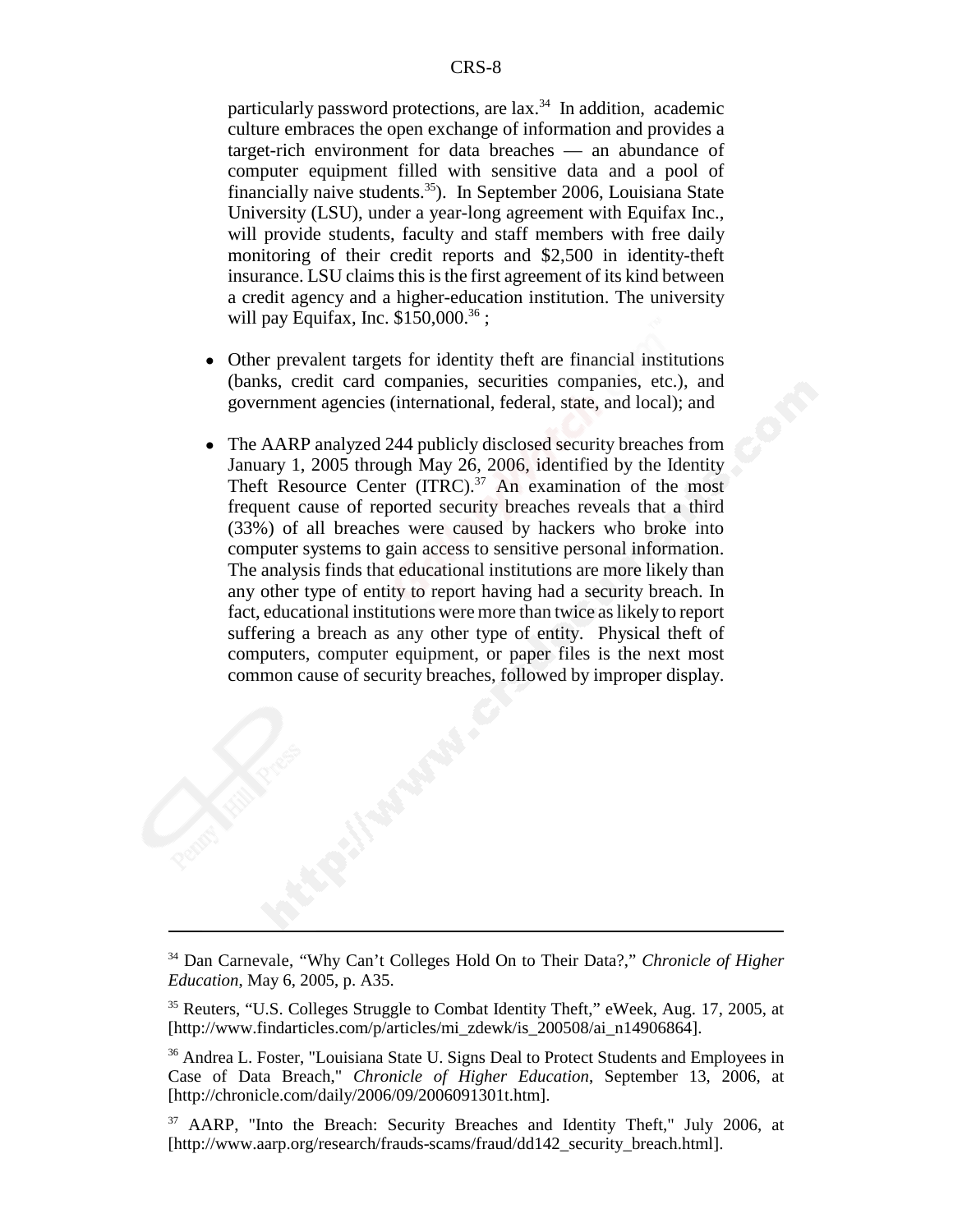# **Table 1. Data Security Breaches in Businesses (2000-2006)**

| <b>Business Incidents</b>                                                                                                                            | <b>Date</b><br><b>Publicized</b> | <b>Who Was Affected</b>                                                                                                                                                                                                  | <b>Number</b><br><b>Affected</b> | <b>Type of Data</b><br><b>Released/Compromised</b>               | Source(s)                                                                                                                                                                     |
|------------------------------------------------------------------------------------------------------------------------------------------------------|----------------------------------|--------------------------------------------------------------------------------------------------------------------------------------------------------------------------------------------------------------------------|----------------------------------|------------------------------------------------------------------|-------------------------------------------------------------------------------------------------------------------------------------------------------------------------------|
| Linden Labs (creator of Second<br>Life virtual community)                                                                                            | September<br>2006                | members of interactive<br>virtual community                                                                                                                                                                              | 650,000                          | names, addresses, encrypted<br>passwords, payment<br>information | "Second Life' Suffers Real-world<br>Breach," CNET.com, September 10,<br>2006, at [http://news.com.com/2100-<br>7349 3-6114046.html                                            |
| Hospital Corporation of America<br>(HCA) - stolen computers                                                                                          | August 2006                      | records from 1996 to 2006<br>for patients who had<br>received treatment at<br>hospitals managed by<br>HCA in eight states<br>(Colorado, Kansas,<br>Louisiana, Mississippi,<br>Oklahoma, Oregon, Texas<br>and Washington) | unknown                          | billing records (details<br>unknown)                             | Ferguson, Scott, "FBI Investigating Theft<br>of 10 Hospital Computers,"<br>eWeek, August 21, 2006 at<br>[http://www.eweek.com/print_article2/0,<br>$1217$ , a=186560,00. asp] |
| AT&T - hackers broke into<br>computer system                                                                                                         | August 2006                      | customers who purchased<br>DSL equipment from<br>AT&T online store                                                                                                                                                       | 19,000                           | credit card data                                                 | Associated Press, "Hackers Gain Data on<br>AT&T Shoppers," New YorkTimes.com,<br>August 30, 2006.                                                                             |
| <b>Automated Data Processing</b><br>(ADP) (Roseland, NJ) - "an<br>unauthorized party impersonated<br>officers" to obtain information on<br>investors | <b>July 2006</b>                 | individual investors with<br>60 companies including<br>Fidelity, UBS, Morgan<br>Stanley, Bear Stearns,<br>Citigroup, Merrill Lynch                                                                                       | hundreds of<br>thousands         | names, addresses, number<br>of shares held of investors          | Spangler, Todd, "ADP Duped into<br>Disclosing Data,"BaselineMag.com, July<br>10, 2006, at<br>[http://www.baselinemag.com/article2/0,<br>1540,1986655,00.asp].                 |
|                                                                                                                                                      |                                  |                                                                                                                                                                                                                          |                                  |                                                                  |                                                                                                                                                                               |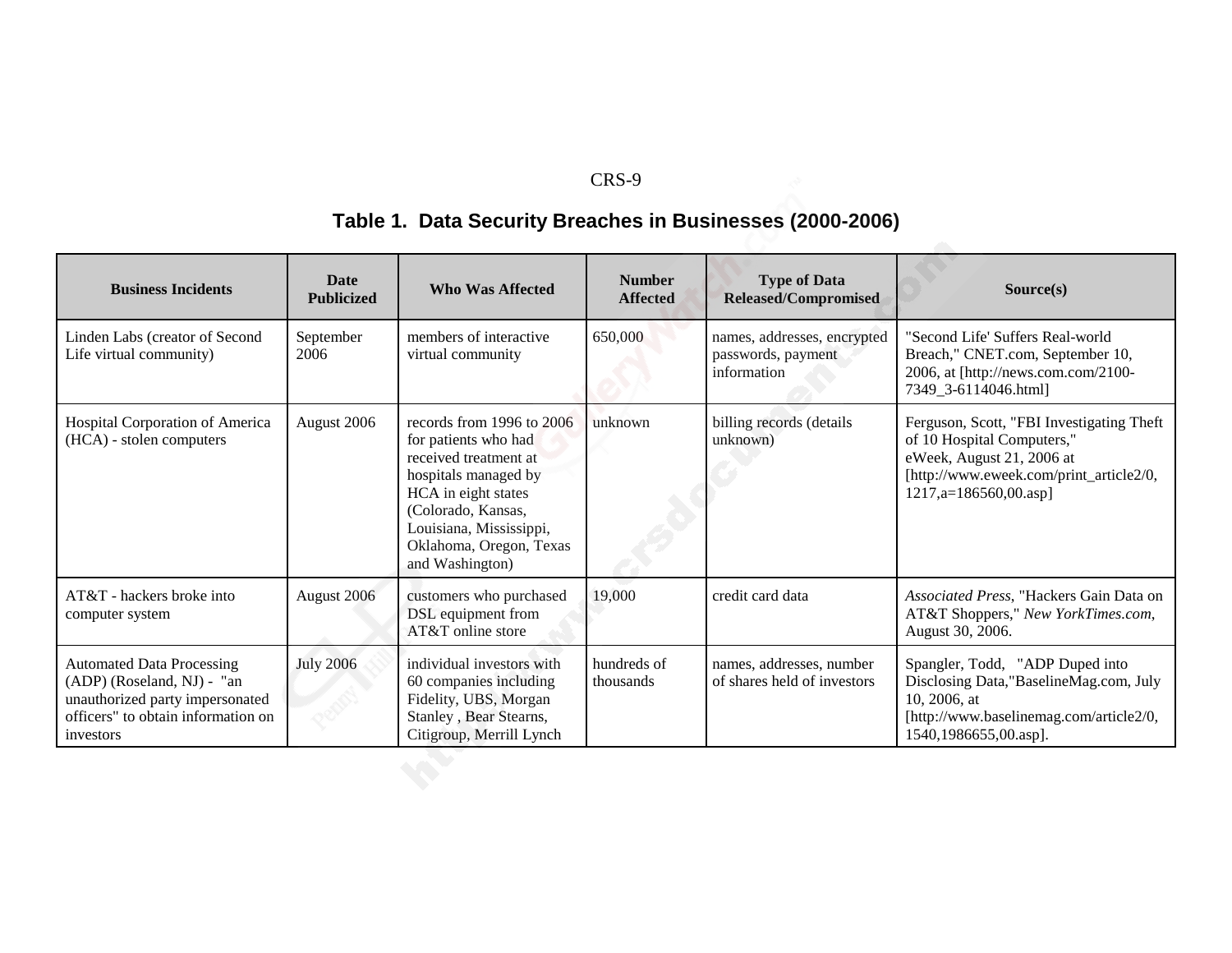| <b>Business Incidents</b>                                                                        | <b>Date</b><br><b>Publicized</b> | <b>Who Was Affected</b>                                                                           | <b>Number</b><br><b>Affected</b> | <b>Type of Data</b><br><b>Released/Compromised</b>                                          | Source(s)                                                                                                                                                                                     |
|--------------------------------------------------------------------------------------------------|----------------------------------|---------------------------------------------------------------------------------------------------|----------------------------------|---------------------------------------------------------------------------------------------|-----------------------------------------------------------------------------------------------------------------------------------------------------------------------------------------------|
| Kaiser HMO - stolen laptop                                                                       | <b>July 2006</b>                 | HMO subscribers to<br>Kaiser health plan                                                          | 160,000                          | names, phone numbers,<br>Kaiser numbers                                                     | Singel, Ryan, "Kaiser Joins Lost Laptop<br>Crowd," InfoSecurity, July 30, 2006, at<br>[http://infosecurity.us/mambo//content/vi<br>ew/90/49/                                                  |
| C.S. Stars (insurance contractor) -<br>lost computer containing workers'<br>records              | <b>July 2006</b>                 | injured New York state<br>workers (claiming<br>compensation funds)                                | 540,000                          | SSNs, names, addresses                                                                      | Hines, Matt, "Insurance Company Loses<br>540,000 N.Y Employee Records,"<br>eWeek, July 26, 2006, at<br>[http://www.eweek.com/article2/0,1895,1<br>994416,00.asp]                              |
| National Association of<br>Securities Dealers (NASD)-<br>(Boca Raton, FL) - 10 stolen<br>laptops | <b>July 2006</b>                 | securities dealers who<br>were the subject of<br>investigations involving<br>possible misconduct. | 73                               | SSNs of securities dealers,<br>plus inactive account<br>numbers of about 1,000<br>consumers | Jamieson, Dan, "Rule Likely on<br>Notification of Data Breaches, Some Say;<br>Theft of NASD Laptops Raises Questions<br>about Regulators' security," Investment<br>News, July 10, 2006, p. 2. |
| American Red Cross, Farmers<br>Branch (Dallas, TX) - 3 stolen<br>laptops                         | <b>July 2006</b>                 | regional blood donors                                                                             | 8,000                            | names, SSNs, birth dates,<br>medical information                                            | Schreier, Laura, "Donor Data Stolen at<br>Local Red Cross Exclusive: 3 Laptops<br>from Farmers Branch Office Held<br>Encrypted Records," Dallas Morning<br>News, July 1, 2006, p. 1A.         |
| Bisys Group Inc.(Roseland, NJ) -<br>employee's truck carrying backup<br>tapes was stolen         | <b>July 2006</b>                 | hedge fund donors                                                                                 | 61,000                           | SSNs of 35,000 individuals                                                                  | Clair, Chris, "Bisys Discloses Data<br>Theft," HedgeWorld Daily News, July 6,<br>$2006$ (no page given).                                                                                      |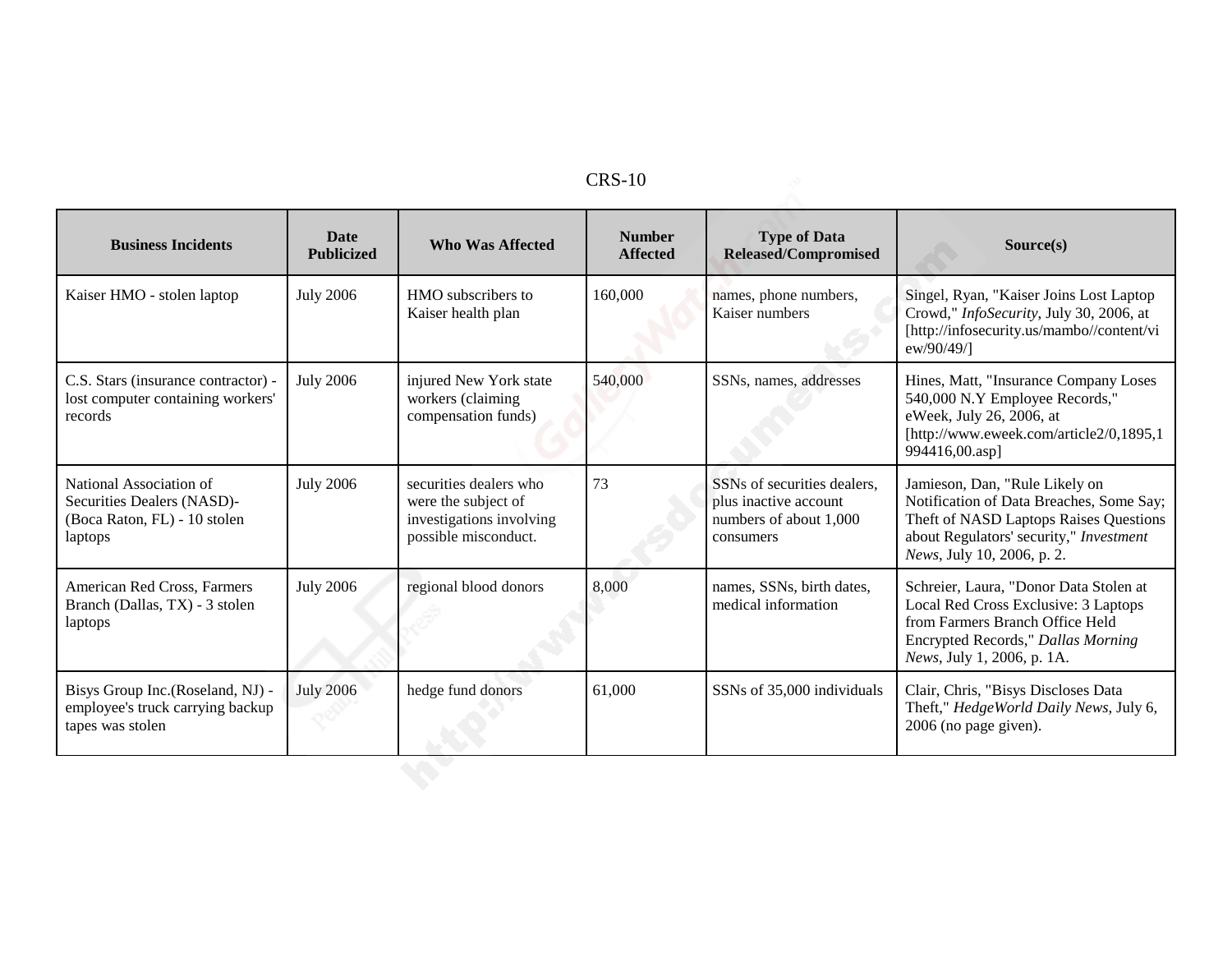| <b>Business Incidents</b>                                        | <b>Date</b><br><b>Publicized</b> | <b>Who Was Affected</b>                                                                  | <b>Number</b><br><b>Affected</b> | <b>Type of Data</b><br><b>Released/Compromised</b>                           | Source(s)                                                                                                                                                                                                                   |
|------------------------------------------------------------------|----------------------------------|------------------------------------------------------------------------------------------|----------------------------------|------------------------------------------------------------------------------|-----------------------------------------------------------------------------------------------------------------------------------------------------------------------------------------------------------------------------|
| American International Group<br>(AIG)- burglary of a file server | June 2006                        | employees of various<br>companies whose<br>insurance information was<br>submitted to AIG | 970,000                          | names, addresses, SSNs,<br>medical information                               | Smith, Elliot Blair, "AIG: Personal Data<br>on 970,000 Lost in Burglary;<br>Insurer Has Yet to Alert Those Affected<br>by March 31 Break-in," USA Today, June<br>19, 2006, p. 5B.                                           |
| Ernst & Young-stolen laptop                                      | June 2006                        | Hotels.com customers                                                                     | 243,000                          | names, credit card numbers                                                   | Reilly, David, "Hotels.com Credit-Card<br>Data Lost in Stolen Laptop Computer,"<br>Wall Street Journal, June 2, 2006, p.<br>A <sub>14</sub> .                                                                               |
| Union Pacific-stolen laptop                                      | June 2006                        | employees of the railroad<br>company                                                     | 30,000                           | personal data                                                                | Vijayan, Jaikumar and Todd Weiss,<br>"Flurry of New Data Breaches<br>Disclosed," Computerworld, June 19,<br>2006 at<br>[http://www.computerworld.com/action/a<br>rticle.do?command=viewArticleBasic&ar<br>ticleId=9001282]. |
| Ross-Simmons- data breach                                        | April 2006                       | customers                                                                                | undisclosed                      | credit card numbers,<br>financial information, other<br>personal information | "Ross-Simons Says Security Breach<br>Exposes Customers," Computerworld,<br>April 12, 2006, at<br>[http://www.computerworld.com/security<br>topics/security/story/0,10801,110425,00.<br>html?source=x3888].                  |
|                                                                  |                                  |                                                                                          |                                  |                                                                              |                                                                                                                                                                                                                             |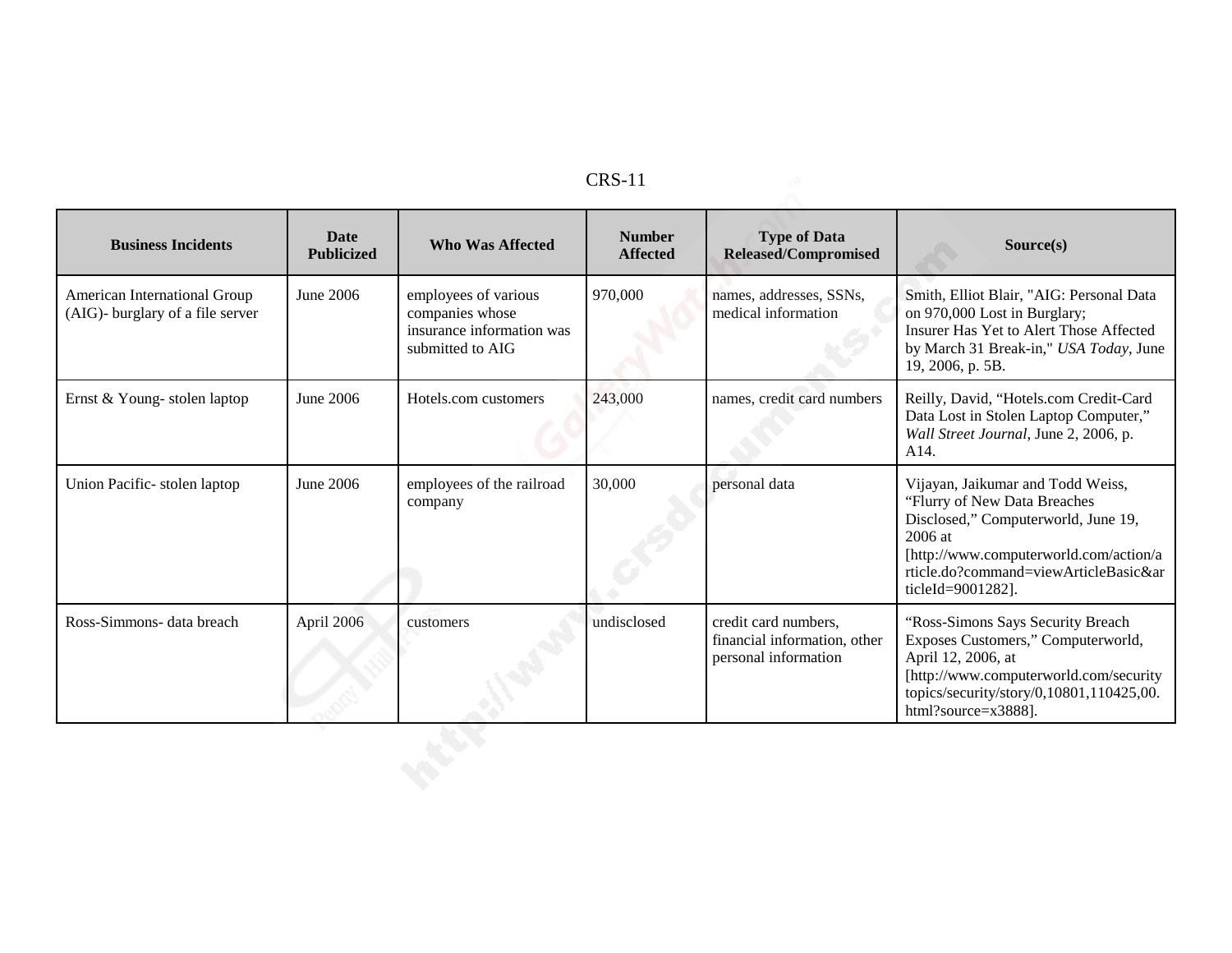| <b>Business Incidents</b>                               | <b>Date</b><br><b>Publicized</b> | <b>Who Was Affected</b>                                                                    | <b>Number</b><br><b>Affected</b> | <b>Type of Data</b><br><b>Released/Compromised</b>                                                | Source(s)                                                                                                                                                                                                                 |
|---------------------------------------------------------|----------------------------------|--------------------------------------------------------------------------------------------|----------------------------------|---------------------------------------------------------------------------------------------------|---------------------------------------------------------------------------------------------------------------------------------------------------------------------------------------------------------------------------|
| EBay-hackers harvesting and<br>selling user information | March 2006                       | customers                                                                                  | undisclosed                      | account information                                                                               | Niccolai, James, "Russian Web Site<br>Offered eBay Account Info for \$5,"<br>Computerworld, March 24, 2006, at<br>[http://www.computerworld.com/security<br>topics/security/cybercrime/story/0,10801,<br>109881,00.html]. |
| Deloitte & Touche- unencrypted<br>CD left on a plane    | February 2006                    | all U.S. and Canadian<br>employees of McAfee<br>Software hired before<br>April 2005        | 9,200                            | names, SSNs, McAfee stock<br>holdings                                                             | Kuruvila, Matthai C., "Security Giant's<br>Data Lost," Silicon Valley, February 24,<br>2006.                                                                                                                              |
| Atlantis Resort- theft from the<br>hotel's database     | January 2006                     | customers                                                                                  | 55,000                           | names, addresses, credit<br>card details, SSNs, driver's<br>license numbers, bank<br>account data | "IDs of 50,000 Bahamas Resort Guests"<br>Stolen," CNet News, January 10, 2006.                                                                                                                                            |
| Guidance Software-hacker                                | December<br>2005                 | security researchers and<br>law enforcement agencies<br>worldwide                          | 3,800                            | credit card numbers                                                                               | Krebs, Brian, "Hackers Break Into<br>Computer-Security Firm's Customer<br>Database," Washington Post December<br>19, 2005, p. D5.                                                                                         |
| Sam's Club- "card-skimming"<br>devices                  | December<br>2005                 | customers who bought<br>fuel at its gas stations<br>between September 21 and<br>October 2. | 600                              | credit card information                                                                           | Vijayan, Jaikumar, "Card Skimmers<br>Eyed in Sam's Club Data Theft,"<br>Computerworld, December 14, 2005, at<br>[http://www.computerworld.com/databas<br>etopics/data/story/0,10801,107067,00.ht<br>ml.                   |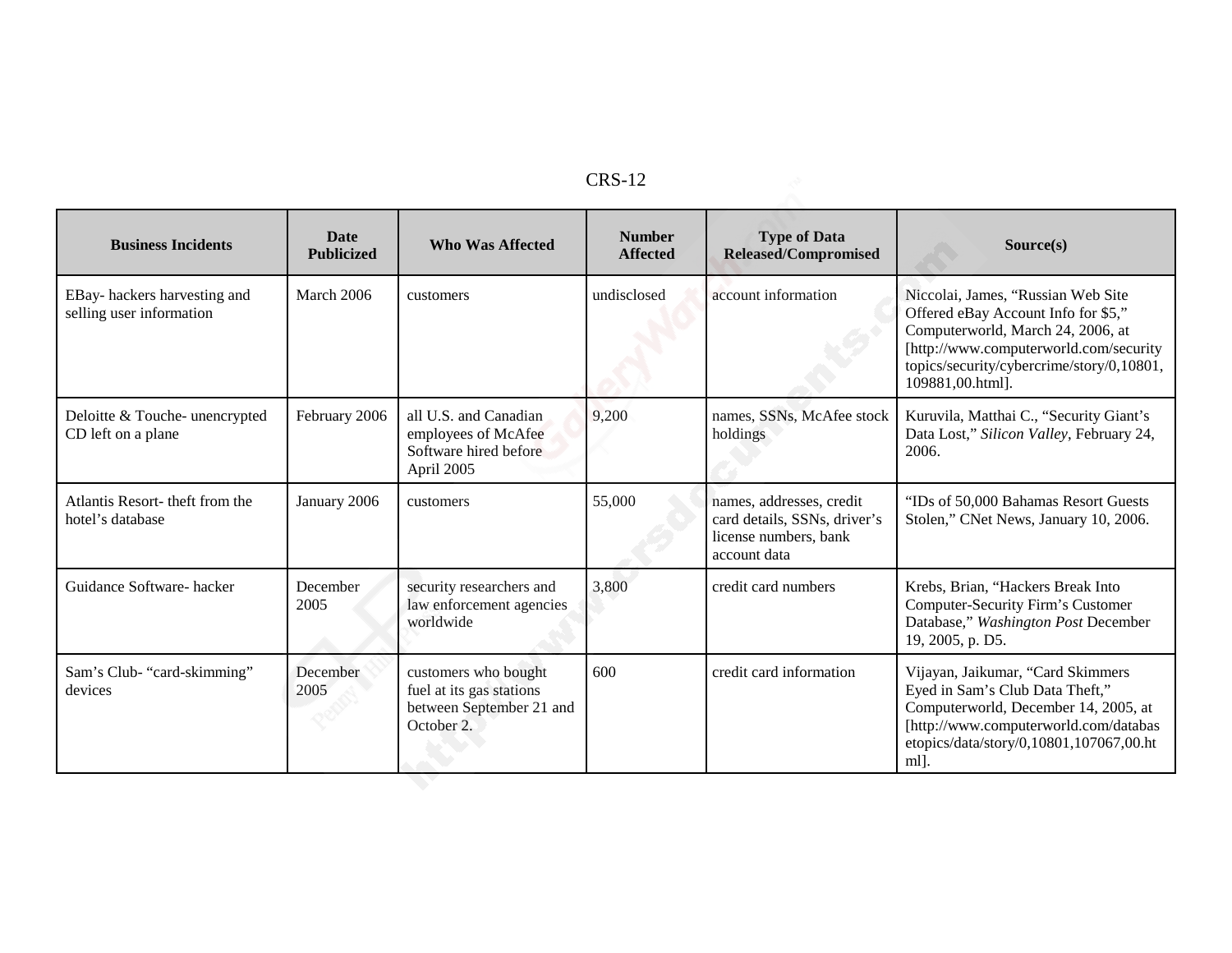| <b>Business Incidents</b>                                                 | <b>Date</b><br><b>Publicized</b> | <b>Who Was Affected</b>              | <b>Number</b><br><b>Affected</b> | <b>Type of Data</b><br><b>Released/Compromised</b>                                                                                                        | Source(s)                                                                                                                                                                                                       |
|---------------------------------------------------------------------------|----------------------------------|--------------------------------------|----------------------------------|-----------------------------------------------------------------------------------------------------------------------------------------------------------|-----------------------------------------------------------------------------------------------------------------------------------------------------------------------------------------------------------------|
| <b>Marriott Vacation Club</b><br>International- missing data tapes        | December<br>2005                 | customers and employees              | 206,000                          | addresses and credit card<br>information                                                                                                                  | "Marriott Vacation Club reports missing<br>data tapes," Computerworld, December<br>26, 2005, at<br>[http://computerworld.com/securitytopics<br>/security/story/0,10801,107366,00.html?<br>SKC=security-107366]. |
| Ford Motor Company-stolen<br>computer                                     | December<br>2005                 | current and former Ford<br>employees | 70,000                           | names and SSNs                                                                                                                                            | "Tech Crime Gets Personal at Ford,"<br>CNN Money, December 22, 2005, at<br>[http://money.cnn.com/2005/12/22/news/<br>fortune500/ford theft/].                                                                   |
| Safeway - company laptop stolen<br>from manager's home                    | November<br>2005                 | employees                            | 1,200                            | names, SSNs, hire dates and<br>work locations                                                                                                             | Akkad, Dania, "Safeway Discloses<br>Security Breach,"Monterey County<br>Herald, November 5, 2005 (no page<br>given).                                                                                            |
| Boeing - theft of company<br>computer                                     | November<br>2005                 | current and former Boeing<br>workers | 161,000                          | names, Social Security<br>numbers (SSNs), some birth<br>dates and banking<br>information for employees<br>who elected to use direct<br>deposit of payroll | Bowermaster, David and Dominic Gates<br>and Melissa Allison, "161,000 Workers'<br>Personal Data on PC Stolen from<br>Boeing," Seattle Times, November 19,<br>2005, p. A1.                                       |
| Eastman Kodak - laptop stolen<br>from a consultant's locked car<br>trunk. | June 2005                        | former Eastman Kodak<br>workers      | 5,800                            | names, Social Security<br>numbers, birth dates and<br>benefits information                                                                                | Davia, Joy, "Kodak Warns of Data<br>Theft," Rochester Democrat and<br>Chronicle (New York), June 22, 2005, p.<br>8D.                                                                                            |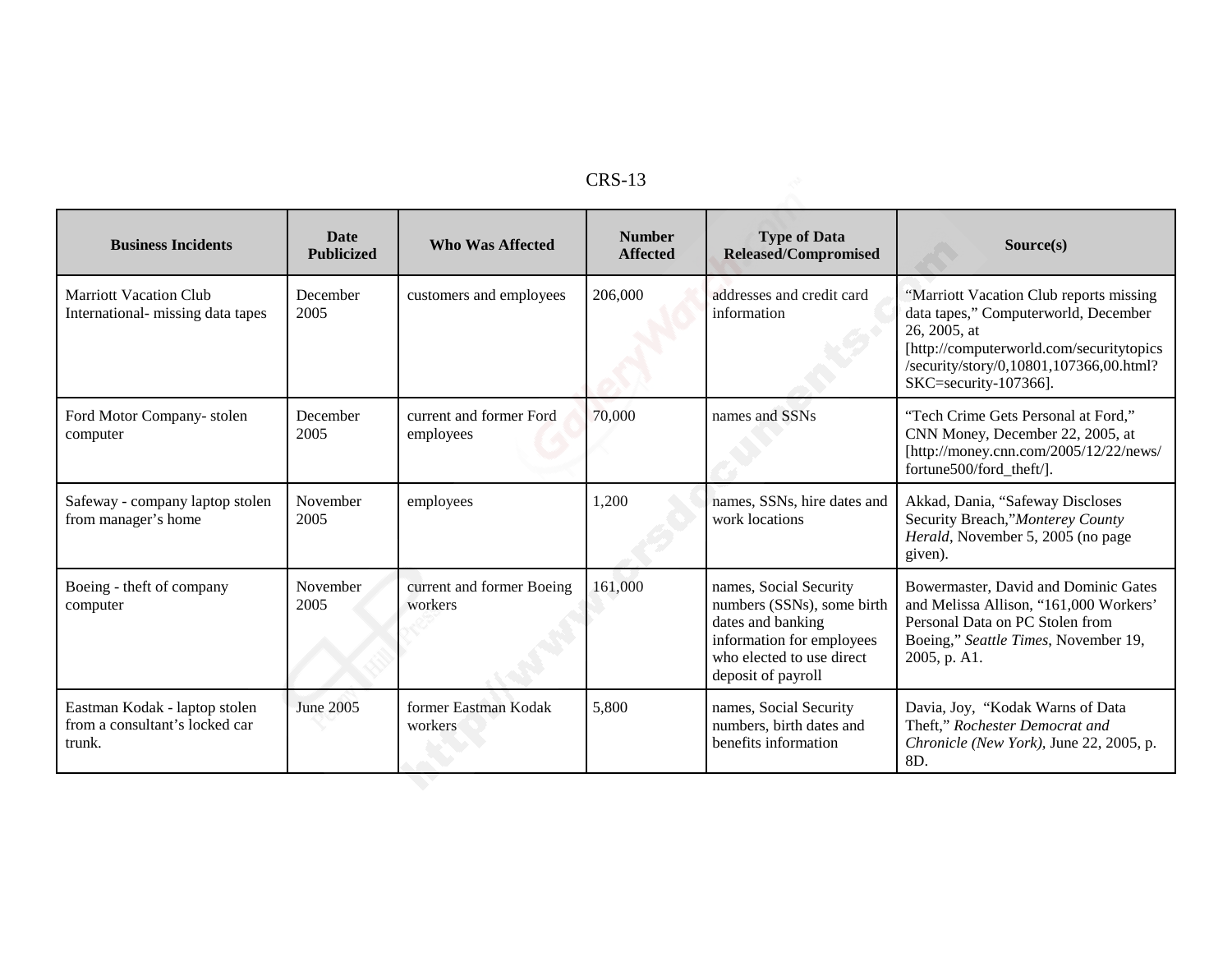| n<br>י<br>Ŵ | - |
|-------------|---|
|-------------|---|

| <b>CRS-14</b>                                                                                                                                                                                                                                                                                                               |                                  |                                                                                                                                                |                                                                                       |                                                          |                                                                                                                                                                                                                                                                                                                                                                              |  |
|-----------------------------------------------------------------------------------------------------------------------------------------------------------------------------------------------------------------------------------------------------------------------------------------------------------------------------|----------------------------------|------------------------------------------------------------------------------------------------------------------------------------------------|---------------------------------------------------------------------------------------|----------------------------------------------------------|------------------------------------------------------------------------------------------------------------------------------------------------------------------------------------------------------------------------------------------------------------------------------------------------------------------------------------------------------------------------------|--|
| <b>Business Incidents</b>                                                                                                                                                                                                                                                                                                   | <b>Date</b><br><b>Publicized</b> | <b>Who Was Affected</b>                                                                                                                        | <b>Number</b><br><b>Affected</b>                                                      | <b>Type of Data</b><br><b>Released/Compromised</b>       | Source(s)                                                                                                                                                                                                                                                                                                                                                                    |  |
| Time Warner - loss of 40<br>computer backup tapes<br>containing sensitive data while<br>being shipped by Iron Mountain<br>to an offsite storage center                                                                                                                                                                      | May 2005                         | current and former<br>employees, some of their<br>dependents and<br>beneficiaries, and<br>individuals who provided<br>services for the company | 600,000                                                                               | names, SSNs                                              | Zeller, Tom, "Time Warner Says Data on<br>Employees Is Lost," New York Times,<br>May 3, 2005, p. C4.                                                                                                                                                                                                                                                                         |  |
| MCI - laptop stolen from a car<br>that was parked in the garage at<br>the home of a MCI financial<br>analyst                                                                                                                                                                                                                | May 2005                         | current and former<br>employees                                                                                                                | 16,500                                                                                | names and SSNs                                           | Young, Shawn, "MCI Reports Loss Of<br>Employee Data On Stolen Laptop," Wall<br>Street Journal, May 23, 2005, p. A2.                                                                                                                                                                                                                                                          |  |
| LEXIS/NEXIS - intruders used<br>passwords of legitimate<br>customers to get access to a<br>Seisint database called Accurint,<br>which sells reports to<br>law-enforcement agencies and<br>businesses. Later analysis<br>determined that its databases had<br>been fraudulently breached 59<br>times using stolen passwords. | March 2005                       | customers                                                                                                                                      | 32,000<br>(subsequent<br>investigation<br>reveals the actual<br>number is<br>310,000) | names, addresses,<br>passwords, SSNs, drivers<br>license | El-Rashidi, Yasmine, "LexisNexis<br>Reports Data Breach; Personal Records<br>Are Hacked as Concerns About Security<br>and Identity Theft Intensify," Wall Street<br>Journal, March 10, 2005, p. A3; and<br>Krim, Jonathan, "LexisNexis Data<br>Breach Bigger Than Estimated: 310,000<br>Consumers May Be Affected, Firm<br>Says," Washington Post, April 13, 2005,<br>p. E1. |  |
|                                                                                                                                                                                                                                                                                                                             |                                  |                                                                                                                                                |                                                                                       |                                                          |                                                                                                                                                                                                                                                                                                                                                                              |  |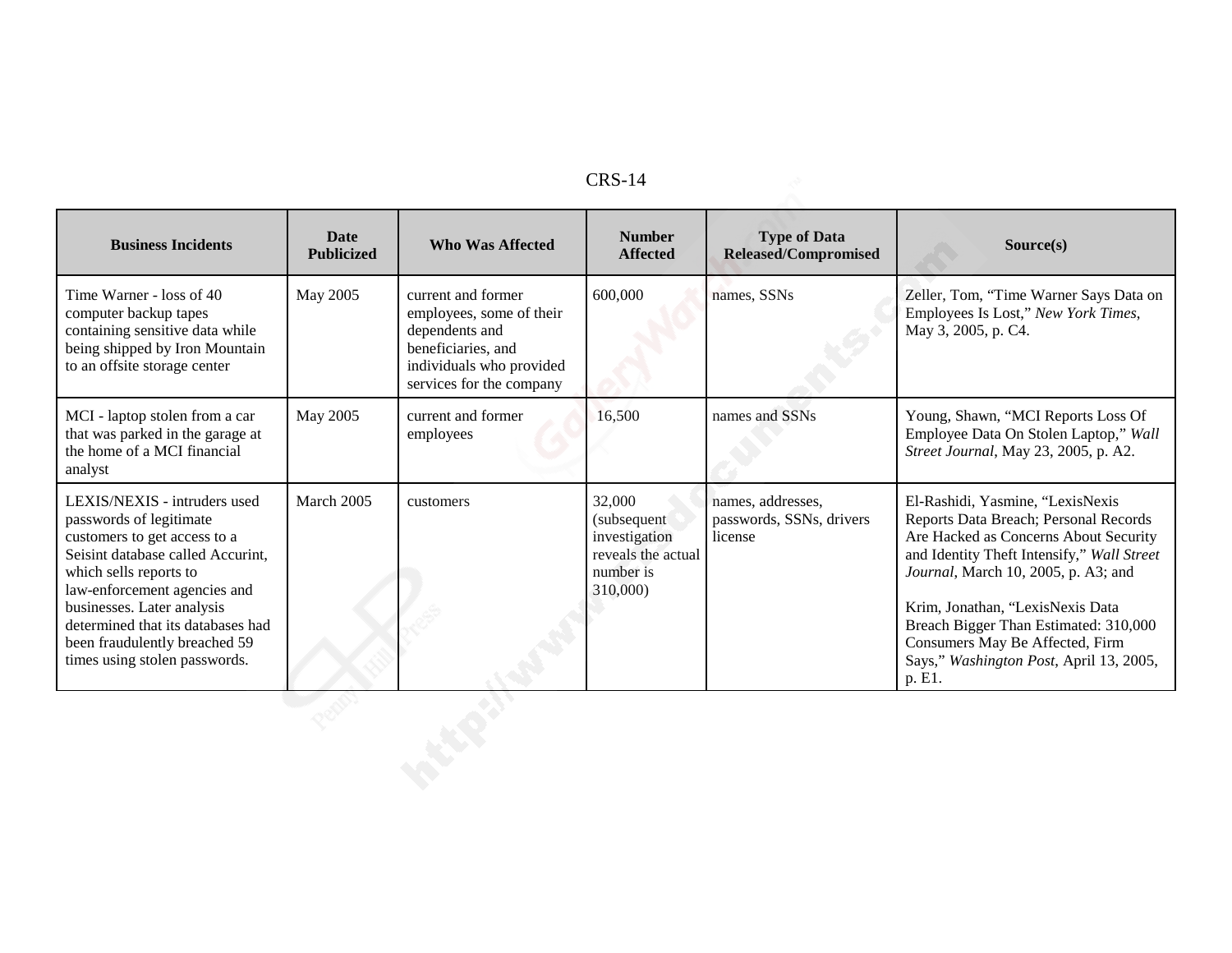| <b>Business Incidents</b>                                                                                                                                    | <b>Date</b><br><b>Publicized</b> | <b>Who Was Affected</b>                       | <b>Number</b><br><b>Affected</b>                                          | <b>Type of Data</b><br><b>Released/Compromised</b>                                                                                        | Source(s)                                                                                                                                                                                |
|--------------------------------------------------------------------------------------------------------------------------------------------------------------|----------------------------------|-----------------------------------------------|---------------------------------------------------------------------------|-------------------------------------------------------------------------------------------------------------------------------------------|------------------------------------------------------------------------------------------------------------------------------------------------------------------------------------------|
| DSW Shoe Warehouse store -<br>information stolen from computer<br>database over 3- month period                                                              | March 2005                       | customers of 103 of the<br>chain's 175 stores | initially<br>"hundreds of<br>thousands," then<br>raised to 1.4<br>million | credit card information                                                                                                                   | Associated Press, "DSW ID Theft May<br>Affect Over 100,000," Chicago Tribune,<br>March 11, 2005, p. 4; and<br>"Firm Raises Data Theft Count,"<br>Washington Post, April 19, 2005, p. E2. |
| T-Mobile - hacker intrusion into<br>company database                                                                                                         | February 2005                    | T-Mobile customers                            | 400                                                                       | customer records.<br>passwords, SSNs, private<br>e-mail and candid celebrity<br>photos<br>note: data offered for sale<br>via online forum | Poulsen, Kevin, "Known Hole Aided<br>T-Mobile Breach,"Wired News, February<br>28, 2005, at<br>[http://www.wired.com/news/privacy/0,1<br>848,66735,00.html].                              |
| Motorola - Thieves broke into the<br>offices of Affiliated Computer<br>Services (ACS), a provider of<br>human resources services, and<br>stole two computers | June 2005                        | Motorola employees                            | 34,000 in U.S.                                                            | SSNs and personal<br>information                                                                                                          | "Two Computers Stolen with Motorola<br>Staff Data," Reuters, June 10, 2005.                                                                                                              |
| ChoicePoint - criminals used fake<br>documentation to open 50<br>fraudulent accounts to access<br>consumer data                                              | February 2005                    | consumers                                     | 30,000-35,000 in<br>California;<br>145,000<br>nationwide                  | names, addresses, SSNs,<br>credit reports                                                                                                 | Perez, Evan, "ChoicePoint Is Pressed to<br>Explain Database Breach," Wall Street<br>Journal, February 5, 2005, p. A6.                                                                    |
|                                                                                                                                                              |                                  |                                               |                                                                           |                                                                                                                                           |                                                                                                                                                                                          |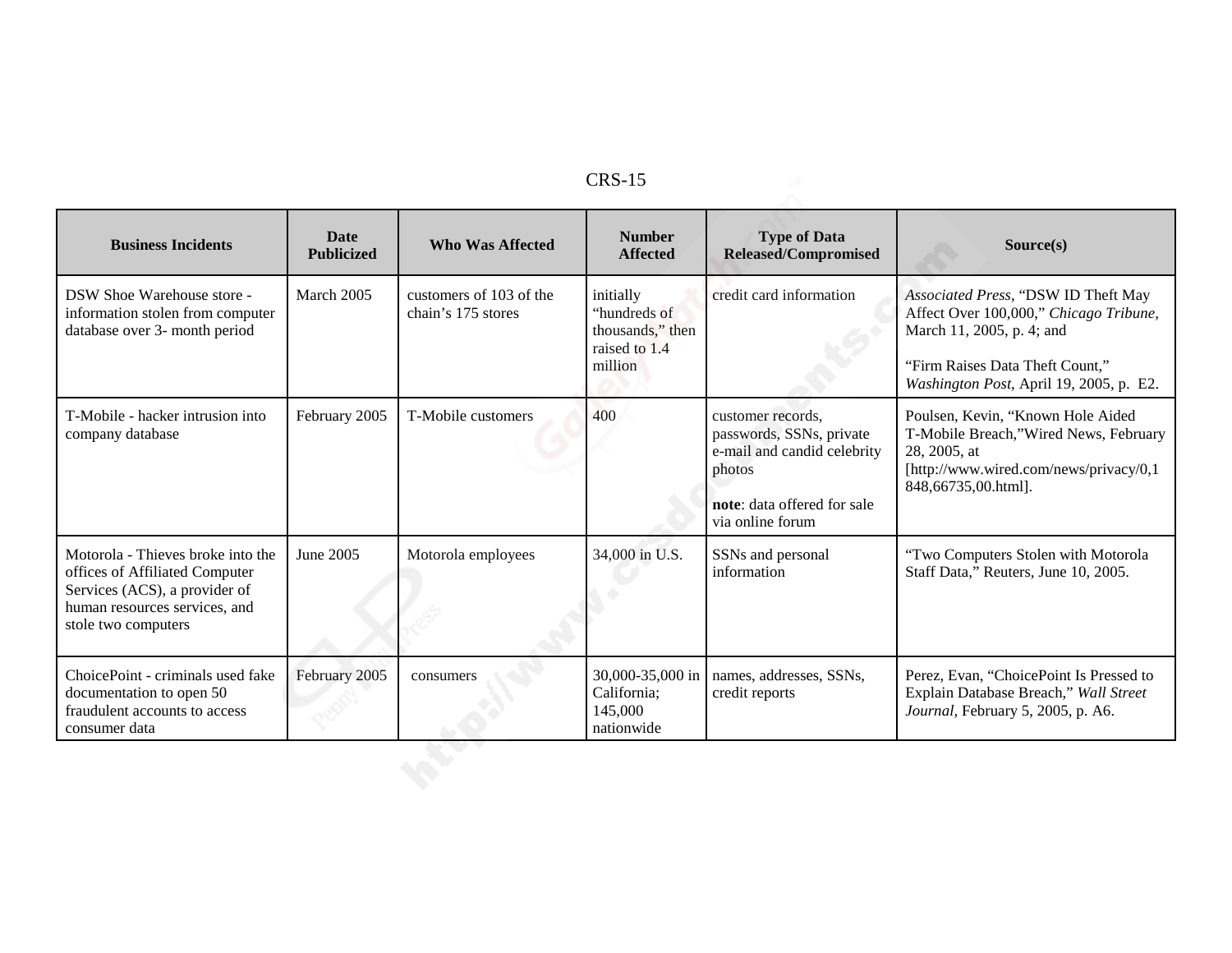| <b>Business Incidents</b>                                                                                                                                                                     | <b>Date</b><br><b>Publicized</b> | <b>Who Was Affected</b>                                                            | <b>Number</b><br><b>Affected</b> | <b>Type of Data</b><br><b>Released/Compromised</b>                                                       | Source(s)                                                                                                                                                                                                                  |
|-----------------------------------------------------------------------------------------------------------------------------------------------------------------------------------------------|----------------------------------|------------------------------------------------------------------------------------|----------------------------------|----------------------------------------------------------------------------------------------------------|----------------------------------------------------------------------------------------------------------------------------------------------------------------------------------------------------------------------------|
| Affiliated Computer Services -<br>inmate hacked into county<br>database                                                                                                                       | October 2004                     | county employees                                                                   | 900                              | names, birth dates, SSNs,<br>bank account routing<br>numbers and checking<br>account numbers             | Whaley, Monte, "FBI on Weld ID-Theft<br>Case Feds to Analyze Data from Cell of<br>Inmate Who Hacked Computer," Denver<br>Post, November 11, 2004, p. B1.                                                                   |
| Lowe's (home improvement<br>store) - hacker used vulnerable<br>wireless network to attempt to<br>steal credit card info                                                                       | June 2004                        | customers                                                                          | unknown                          | skimmed credit account<br>information for every<br>transaction processed at a<br>particular Lowe's store | Roberts, Paul, "Wireless Hacker Pleads<br>Guilty: Man Admits Using Store's<br>Wireless Network to Steal Credit Card<br>Info," PC World, June 7, 2004, at<br>[http://msn.pcworld.com/news/article/0,ai<br>d,116411,00.asp]. |
| eBay - hackers tricked online<br>merchants who used the PayPal<br>payment processing system into<br>disclosing their user names and<br>passwords, then logged onto the<br>merchants' accounts | March 2004                       | several eBay merchants                                                             | company did<br>not disclose      | customer names, e-mail<br>addresses, home addresses<br>and transactions                                  | Kirby, Carrie, "New Scam Threat at eBay<br>/ Hackers Obtained Information on Some<br>Customers," San Francisco Chronicle,<br>March 16, 2004, p. C1.                                                                        |
| Kinko's - hacker installed a key<br>logger to record every character<br>typed on 13 Kinko's computers                                                                                         | November<br>2003                 | <b>Customers at Internet</b><br>terminals at 13 Kinko's<br>copy shops in Manhattan | 450                              | SSNs, names, passwords,<br>credit cards, bank account<br>data<br>note: data was sold                     | Napoli, Lisa, "A Hacker Masters<br>Keystroke Theft: Personal Data Stolen<br>from 450 Victims," International Herald<br>Tribune, August 9, 2003, p. 1.                                                                      |
|                                                                                                                                                                                               |                                  |                                                                                    |                                  |                                                                                                          |                                                                                                                                                                                                                            |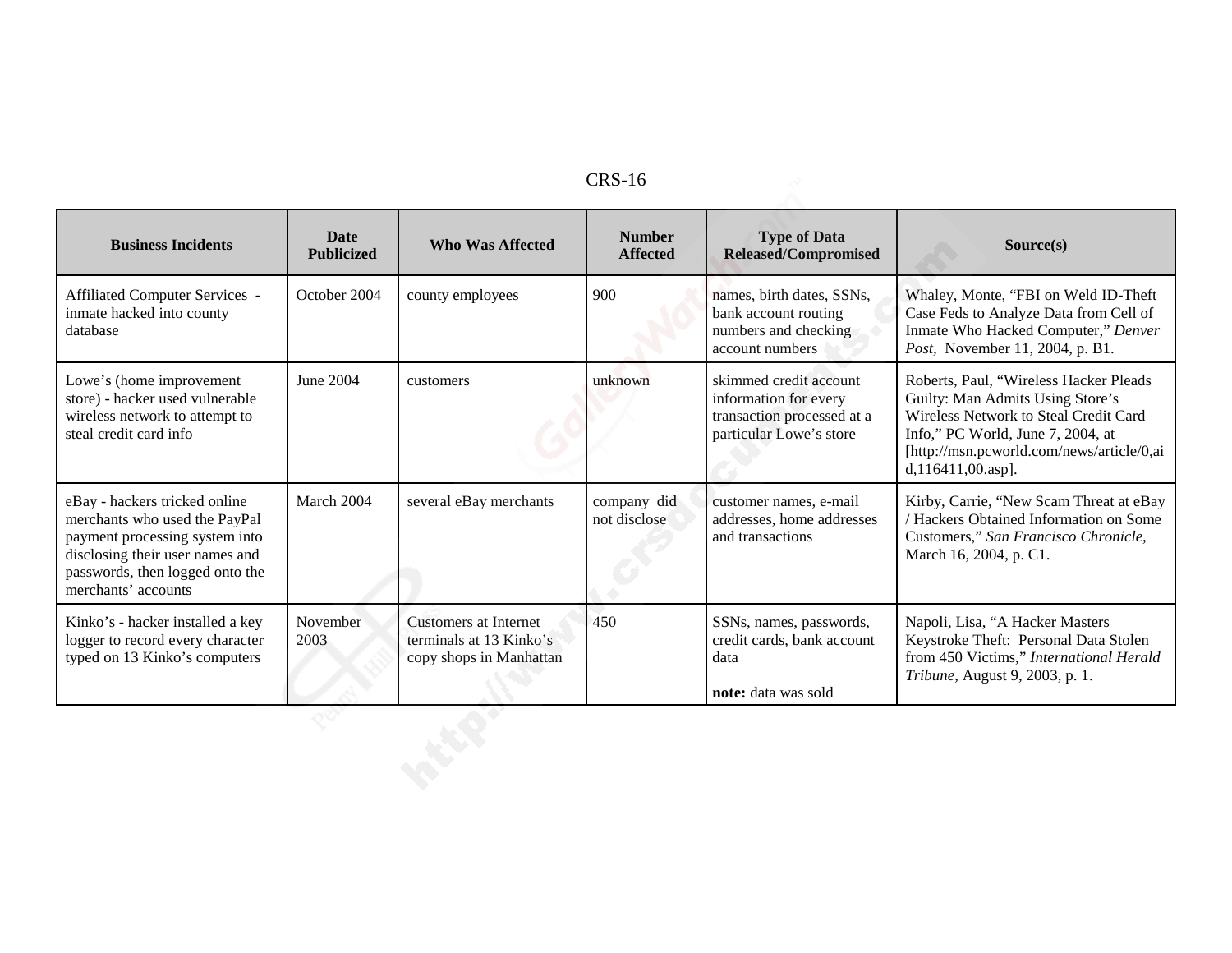| <b>Business Incidents</b>                                                                                                                           | <b>Date</b><br><b>Publicized</b> | <b>Who Was Affected</b>                                                                                                                    | <b>Number</b><br><b>Affected</b>                                                                     | <b>Type of Data</b><br><b>Released/Compromised</b>                                                   | Source(s)                                                                                                                                                                                                                                                                                                                                            |
|-----------------------------------------------------------------------------------------------------------------------------------------------------|----------------------------------|--------------------------------------------------------------------------------------------------------------------------------------------|------------------------------------------------------------------------------------------------------|------------------------------------------------------------------------------------------------------|------------------------------------------------------------------------------------------------------------------------------------------------------------------------------------------------------------------------------------------------------------------------------------------------------------------------------------------------------|
| Acxiom (marketing company) -<br>hacker downloaded data                                                                                              | August 2003                      | clients include 14 of the<br>top 15 credit card<br>companies, 5 of the top 6<br>retail banks, IBM,<br>Microsoft, and federal<br>government | 10% of clientele<br>(no total number<br>given)                                                       | passwords, personal,<br>financial, and company<br>information                                        | Lee, W.A. "Hacker Breaches Acxiom<br>Data," American Banker, August 11,<br>2003, p. 5.                                                                                                                                                                                                                                                               |
| DirecTV - hacker stole trade<br>secrets for access card                                                                                             | April 2003                       | DirecTV subscribers                                                                                                                        | 50,000<br>customers used<br>counterfeit<br>access cards to<br>watch<br>programming<br>without paying | details about the design and<br>architecture of DirecTV's<br>"Period 4" cards<br>note: data was sold | "U. of C. Student Pleads Guilty to Theft<br>of Direc TV Card Data; Trade Secrets<br>Ended up on Hacker Site, Enabling Free<br>Access," Chicago Sun-Times, April 30,<br>2003, p. 16.                                                                                                                                                                  |
| TCI help-desk worker sold client<br>access codes to two others, who<br>then used the codes to obtain<br>more than 15,000 customer credit<br>records | November<br>2002                 | credit reporting bureau<br>customers                                                                                                       | 15,000 (Wired<br>News)<br>30,000 (Seattle<br>Times)                                                  | names, addresses, SSNs,<br>credit card<br>note: data sold, for \$60 per<br>record                    | Delio, Michelle, "Cops Bust Massive ID<br>Theft Ring," Wired News, November 25,<br>2002, at<br>[http://www.wired.com/news/privacy/0,1<br>848,56567,00.html]; and<br>Masters, Brooke, "Huge ID-Theft Ring<br>Broken; 30,000 Consumers at Risk; Men<br>Charged with Stealing Personal,<br>Financial Data," Seattle Times,<br>November 26, 2002, p. A1. |
|                                                                                                                                                     |                                  |                                                                                                                                            |                                                                                                      |                                                                                                      |                                                                                                                                                                                                                                                                                                                                                      |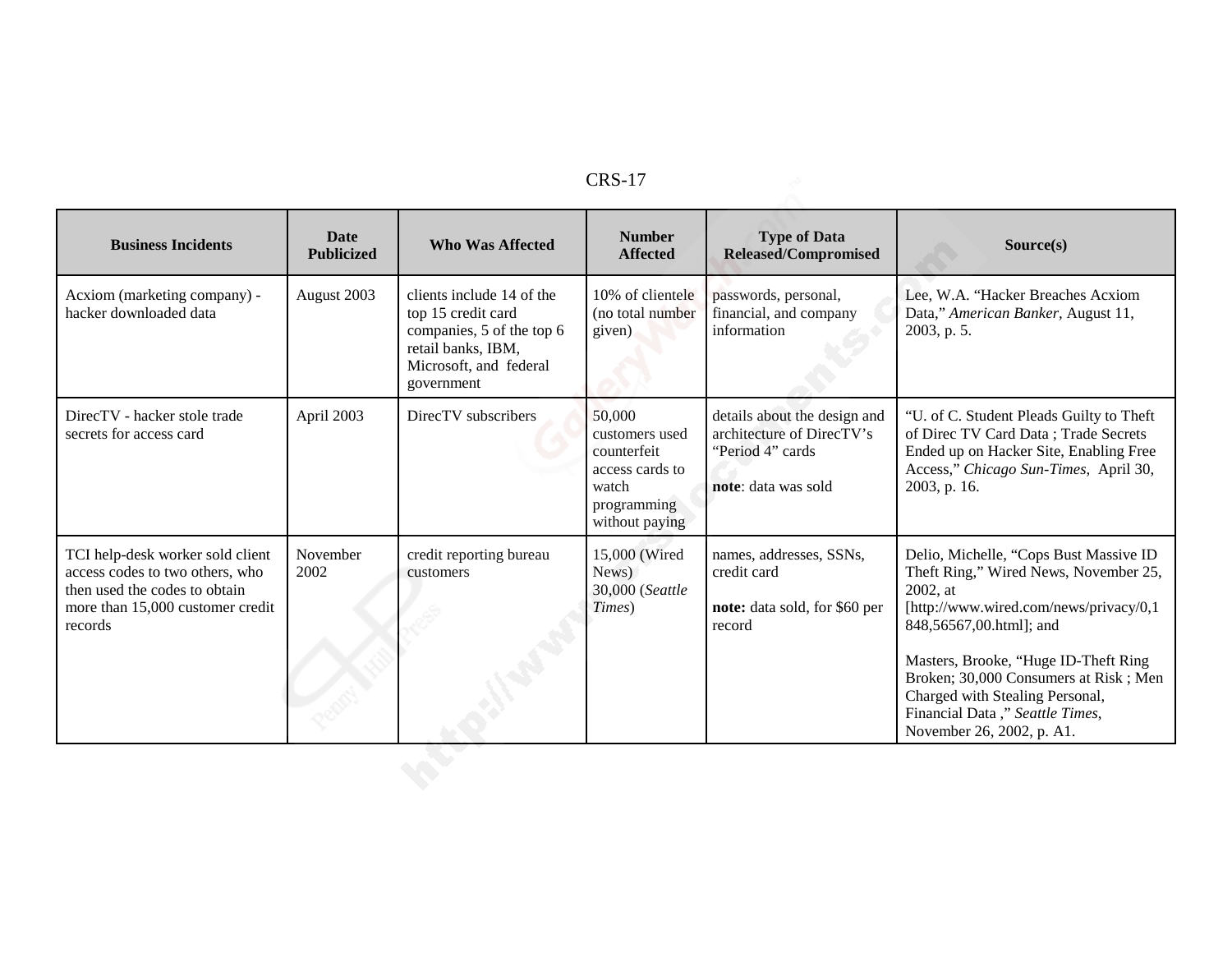| <b>Business Incidents</b>                                                                                                                                                                                                    | <b>Date</b><br><b>Publicized</b> | <b>Who Was Affected</b>                                                                  | <b>Number</b><br><b>Affected</b>                                                              | <b>Type of Data</b><br>Released/Compromised                     | Source(s)                                                                                                                                                                                     |
|------------------------------------------------------------------------------------------------------------------------------------------------------------------------------------------------------------------------------|----------------------------------|------------------------------------------------------------------------------------------|-----------------------------------------------------------------------------------------------|-----------------------------------------------------------------|-----------------------------------------------------------------------------------------------------------------------------------------------------------------------------------------------|
| Midwest Express Airlines and<br><b>Federal Aviation Administration</b><br>- hackers posted list of customer<br>names to website and posted a list<br>of airport security screening<br>results taken from the FAA's<br>system | April 2002                       | <b>Midwest Express Airlines</b><br>customers; FAA (two<br>separate incidents)            | unknown                                                                                       | passenger names and airport<br>security screening results       | Larson, Virgil, "Computer Hackers<br>Breach Midwest Express Systems,"<br>Omaha World-Herald, April 22, 2002, p.<br>1D.                                                                        |
| ChoicePoint - Nigerian-born<br>brother and sister posed as<br>legitimate businesses to set up<br>ChoicePoint accounts                                                                                                        | 2002                             | unknown                                                                                  | 7,000-10,000<br>inquiries on<br>names and SSNs.<br>then used<br>identities to<br>commit fraud | names and SSNs<br>note: data was sold                           | Associated Press, "ChoicePoint Suffered<br>Previous Breach: Two ID Thieves<br>Arrested in 2002 for Tapping into Data"<br>MSNBC, February 3, 2005, at<br>[http://www.msnbc.msn.com/id/7065902/ |
| New York City restaurant busboy<br>duped credit reporting companies<br>into providing detailed credit<br>reports                                                                                                             | March 2001                       | chief executives,<br>celebrities and tycoons<br>from Forbes list of richest<br>Americans | 200                                                                                           | SSNs, home addresses and<br>birth dates, credit card<br>numbers | Hays, Tom, "Busboy Hacks Only the<br>Richest, Used Forbes' List in Plot to<br>Steal Identity, Credit Info, Big Bucks,"<br>Pittsburgh Post-Gazette, March 21, 2001,<br>p. A11.                 |
|                                                                                                                                                                                                                              |                                  |                                                                                          |                                                                                               |                                                                 |                                                                                                                                                                                               |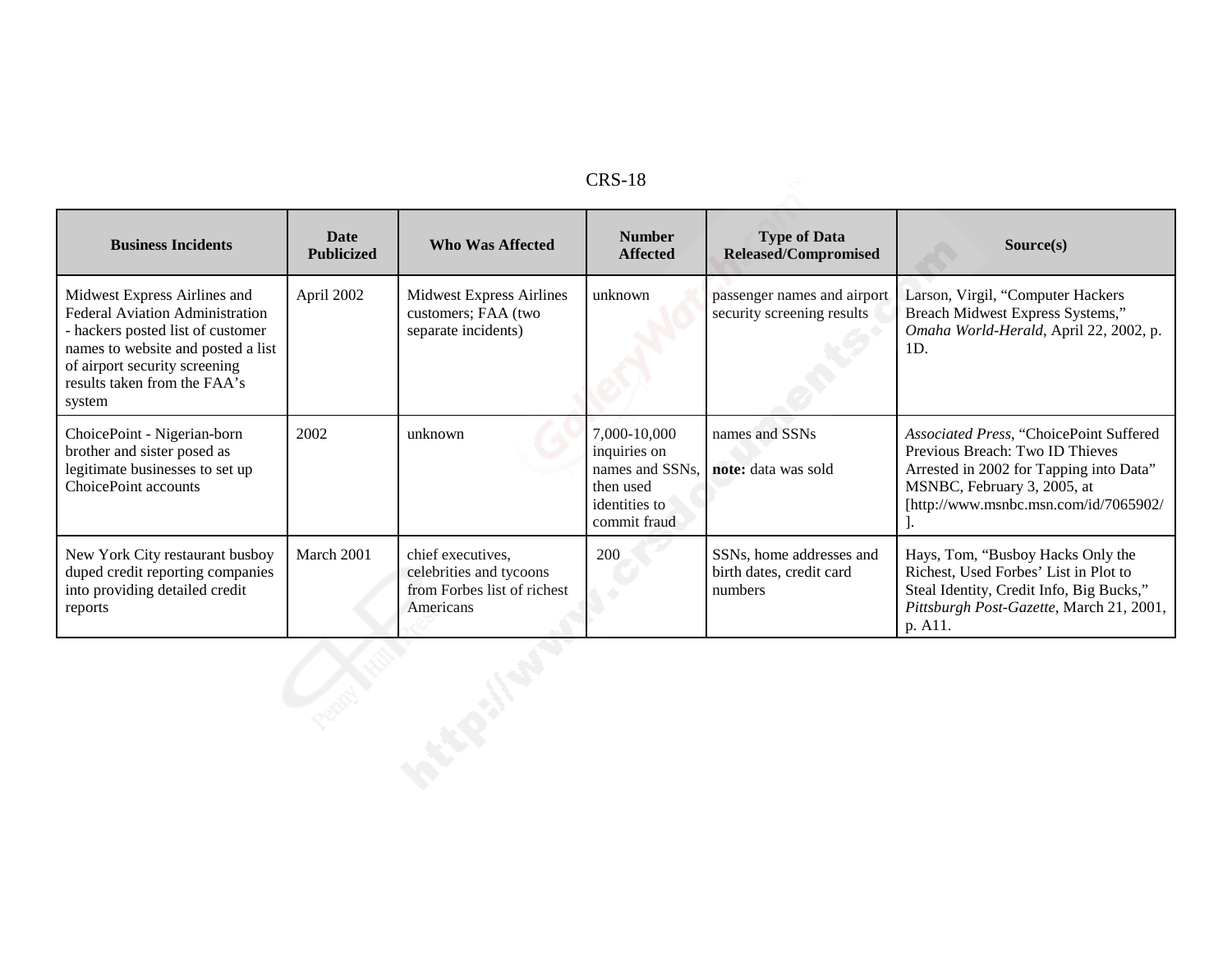| <b>Business Incidents</b>                                                                                      | <b>Date</b><br><b>Publicized</b> | <b>Who Was Affected</b> | <b>Number</b><br><b>Affected</b>                                                                         | <b>Type of Data</b><br><b>Released/Compromised</b>                                                                                                                                                                                                                                   | Source(s)                                                                                                                                                                                          |
|----------------------------------------------------------------------------------------------------------------|----------------------------------|-------------------------|----------------------------------------------------------------------------------------------------------|--------------------------------------------------------------------------------------------------------------------------------------------------------------------------------------------------------------------------------------------------------------------------------------|----------------------------------------------------------------------------------------------------------------------------------------------------------------------------------------------------|
| World Economic Forum -<br>hackers broke into computer                                                          | February 2001                    | attendees               | 3,200                                                                                                    | passport numbers, cell<br>phone numbers, credit card<br>numbers, exact arrival and<br>departure times, hotel<br>names, room numbers,<br>number of overnights,<br>sessions attended, plus<br>information on 27,000<br>people who have attended<br>the global forum in recent<br>years | Higgins, Alexander, "Hackers Steal<br>World Leaders' Personal Data," Chicago<br>Sun-Times, February 6, 2001, p. 20.                                                                                |
| International credit card ring adds<br>fraudulent charges of 277<br>Russian rubles (\$5-10) to credit<br>cards | January 2001                     | Internet shopping sites | unknown                                                                                                  | credit card numbers<br>note: data was sold                                                                                                                                                                                                                                           | James, Michael, "Small-time Thefts Reap<br>Big Net Gain Tens of Thousands of<br>Phony \$5-\$10 Credit-Card Charges Rake<br>in Millions for Hackers," Orlando<br>Sentinel, January 27, 2001, p. E5. |
| Egghead - hacker attacked<br>computer system                                                                   | December<br>2000                 | customers               | 3.5 million credit<br>card accounts;<br>7500 of which<br>showed<br>"suspected<br>fraudulent<br>activity" | credit card info                                                                                                                                                                                                                                                                     | "Sayer, Peter, "Egghead Says Customer<br>Data Safe After Hack Attack," PC World,<br>January 8, 2001 at<br>[http://msn.pcworld.com/news/article/0,ai<br>d, 37781, 00. asp].                         |
|                                                                                                                |                                  |                         |                                                                                                          |                                                                                                                                                                                                                                                                                      |                                                                                                                                                                                                    |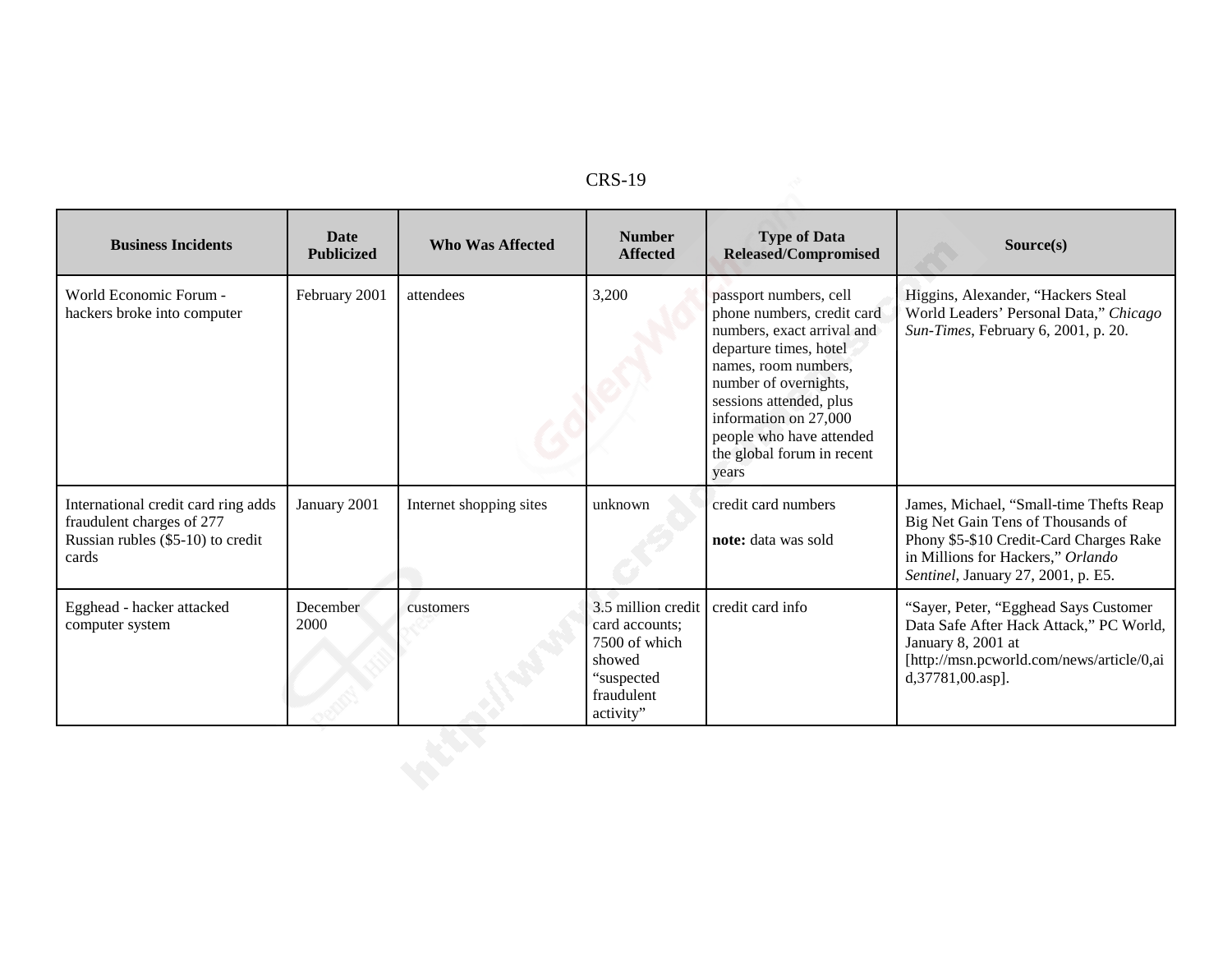| <b>Business Incidents</b>                                                                                                                                                      | <b>Date</b><br><b>Publicized</b> | <b>Who Was Affected</b>                                    | <b>Number</b><br><b>Affected</b>                                                          | <b>Type of Data</b><br><b>Released/Compromised</b>                                                       | Source(s)                                                                                                                                                                                                                      |
|--------------------------------------------------------------------------------------------------------------------------------------------------------------------------------|----------------------------------|------------------------------------------------------------|-------------------------------------------------------------------------------------------|----------------------------------------------------------------------------------------------------------|--------------------------------------------------------------------------------------------------------------------------------------------------------------------------------------------------------------------------------|
| Western Union - hackers made<br>electronic copies of the credit and<br>debit card information                                                                                  | September<br>2000                | customers who transferred<br>money on a company<br>website | 15,700                                                                                    | credit and debit card<br>information                                                                     | Cobb, Alan, "Hackers Steal Credit Card<br>Info from Western Union Site," Chicago<br>Sun-Times, September 11, 2000, p. 22.                                                                                                      |
| America Online - AOL<br>customer-service representatives<br>mistakenly downloaded an e-mail<br>attachment sent by hackers                                                      | June 2000                        | customers                                                  | 500 records were<br>viewed                                                                | names, addresses, and credit<br>card numbers.                                                            | "Hackers Breach Security At America<br>Online Inc," Wall Street Journal, June<br>19, 2000, p. A34.                                                                                                                             |
| Two British teens intruded into 9<br>e-commerce websites in the<br>United States, Canada, Thailand,<br>Japan and Britain                                                       | March 2000                       | customers                                                  | 26,000 credit<br>card accounts                                                            | credit card data<br>note: some data was posted<br>on the Web                                             | Sniffen, Michael, "2 Teens Accused of<br>Hacking Charged in \$3 Million Credit<br>Card Theft," Chicago Sun-Times, March<br>25, 2000, p. 9.                                                                                     |
| CD Universe (online music store)<br>- hacker stole credit card numbers<br>and released thousands of them<br>on a website when the company<br>refused to pay a \$100,000 ransom | January 2000                     | customers                                                  | 300,000                                                                                   | credit card numbers<br>note: Maxus Credit Card<br>Pipeline Website posted up<br>to 25,000 stolen numbers | Associated Press, "Hacker Said to Steal<br>300,000 Card Numbers," Arizona<br>Republic, January 11, 2000, p. A3.                                                                                                                |
| Pacific Bell - 16-year-old<br>teenager hacked into server and<br>stole passwords                                                                                               | January 2000                     | subscribers                                                | 63,000 accounts<br>were decrypted;<br>330,000<br>customers told to<br>change<br>passwords | passwords                                                                                                | Gettleman, Jeffrey, "Passwords of<br>PacBell Net Accounts Stolen;<br>Computers: Authorities Say 16-year-old<br>Hacker Took the Data for Fun. Theft<br>Affects 63,000 Customers," Los Angeles<br>Times, January 12, 2000, p. 2. |
|                                                                                                                                                                                |                                  |                                                            |                                                                                           |                                                                                                          |                                                                                                                                                                                                                                |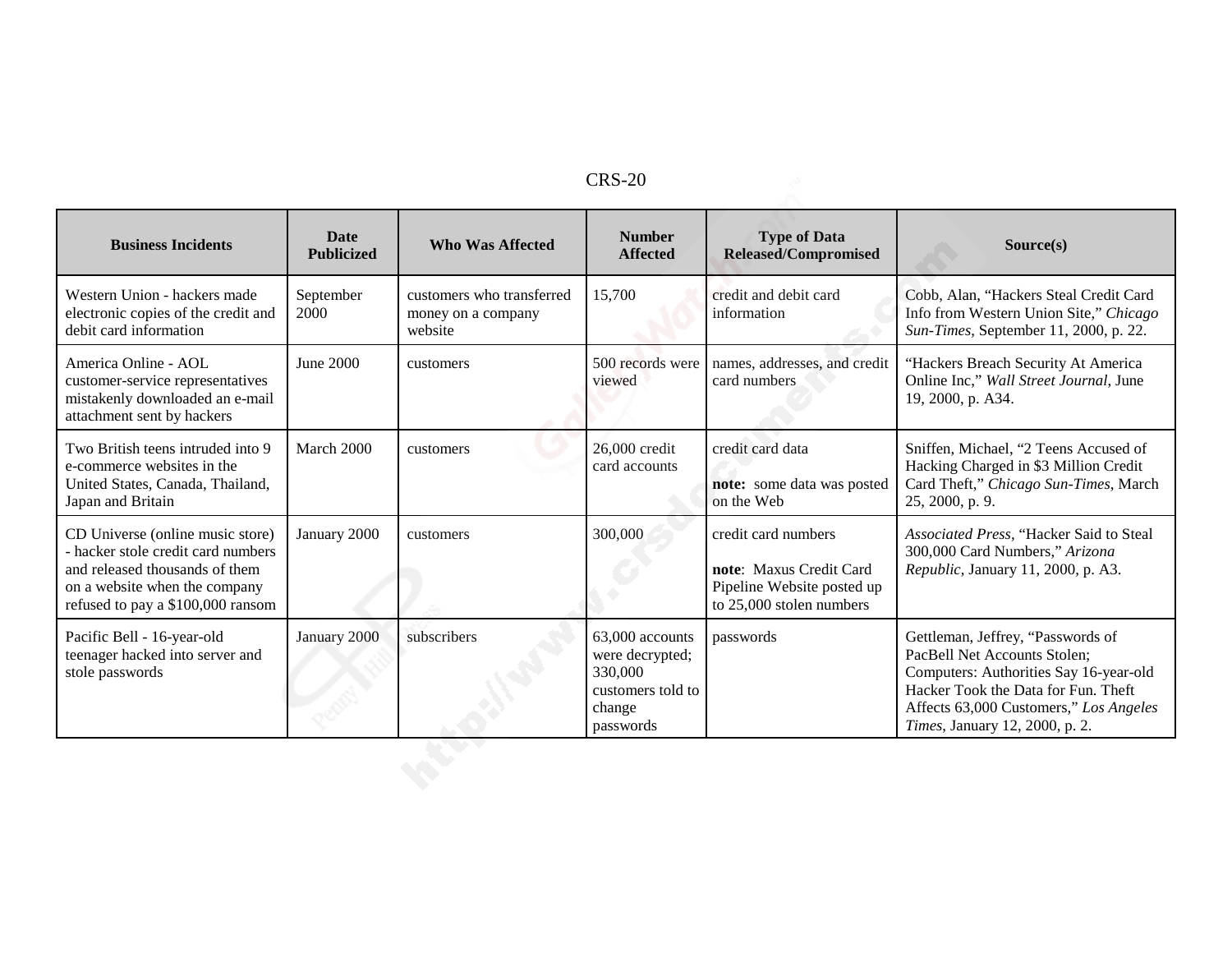# **Table 2. Data Security Breaches in Education (2000-2006)**

| <b>Education Incidents</b>                                                                                                              | <b>Date</b><br><b>Publicized</b> | Who Was<br><b>Affected</b>                                                                                 | <b>Number</b><br><b>Affected</b> | <b>Type of Data</b><br><b>Released/Compromised</b> | Source(s)                                                                                                                                                                                                                         |
|-----------------------------------------------------------------------------------------------------------------------------------------|----------------------------------|------------------------------------------------------------------------------------------------------------|----------------------------------|----------------------------------------------------|-----------------------------------------------------------------------------------------------------------------------------------------------------------------------------------------------------------------------------------|
| Western Illinois University-<br>hacker accessed several<br>electronic student services<br>systems                                       | <b>July 2006</b>                 | students,<br>customers of<br>the university's<br>online<br>bookstore.<br>guests of the<br>university hotel | 180,000                          | SSNs, personal data, credit<br>card information    | Maguire, John, "Alums Just Told of Computer<br>Breach: Data on 180,000 with Ties to WIU Hacked a<br>Month Ago," Chicago Sun-Times, July 5, 2006, p. 8.                                                                            |
| University of Tennessee -<br>hacker broke into UT<br>computer                                                                           | <b>July 2006</b>                 | past and current<br>employees                                                                              | 36,000                           | SSNs, names, addresses                             | Herrington, Angie, "UT Notifies Workers of<br>Computer Hacking,"Chattanooga Times Free Press,<br>July 7, 2006, p. O.                                                                                                              |
| Northwestern University<br>(Chicago) - hackers broke into<br>nine desktop computers in the<br>Office of Admissions and<br>Financial Aid | <b>July 2006</b>                 | students and<br>applicants to<br>the school                                                                | 17,000                           | names, addresses, SSNs                             | "Hackers break into NU Admissions, Financial Aid<br>Computers," Chicago Sun Times, July 15, 2006, at<br>[http://www.suntimes.com/cgi-bin/print.cgi?getReferr<br>er=[http://www.suntimes.com/output/news/cst-nws-<br>hack15.html]. |
| Moraine Park Technical<br>College<br>(Beaver Dam, Fond du Lac, &<br>West Bend, WI) - missing<br>computer disk                           | <b>July 2006</b>                 | apprenticeship<br>students back to<br>1993                                                                 | 1,500                            | names, addresses, phone<br>numbers, SSNs           | "News Summaries Ozaukee and Washington<br>Counties," Milwaukee Journal Sentinel, July 16,<br>2006, p. Z3                                                                                                                          |
|                                                                                                                                         |                                  |                                                                                                            |                                  |                                                    |                                                                                                                                                                                                                                   |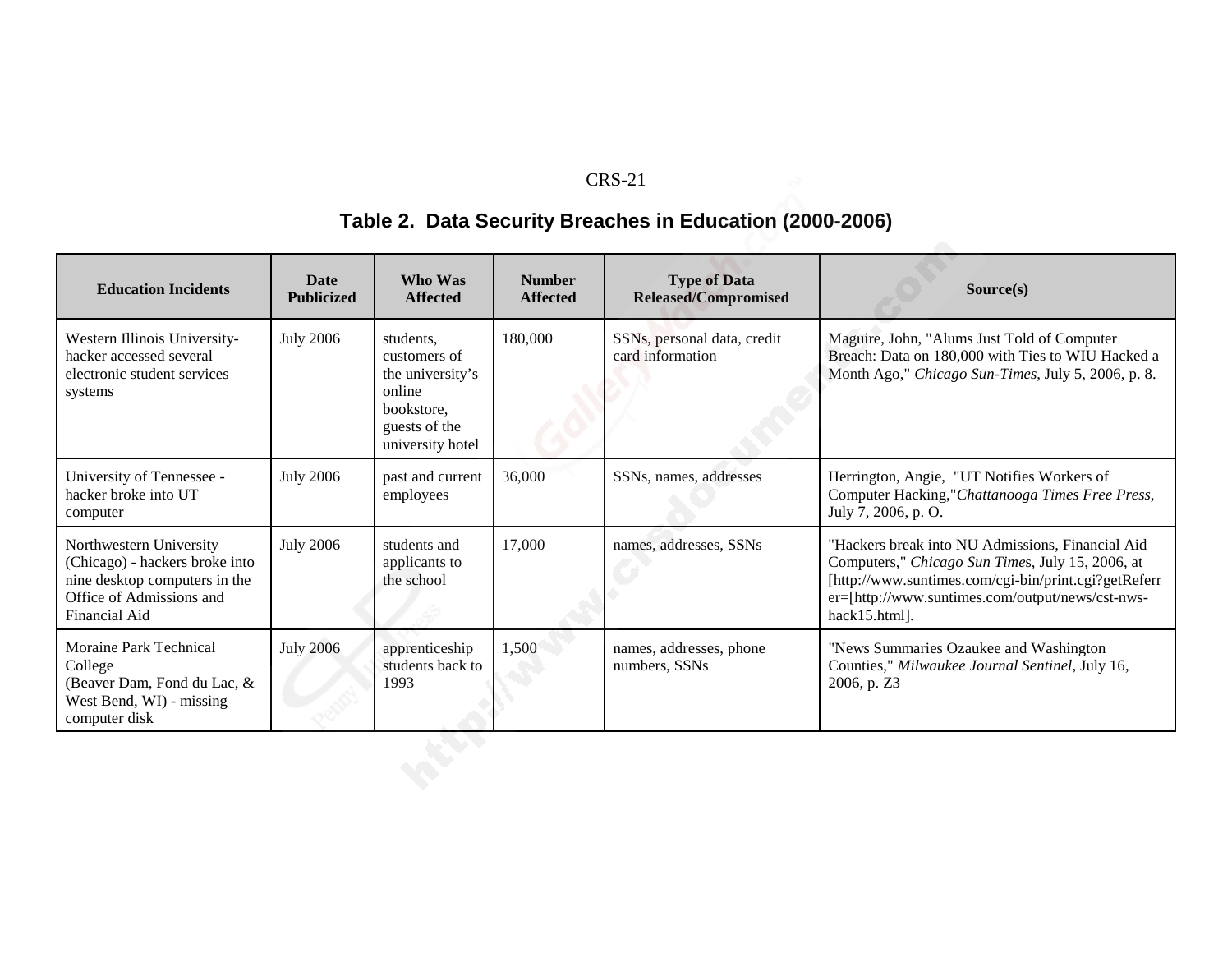| <b>Education Incidents</b>                                                | <b>Date</b><br><b>Publicized</b> | Who Was<br><b>Affected</b>                                                                                                             | <b>Number</b><br><b>Affected</b> | <b>Type of Data</b><br><b>Released/Compromised</b>      | Source(s)                                                                                                                                                                                   |
|---------------------------------------------------------------------------|----------------------------------|----------------------------------------------------------------------------------------------------------------------------------------|----------------------------------|---------------------------------------------------------|---------------------------------------------------------------------------------------------------------------------------------------------------------------------------------------------|
| Catawba County Schools<br>(Newton, NC) - website<br>exposed personal data | June $2006$                      | students who<br>had taken<br>keyboarding<br>and computer<br>applications<br>placement test<br>during the<br>$2001 - 02$ school<br>year | 619                              | names, SSNs, test scores                                | Shain, Andrew, and Hannah Mitchell, "619 Students"<br>Secure Data Revealed Online: Google Page Showed<br>Social Security Numbers, Test Scores, Charlotte<br>Observer, June 24, 2006, p. 1B. |
| San Francisco State University<br>- faculty member's laptop<br>stolen     | June 2006                        | current and<br>former students                                                                                                         | 3,000                            | names, SSNs, phone numbers<br>and grade point averages. | Asimov, Nanette, "SFSU students' information stolen;<br>School alerts 3,000 affected by theft of faculty<br>laptop," San Francisco Chronicle, June 23, 2006, p.<br><b>B5.</b>               |
| University of Kentucky-stolen<br>thumb drive                              | June 2006                        | current and<br>former students                                                                                                         | 6,500                            | <b>SSNs</b>                                             | Kiernan, Vincent, "Incidents at Two Universities Put<br>More Than 200,000 Students at Risk of Data Theft,"<br>The Chronicle of Higher Education, June 19, 2006, p.<br>A21                   |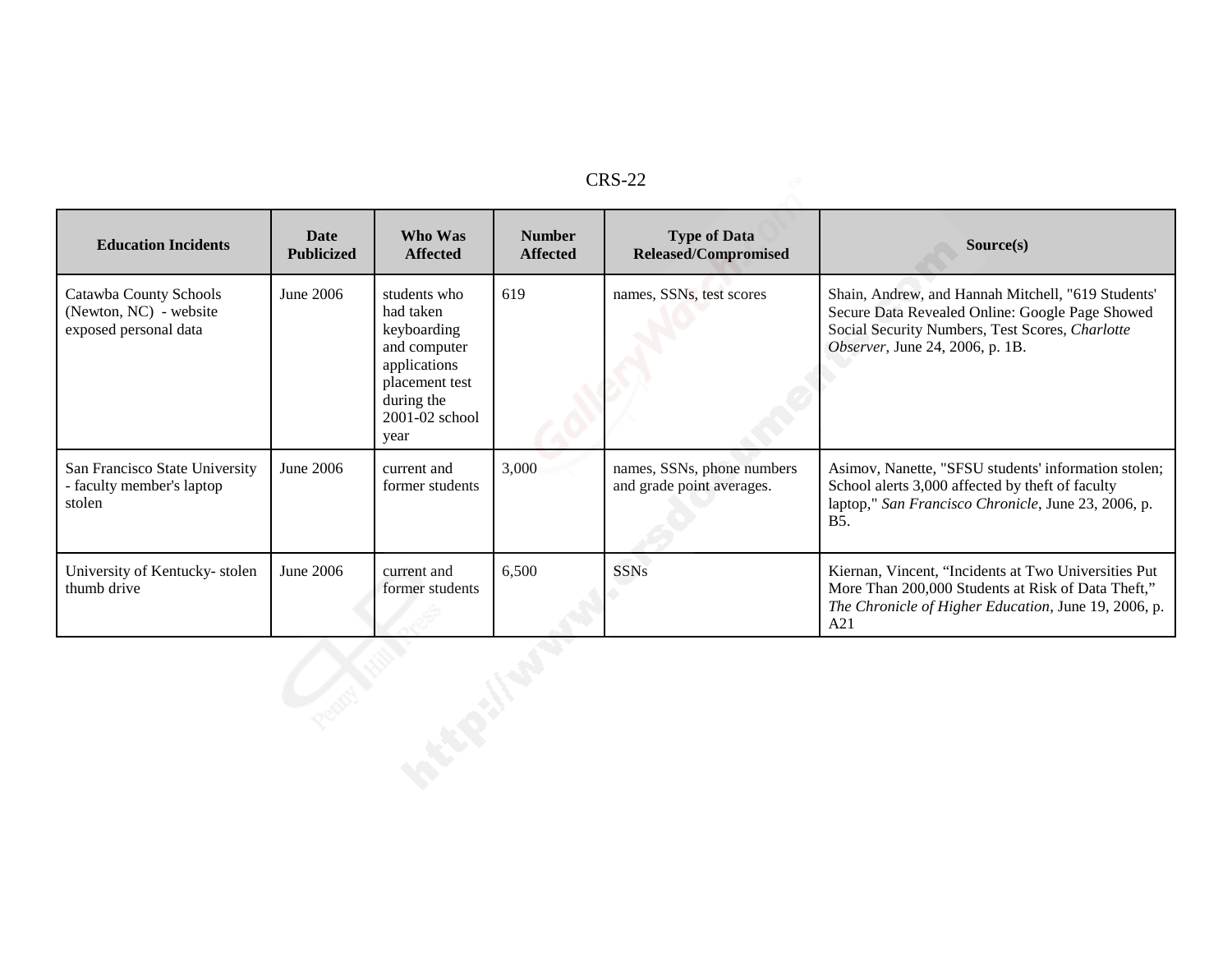| <b>Education Incidents</b>                                                              | Date<br><b>Publicized</b> | Who Was<br><b>Affected</b>                                                                                                                | <b>Number</b><br><b>Affected</b> | <b>Type of Data</b><br><b>Released/Compromised</b>                                                      | Source(s)                                                                                                                                                                                                                                           |
|-----------------------------------------------------------------------------------------|---------------------------|-------------------------------------------------------------------------------------------------------------------------------------------|----------------------------------|---------------------------------------------------------------------------------------------------------|-----------------------------------------------------------------------------------------------------------------------------------------------------------------------------------------------------------------------------------------------------|
| Ohio University (Athens, OH)<br>- hackers breach servers in two<br>separate incidents   | May 2006                  | individuals and<br>organizations<br>listed in the<br>alumni<br>database,<br>owners of<br>patents and<br>other<br>intellectual<br>property | 300,00                           | SSNs, personal information,<br>biographical information,<br>patent data, intellectual<br>property files | Vijayan, Jaikumar, "Ohio University Reports Two<br>Separate Security Breaches," Computerworld, May 3,<br>2006, at<br>[http://www.computerworld.com/action/article.do?co<br>mmand=viewArticleBasic&articleId=111113&intsrc<br>$=$ article_pots_bot]. |
| Sacred Heart University-<br>hackers intrude system                                      | May 2006                  | students and<br>some<br>individuals not<br>associated with<br>the university                                                              | 135,000                          | personal information, SSNs                                                                              | Sandoval, Greg, "Sacred Heart is Latest University to<br>be Hacked," CNet News, May 26, 2006, at<br>[http://news.com.com/2100-7349_3-6077212.html].                                                                                                 |
| University of Texas, Austin-<br>data breach                                             | April 2006                | students,<br>alumni, faculty,<br>and staff of the<br>business school                                                                      | 200,000                          | SSNs, biographical materials                                                                            | Associated Press, "University of Texas Probes<br>Computer Breach," MSNBC, April 24, 2006, at<br>[http://www.msnbc.msn.com/id/12459840/].                                                                                                            |
| University of Arizona- hackers<br>break into journalism<br>department's computer system | February<br>2006          | journalism<br>students                                                                                                                    | undisclosed                      | none so far                                                                                             | Grossman, Djamila, "Romanian Hacker Breaks into<br>UA Journalism Computers," Arizona Daily Star,<br>February 14, 2006, p. B2.                                                                                                                       |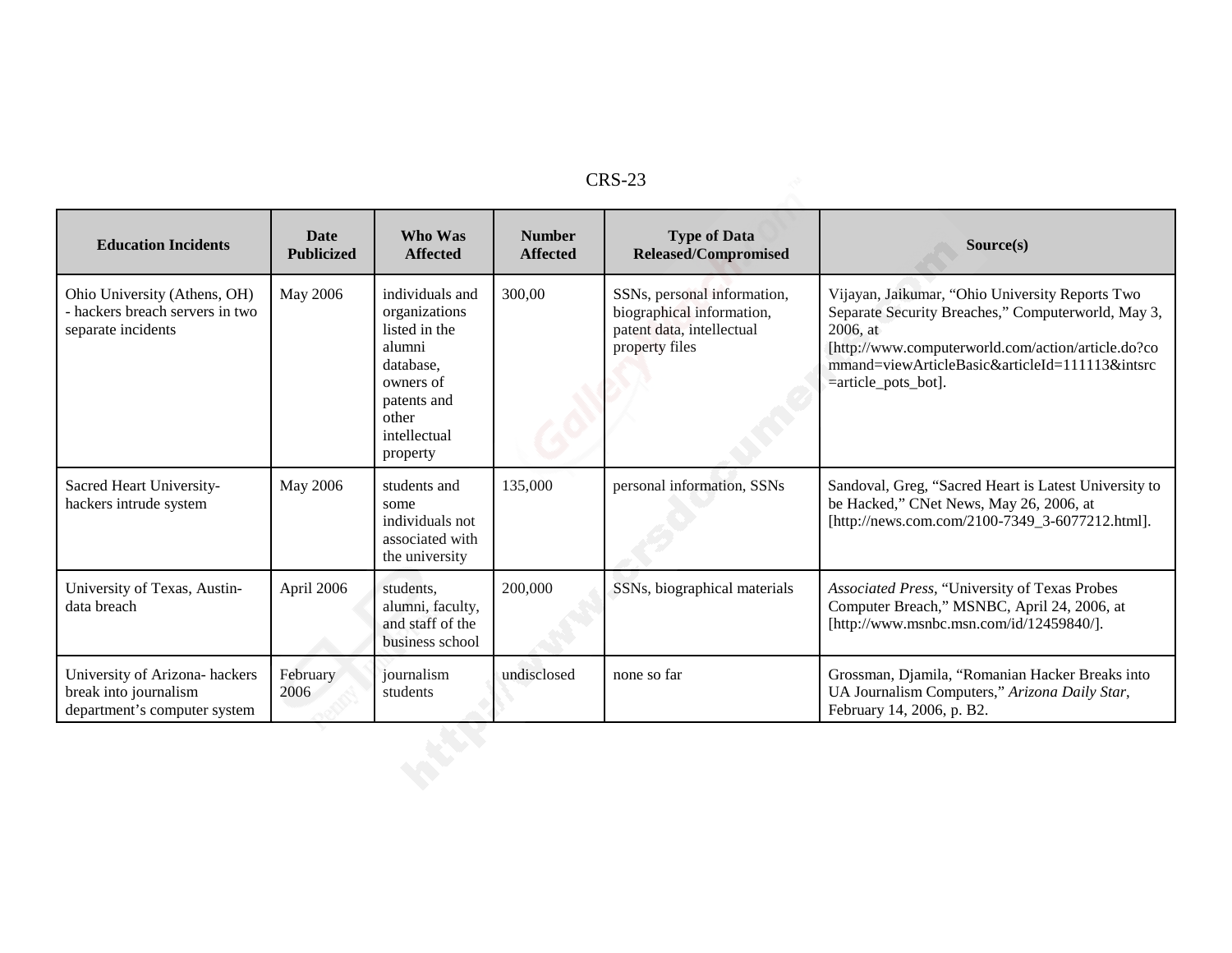| c<br>נו<br>־ע^ |
|----------------|
|----------------|

|                                                                                                    |                                  |                                                                                                                           |                                  | <b>CRS-24</b>                                      |                                                                                                                                                                                              |
|----------------------------------------------------------------------------------------------------|----------------------------------|---------------------------------------------------------------------------------------------------------------------------|----------------------------------|----------------------------------------------------|----------------------------------------------------------------------------------------------------------------------------------------------------------------------------------------------|
| <b>Education Incidents</b>                                                                         | <b>Date</b><br><b>Publicized</b> | Who Was<br><b>Affected</b>                                                                                                | <b>Number</b><br><b>Affected</b> | <b>Type of Data</b><br><b>Released/Compromised</b> | Source(s)                                                                                                                                                                                    |
| Notre Dame-hackers attack<br>server                                                                | January 2006                     | alumni and<br>other donors to<br>the university                                                                           | undisclosed                      | SSNs, credit card numbers,<br>check images         | Roberts, Paul F., "Hackers Target Notre Dame<br>Donors," eWeek, January 24, 2006, at<br>[http://www.eweek.com/article2/0,1895,1915087,00.a<br>sp].                                           |
| Indiana University - malicious<br>software programs installed on<br>business instructor's computer | November<br>2005                 | Kelly School of<br><b>Business</b><br>students<br>enrolled in<br>introductory<br>business course<br>between 2001-<br>2005 | 5,300                            | personal student information                       | Associated Press, "IU Finds 'Malicious' Software,"<br>FortWayne.com, November 18, 2005, at<br>[http://www.fortwayne.com/mld/fortwayne/news/loca<br>1/13202338.htm].                          |
| University of Tennessee<br>Medical Center - laptop<br>computer stolen                              | November<br>2005                 | patients who<br>received<br>treatment in<br>2003                                                                          | 3,800                            | names and SSNs                                     | "UT Patients Warned of Stolen Computer,"<br>Chattanooga Times Free-Press, November 2, 2005,<br>p. B2.                                                                                        |
| Georgia Institute of<br>Technology Office of<br><b>Enrollment Services -</b><br>computer theft     | November<br>2005                 | past, present,<br>and prospective<br>students                                                                             | 13,000                           | SSNs, birth dates, names,<br>addresses             | Kantor, Arcadiy, "Georgia Tech Computer Theft<br>Compromises Student Data," The Technique (via<br>University Wire), November 11, 2005 at<br>[http://www.nique.net/issues/2005-11-11/news/3]. |
|                                                                                                    |                                  |                                                                                                                           |                                  |                                                    |                                                                                                                                                                                              |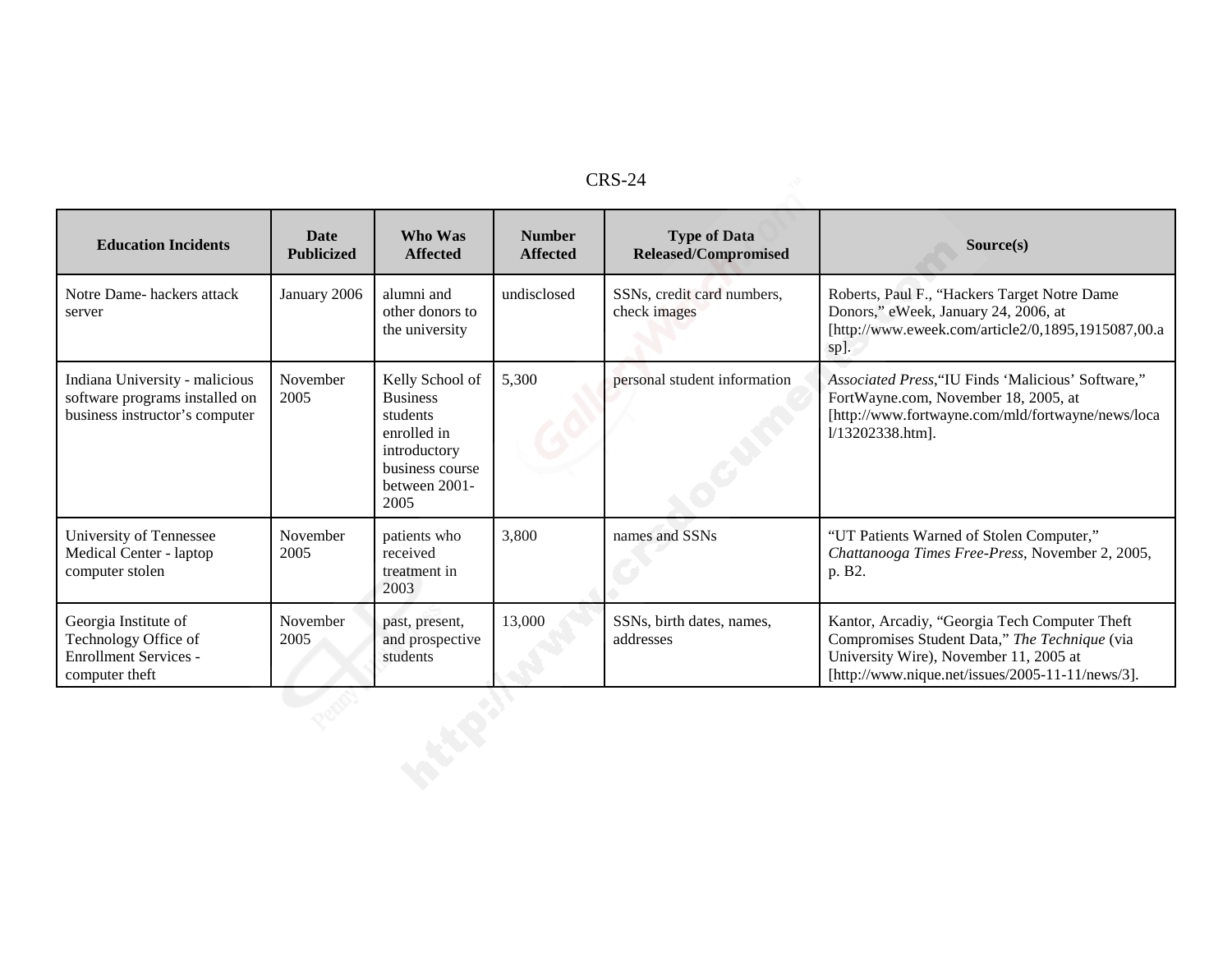| <b>Education Incidents</b>                                                                                                                           | Date<br><b>Publicized</b> | Who Was<br><b>Affected</b>                                                                                              | <b>Number</b><br><b>Affected</b> | <b>Type of Data</b><br><b>Released/Compromised</b> | Source(s)                                                                                                                                                                                                  |
|------------------------------------------------------------------------------------------------------------------------------------------------------|---------------------------|-------------------------------------------------------------------------------------------------------------------------|----------------------------------|----------------------------------------------------|------------------------------------------------------------------------------------------------------------------------------------------------------------------------------------------------------------|
| University of Tennessee -<br>inadvertent posting of names<br>and Social Security numbers to<br>Internet lists                                        | October<br>2005           | students and<br>employees                                                                                               | 1,900                            | names and SSNs                                     | "State Briefs: UT Students' Private Data Posted on<br>the 'Net," The Tennessean.com, October 29, 2005, at<br>[http://tennessean.com/apps/pbcs.dll/article?AID=/20<br>051029/NEWS01/510290327/1006/NEWS01]. |
| University of Georgia - hacker<br>hits employee records server                                                                                       | September<br>2005         | current and<br>former<br>employees of<br>university's<br>College of<br>Agricultural<br>and<br>Environmental<br>Sciences | 1,600                            | <b>SSNs</b>                                        | Simmons, Kelly, "Hackers Breach Database at<br>UGA," The Atlanta Journal - Constitution,<br>September 29, 2005, p. C2.                                                                                     |
| Miami University (Ohio) -<br>report containing SSNs and<br>grades of more than 20,000<br>students has been accessible<br>via the Internet since 2002 | September<br>2005         | students                                                                                                                | 21,762                           | SSNs, grades                                       | Giordano, Joe, "Miami University, Ohio, Finds Huge<br>Online Security Breach," Journal-News (Hamilton,<br>OH), September 16, 2005 (no page given).                                                         |
| Kent State University - five<br>desktop computers stolen from<br>campus                                                                              | September<br>2005         | students and<br>professors                                                                                              | 100,000                          | names, SSNs, grades                                | Gonzalez, Jennifer, "Student, Faculty Data on Stolen<br>Computers," Plain Dealer (Cleveland), September<br>10, 2005, p. B1.                                                                                |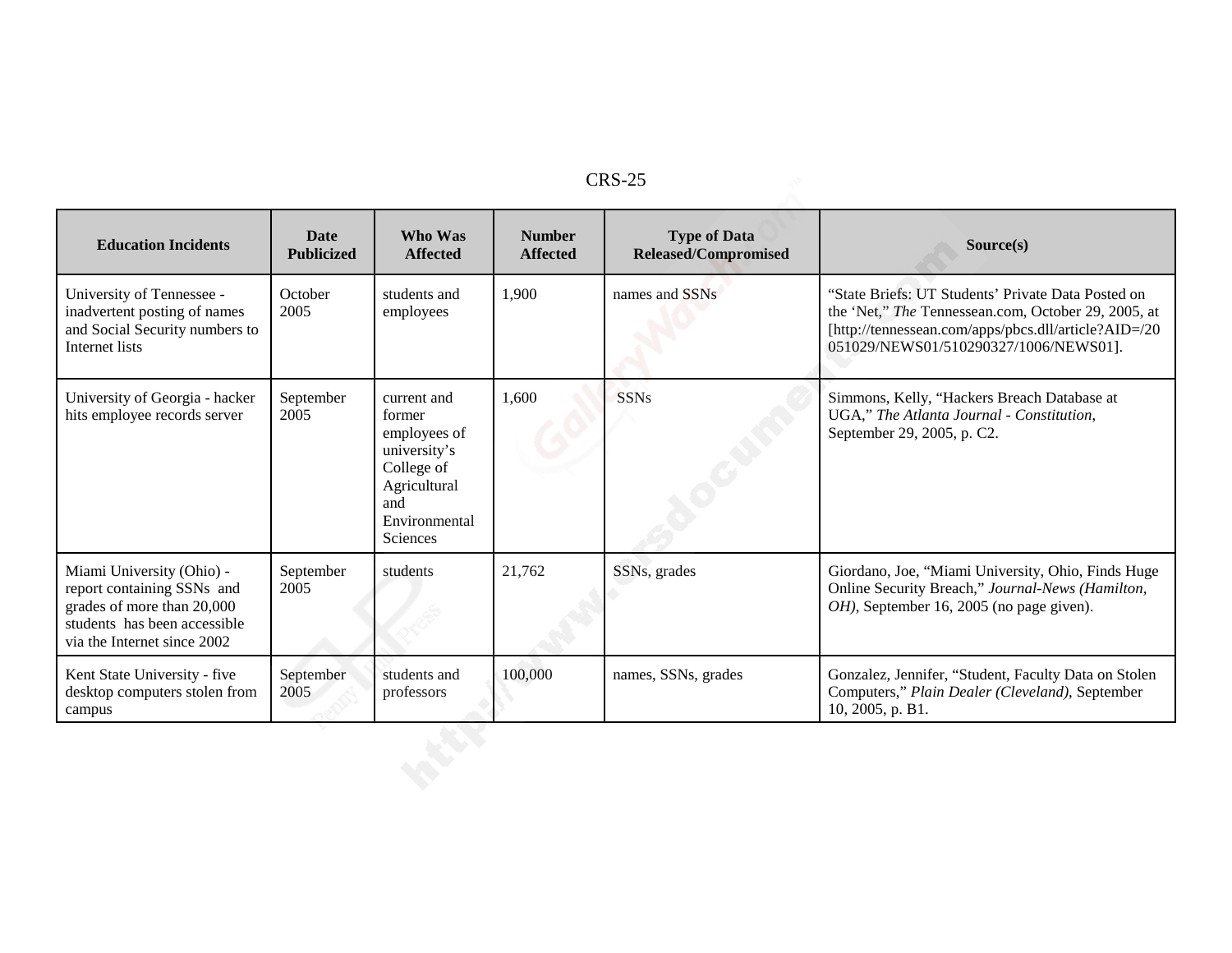| RS-<br>c<br>'n |  |
|----------------|--|
|----------------|--|

| <b>CRS-26</b>                                                                                                                    |                                  |                                                                                                            |                                  |                                                    |                                                                                                                                                                                              |  |  |
|----------------------------------------------------------------------------------------------------------------------------------|----------------------------------|------------------------------------------------------------------------------------------------------------|----------------------------------|----------------------------------------------------|----------------------------------------------------------------------------------------------------------------------------------------------------------------------------------------------|--|--|
| <b>Education Incidents</b>                                                                                                       | <b>Date</b><br><b>Publicized</b> | Who Was<br><b>Affected</b>                                                                                 | <b>Number</b><br><b>Affected</b> | <b>Type of Data</b><br><b>Released/Compromised</b> | Source(s)                                                                                                                                                                                    |  |  |
| Sonoma State University -<br>hacking                                                                                             | August 2005                      | people who<br>either attended.<br>applied,<br>graduated or<br>worked at the<br>school from<br>1995 to 2002 | 61,709                           | names, SSNs                                        | Park, Rohnert, "Hackers Hit College Computer<br>System: Identity Theft Fears at Sonoma State," San<br>Francisco Chronicle, August 9, 2005, p. B2.                                            |  |  |
| California State University -<br>Office of the Chancellor may<br>have experienced unauthorized<br>access to one of its computers | August 2005                      | students who<br>receive<br>financial aid<br>and two<br>financial aid<br>administrators                     | 154                              | names, SSNs                                        | "California State University Chancellor's Office<br><b>Experiences Potential Computer Security</b><br>Breach,"U.S. States News, August 29, 2005 (no page<br>given).                          |  |  |
| University of Florida Health<br>Sciences Center/ChartOne -<br>stolen laptop                                                      | August 2005                      | patients and<br>physicians                                                                                 | 3,851                            | names, SSNs, dates of birth,<br>medical records    | Chun, Diane, "3,851 Patients at Risk of ID Theft,"<br>Gainesville.com, August 27, 2005 at<br>[http://www.gainesville.com/apps/pbcs.dll/article?AI<br>D=/20050827/LOCAL/208270336/1078/news]. |  |  |
| University of Colorado -<br>hacking into campus Card<br>Office (creates IDs for staff<br>and students)                           | August 2005                      | students and<br>faculty                                                                                    | 36,000                           | university accounts and<br>personal information    | Uhls, Anna, "U. Colorado students getting<br>(re)carded," University Wire/Colorado Daily, August<br>4, $2005$ (no page given).                                                               |  |  |
|                                                                                                                                  |                                  |                                                                                                            |                                  |                                                    |                                                                                                                                                                                              |  |  |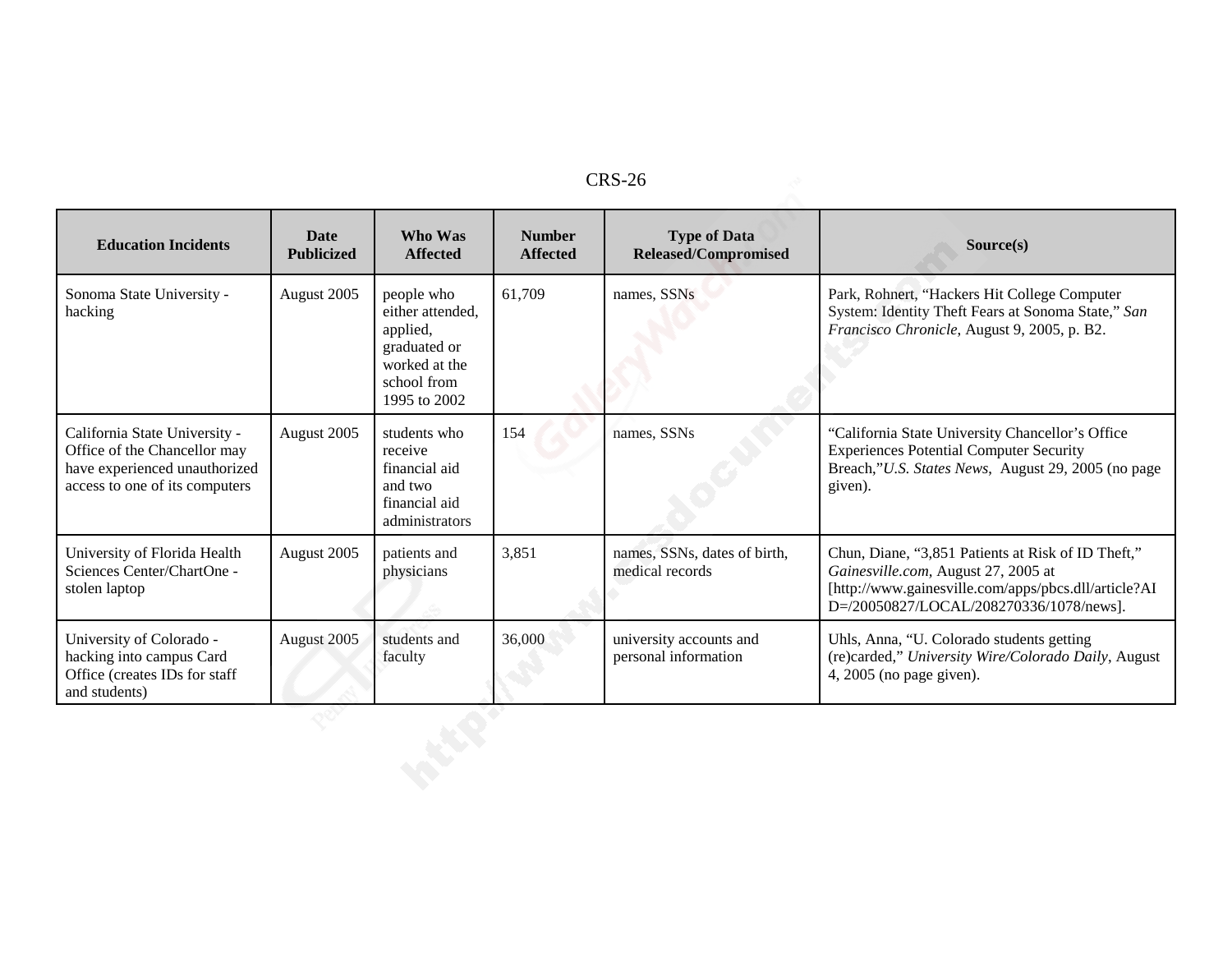|                                                                                                     |                                  |                                                                                                |                                  | <b>CRS-27</b>                                                                                                                                                                              |                                                                                                                                                                                           |
|-----------------------------------------------------------------------------------------------------|----------------------------------|------------------------------------------------------------------------------------------------|----------------------------------|--------------------------------------------------------------------------------------------------------------------------------------------------------------------------------------------|-------------------------------------------------------------------------------------------------------------------------------------------------------------------------------------------|
| <b>Education Incidents</b>                                                                          | <b>Date</b><br><b>Publicized</b> | Who Was<br><b>Affected</b>                                                                     | <b>Number</b><br><b>Affected</b> | <b>Type of Data</b><br><b>Released/Compromised</b>                                                                                                                                         | Source(s)                                                                                                                                                                                 |
| University of North Texas -<br>hacking                                                              | August 2005                      | current, former<br>and prospective<br>students                                                 | 38,607                           | names, addresses, telephone<br>numbers, SSNs, student<br>identification numbers, student<br>ID passwords, student<br>classification information and<br>possibly 524 credit card<br>numbers | Tessyman, Neal, "Hackers Steal Student Info from U.<br>North Texas," University Wire, August 11, 2005 (no<br>page given).                                                                 |
| University of Colorado -<br>hackers tapped into a database<br>in the registrar's office             | August 2005                      | student records<br>from June 1999<br>to May 2001<br>and from fall<br>$2003$ to<br>summer 2005. | 49,000                           | names, SSNs, addresses, phone<br>numbers                                                                                                                                                   | Mccrimmon, Katie Kerwin, "Hackers Tap CU<br>Registrar's Database; Privacy of 49,000 Students<br>Potentially Invaded in Breach," Rocky Mountain<br>News (Denver), August 20, 2005, p. 20A. |
| California State University,<br>Stanislaus - hacking                                                | August 2005                      | student workers                                                                                | 900                              | names, SSNs                                                                                                                                                                                | Togneri, Chris, "Hacker Breaks into Stan State<br>Computer," Modesto Bee, August 16, 2005, p. B1.                                                                                         |
| University of Southern<br>California - individual hacked<br>into USC's online application<br>system | <b>July 2005</b>                 | applicants                                                                                     | 270,000                          | name, address, SSNs, e-mail<br>address, phone number, date of<br>birth, login information                                                                                                  | Hawkins, Stephanie, "Hacker Hits Application<br>System at USC," University Wire/ Daily Trojan,<br>August 18, 2005 (no page given).                                                        |
|                                                                                                     |                                  |                                                                                                |                                  |                                                                                                                                                                                            |                                                                                                                                                                                           |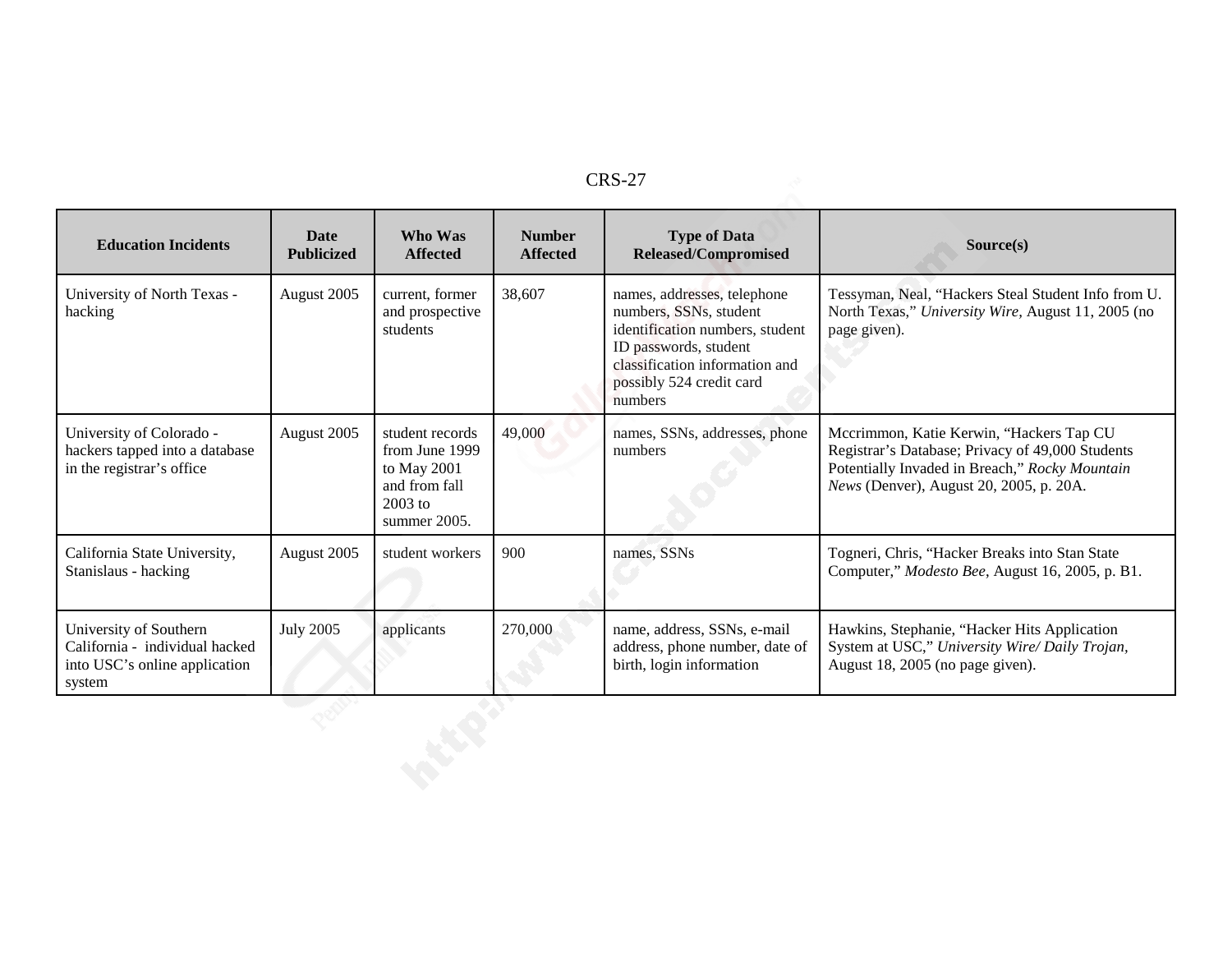| RS-2:<br>28 |  |
|-------------|--|
|-------------|--|

|                                                                                                                                              |                                  |                                                                                                                          |                                               | <b>CRS-28</b>                                                                     |                                                                                                            |
|----------------------------------------------------------------------------------------------------------------------------------------------|----------------------------------|--------------------------------------------------------------------------------------------------------------------------|-----------------------------------------------|-----------------------------------------------------------------------------------|------------------------------------------------------------------------------------------------------------|
| <b>Education Incidents</b>                                                                                                                   | <b>Date</b><br><b>Publicized</b> | Who Was<br><b>Affected</b>                                                                                               | <b>Number</b><br><b>Affected</b>              | <b>Type of Data</b><br><b>Released/Compromised</b>                                | Source(s)                                                                                                  |
| California Polytechnic,<br>Pomona - two computers<br>hacked                                                                                  | <b>July 2005</b>                 | university<br>applicants and<br>current and<br>former faculty,<br>staff and<br>students                                  | 31,077                                        | names, SSNs                                                                       | Ruiz, Kenneth, "Hackers Infiltrate Cal Poly," Whittier<br>Daily News (CA), August 5, 2005 (no page given). |
| University of Colorado,<br>Boulder - hackers broke into a<br>computer server containing<br>information used to issue<br>identification cards | <b>July 2005</b>                 | students and<br>professors                                                                                               | 29,000<br>students and<br>7,000<br>professors | SSNs, names, photographs                                                          | Associated Press, "Hackers Break into CU Computers<br>Containing 36k Records," August 1, 2005.             |
| Michigan State University -<br>breach of a server in the<br>College of Education                                                             | <b>July 2005</b>                 | students                                                                                                                 | 27,000                                        | names, addresses, SSNs,<br>course information, personal<br>identification numbers | Associated Press, "Students Informed Social Security<br>Numbers Possibly Compromised," July 7, 2005.       |
| University of California, San<br>Diego - hackers broke into<br>university server                                                             | <b>July 2005</b>                 | students, staff,<br>faculty who<br>had attended or<br>worked at<br><b>UCSD</b><br>Extension in<br>the past five<br>years | 3,300                                         | SSNs, driver license and credit<br>card numbers                                   | "SD UCSD Hackers," City News Service, July 1,<br>2005 (no page given).                                     |
| California State University<br>Dominguez Hills - hacking                                                                                     | <b>July 2005</b>                 | students                                                                                                                 | 9613                                          | names, SSNs                                                                       | Associated Press, "Hackers crack computers, access<br>private student information," July 29, 2005.         |
|                                                                                                                                              |                                  |                                                                                                                          |                                               |                                                                                   |                                                                                                            |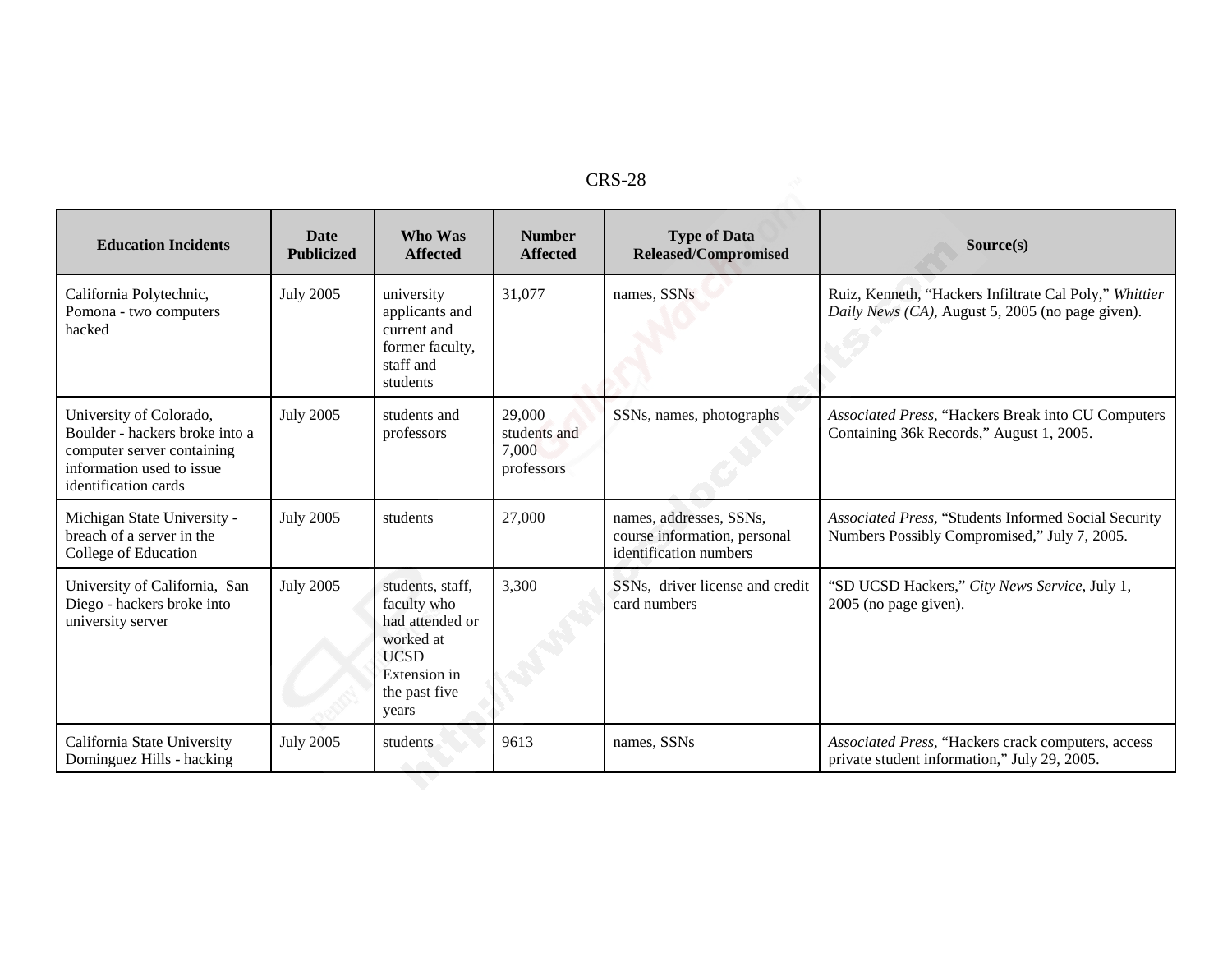| DС<br>,,,<br>A. 7 |
|-------------------|
|-------------------|

|                                                                                                                                                                                                                                                                                        |                           |                                               |                                  | <b>CRS-29</b>                                                                                                                              |                                                                                                                                                                                                                            |
|----------------------------------------------------------------------------------------------------------------------------------------------------------------------------------------------------------------------------------------------------------------------------------------|---------------------------|-----------------------------------------------|----------------------------------|--------------------------------------------------------------------------------------------------------------------------------------------|----------------------------------------------------------------------------------------------------------------------------------------------------------------------------------------------------------------------------|
| <b>Education Incidents</b>                                                                                                                                                                                                                                                             | Date<br><b>Publicized</b> | Who Was<br><b>Affected</b>                    | <b>Number</b><br><b>Affected</b> | <b>Type of Data</b><br><b>Released/Compromised</b>                                                                                         | Source(s)                                                                                                                                                                                                                  |
| University of Connecticut -<br>hacking - rootkit (collection of<br>programs that a hacker uses to<br>mask intrusion and obtain<br>administrator-level access to a<br>computer or computer<br>network) placed on server on<br>October 26, 2003, but not<br>detected until July 20, 2005 | June 2005                 | students, staff,<br>and faculty               | 72,000                           | names, SSNs, dates of birth,<br>phone numbers and addresses                                                                                | Naraine, Ryan, "UConn Finds Rootkit in Hacked<br>Server," eWeek, June 27, 2005, at<br>[http://www.eweek.com/article2/0,1759,1831892,00.a<br>sp].                                                                           |
| Kent State University - laptop<br>stolen from employee's car                                                                                                                                                                                                                           | June 2005                 | full-time<br>faculty<br>members since<br>2001 | 1,400                            | names, SSNs                                                                                                                                | Hampp, David, "Kent State U. Faculty Affected by<br>Stolen Computer," Daily Kent Stater (via University<br>Wire), June 22, 2005 (no page given).                                                                           |
| Ohio State University Medical<br>Center - two stolen laptops                                                                                                                                                                                                                           | June 2005                 | patients                                      | 15,000                           | patient names, admission and<br>discharge dates, whether the<br>patient had insurance, total<br>charges and adjustments to the<br>account. | Crane, Misti, "Laptop Containing Patients' Billing<br><b>Information Stolen;</b><br>Birth Dates, Social Security Numbers Not in Data<br>Taken from Consultant, Osu Says," Columbus<br>Dispatch (OH), June 30, 2005, p. 4C. |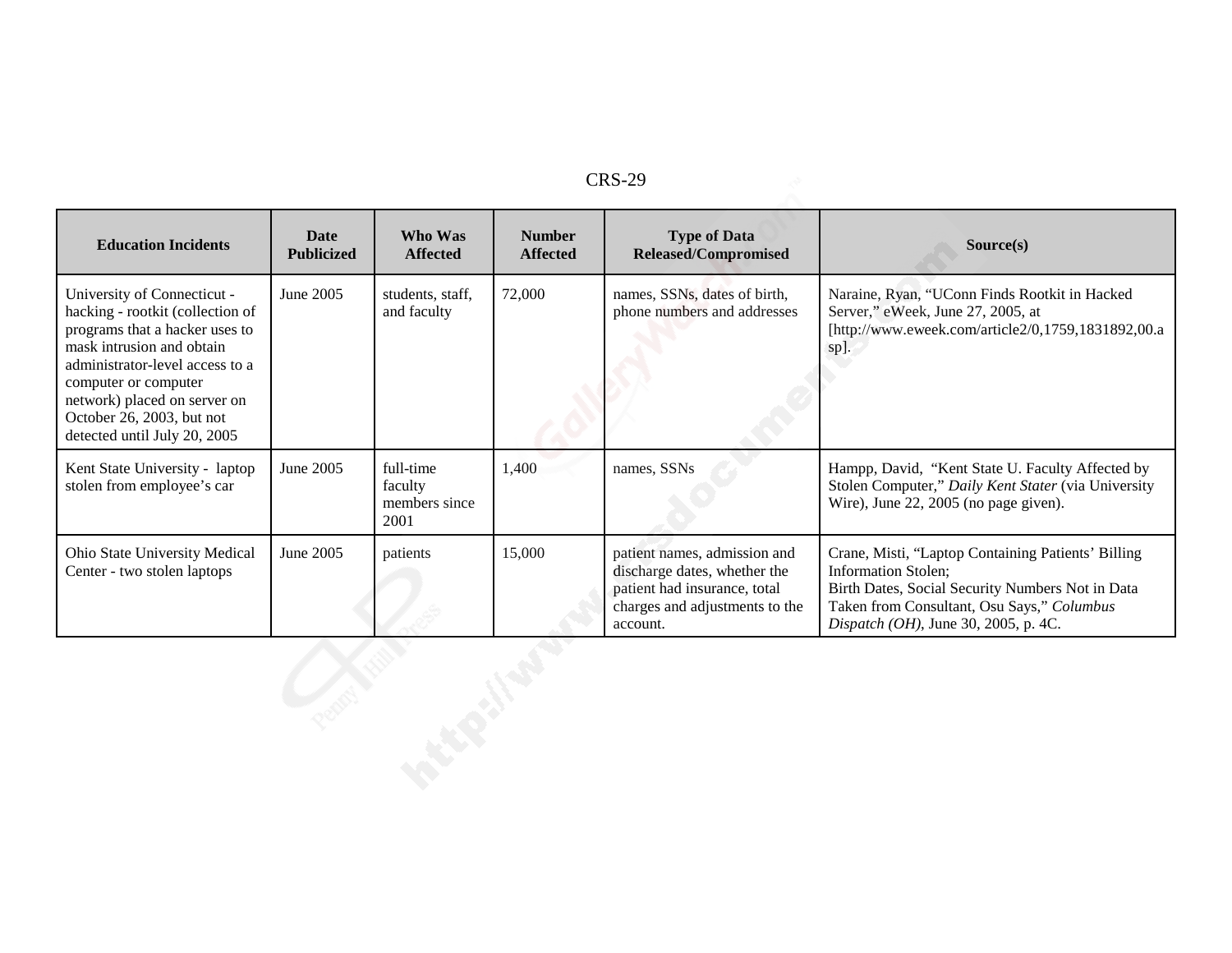| D<br>L<br>↖<br>. |
|------------------|
|------------------|

| <b>Education Incidents</b>                                                                                                      | <b>Date</b><br><b>Publicized</b> | Who Was<br><b>Affected</b>                                                                                        | <b>Number</b><br><b>Affected</b> | <b>Type of Data</b><br>Released/Compromised | Source(s)                                                                                                                                                                 |
|---------------------------------------------------------------------------------------------------------------------------------|----------------------------------|-------------------------------------------------------------------------------------------------------------------|----------------------------------|---------------------------------------------|---------------------------------------------------------------------------------------------------------------------------------------------------------------------------|
| University of Hawaii -<br>dishonest library worker<br>indicted on federal charges of<br>bank fraud related to identity<br>theft | June 2005                        | students,<br>faculty, staff<br>and library<br>patrons at any<br>of the 10<br>campuses<br>between 1999<br>and 2003 | 150,000                          | SSNs, addresses and phone<br>numbers        | Associated Press, "UH Warns of Possible Identity<br>Theft," June 19, 2005.                                                                                                |
| Jackson Community College<br>(MI)- hacker breaks into<br>computer system                                                        | May 2005                         | employees and<br>students of the<br>college                                                                       | 8,000                            | <b>SSNs</b>                                 | "Computer Crime: Hacker May Have Stolen Social<br>Security Numbers From Jackson Community<br>Collegea," Computer Crime Research Center," May<br>29, 2005 (no page given). |
|                                                                                                                                 |                                  |                                                                                                                   |                                  |                                             |                                                                                                                                                                           |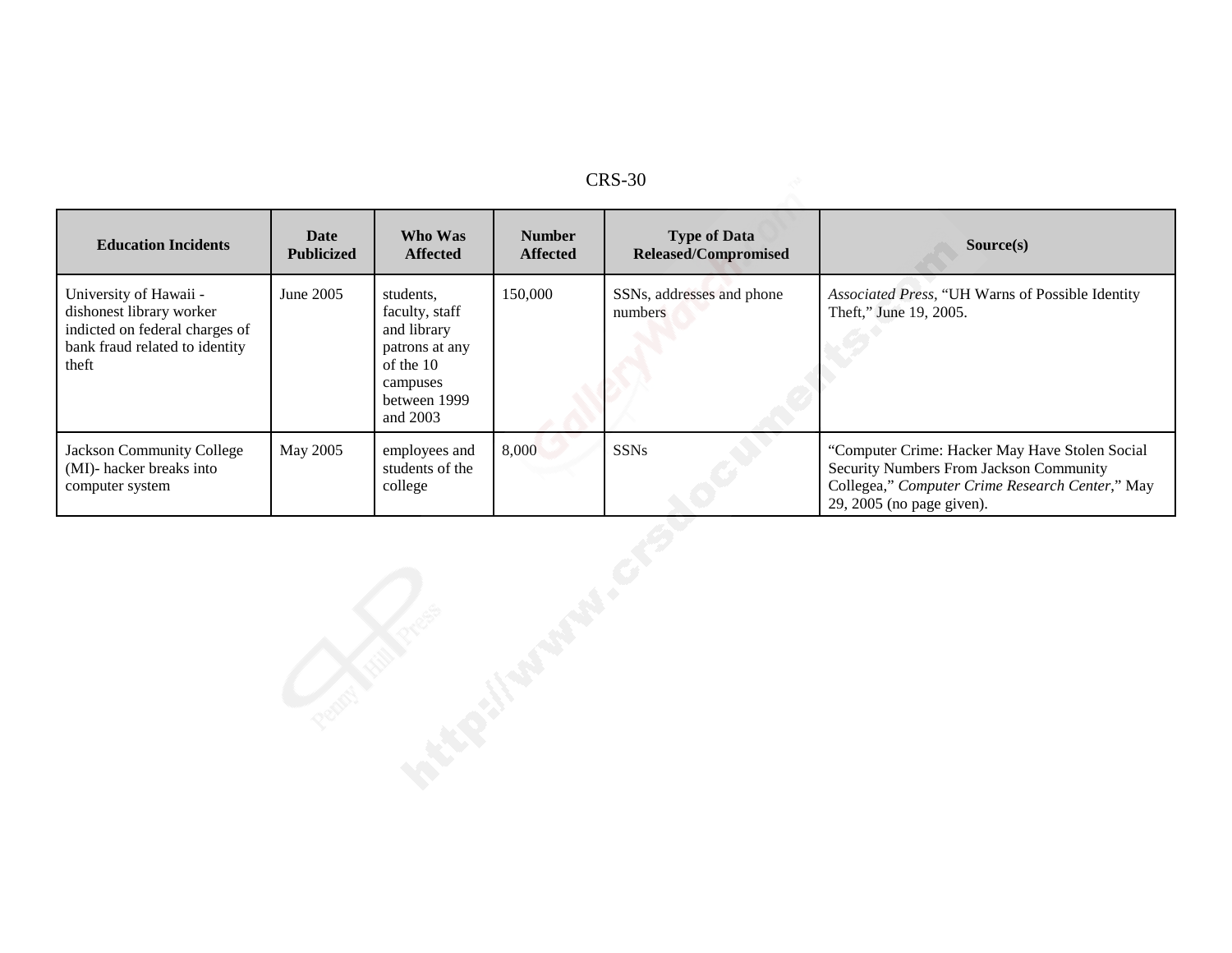| i, |
|----|
|----|

| <b>Education Incidents</b>                                                                                                  | <b>Date</b><br><b>Publicized</b> | Who Was<br><b>Affected</b>                                                                                                                                                                                                                                                      | <b>Number</b><br><b>Affected</b> | <b>Type of Data</b><br><b>Released/Compromised</b>       | Source(s)                                                                                                                                                               |
|-----------------------------------------------------------------------------------------------------------------------------|----------------------------------|---------------------------------------------------------------------------------------------------------------------------------------------------------------------------------------------------------------------------------------------------------------------------------|----------------------------------|----------------------------------------------------------|-------------------------------------------------------------------------------------------------------------------------------------------------------------------------|
| Carnegie Mellon University -<br>security breach of school's<br>computer network                                             | May 2005                         | graduates of the<br>Tepper School<br>of Business<br>from 1997 to<br>2004; current<br>graduate<br>students:<br>applicants to<br>the doctoral<br>program from<br>2003 to 2005;<br>applicants to<br>the MBA<br>program from<br>2002 to 2004;<br>and<br>administrative<br>employees | 5,000                            | SSNs and personal information                            | Associated Press, "Carnegie Mellon Reports<br>Computer Breach," MSNBC, April 21, 2005, at<br>[http://msnbc.msn.com/id/7590506/]                                         |
| Stanford University-computer<br>system breach                                                                               | May 2005                         | students and<br>recruiters of the<br>university                                                                                                                                                                                                                                 | 9,600                            | SSNs, resumes, financial data,<br>government information | Musil, Steven, "FBI Probes Network Breach at<br>Stanford," CNet News, May 25, 2005.                                                                                     |
| Florida International<br>University (FIU) - a hacker<br>acquired user names and<br>passwords for 165 computers<br>on campus | <b>May 2005</b>                  | faculty<br>and students                                                                                                                                                                                                                                                         | unknown                          | SSNs, credit card numbers                                | Leyden, John, "Florida Univ on Brown Alert after<br>Hack Attack," The Register, April 29, 2005, at<br>[http://www.theregister.com/2005/04/29/fiu_id_fraud<br>$alert/$ . |
|                                                                                                                             |                                  |                                                                                                                                                                                                                                                                                 |                                  |                                                          |                                                                                                                                                                         |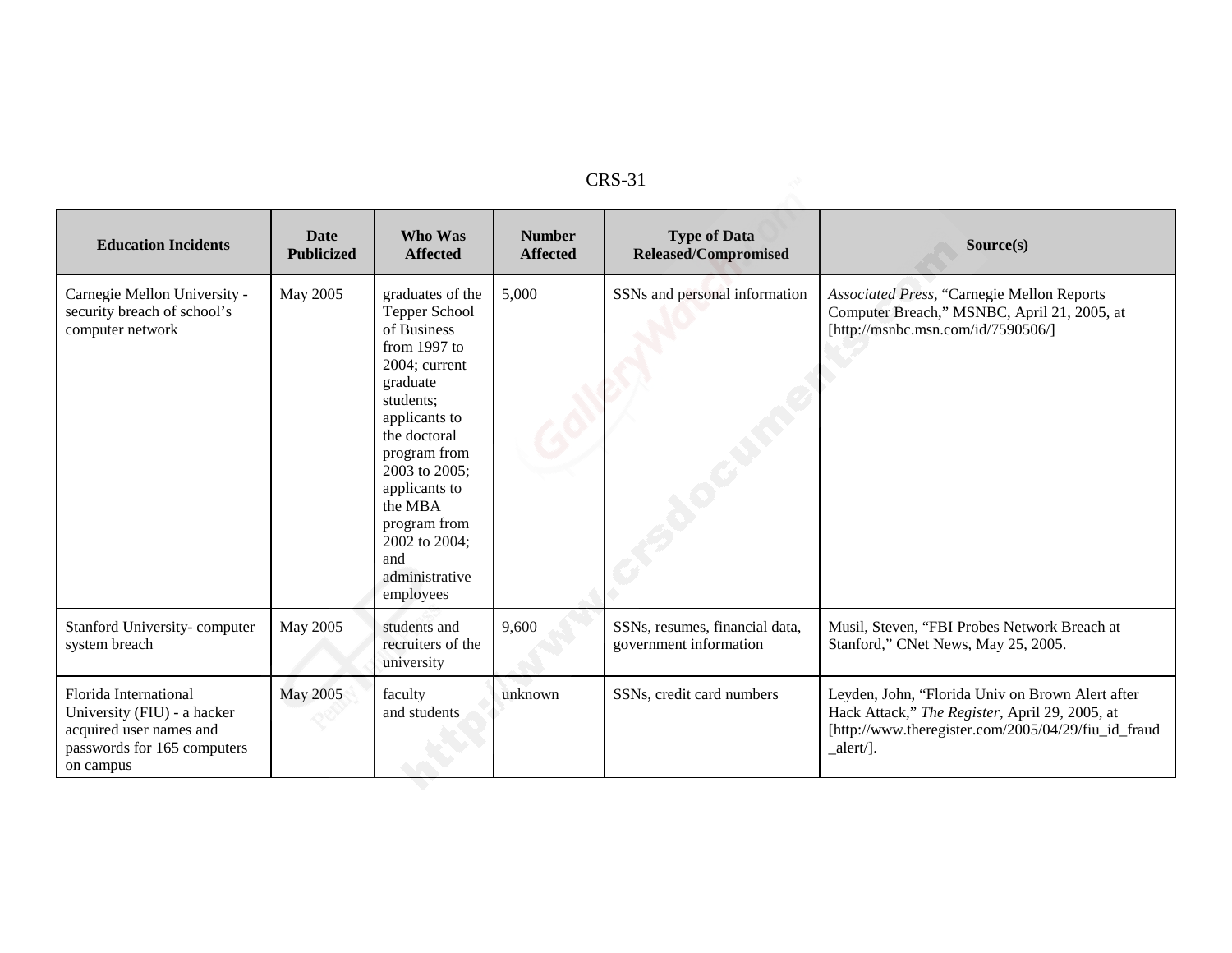| n c<br>יי<br>. . |
|------------------|
|------------------|

|                                                                                                                                                                |                                  |                                                  |                                  | <b>CRS-32</b>                                                                                            |                                                                                                                                                                                                                                                                                                           |
|----------------------------------------------------------------------------------------------------------------------------------------------------------------|----------------------------------|--------------------------------------------------|----------------------------------|----------------------------------------------------------------------------------------------------------|-----------------------------------------------------------------------------------------------------------------------------------------------------------------------------------------------------------------------------------------------------------------------------------------------------------|
| <b>Education Incidents</b>                                                                                                                                     | <b>Date</b><br><b>Publicized</b> | Who Was<br><b>Affected</b>                       | <b>Number</b><br><b>Affected</b> | <b>Type of Data</b><br><b>Released/Compromised</b>                                                       | Source(s)                                                                                                                                                                                                                                                                                                 |
| Northwestern University<br>(Kellog School of<br>Management) - computer<br>network breach                                                                       | May 2005                         | faculty,<br>students, and<br>alumni              | 17,500                           | user IDs and passwords                                                                                   | Meglio, Francesca Di, "Hacker Break-In," Computer<br>Crime Research Center, May 23, 2005 (no page<br>given).                                                                                                                                                                                              |
| University of California, San<br>Francisco - hacker gained<br>access to server used by<br>accounting and personnel<br>department                               | April 2005                       | students,<br>faculty and<br>staff                | 7,000                            | names and SSNs numbers                                                                                   | Lazarus, David, "Another Incident for UC," San<br>Francisco Chronicle, April 6, 2005, p. C1.                                                                                                                                                                                                              |
| Tufts University - possible<br>security breach in an alumni<br>and donor database after<br>abnormal activity on the server<br>in October and December,<br>2004 | April 2005                       | alumni                                           | 106,000                          | SSNs and other unspecified<br>personal information                                                       | Roberts, Paul, "Tufts Warns 106,000 Alumni, Donors<br>of Security Breach: Personal Data on a Server Used<br>for Fund Raising May Have Been Exposed,"<br>Computerworld, April 13, 2005, at<br>[http://www.computerworld.com/securitytopics/securi<br>ty/privacy/story/0,10801,101043,00.html?source= $x10$ |
| University of Nevada, Las<br>Vegas - hackers accessed<br>school's Student and Exchange<br>Visitor Information System<br>(SEVIS) database                       | March 2005                       | current and<br>former students<br>and<br>faculty | 5,000                            | personal records, including<br>birth dates, countries of origin,<br>passport numbers, and<br><b>SSNs</b> | Lipka, Sara, "Hacker Breaks Into Database for<br>Tracking International Students at UNLV," Chronicle<br>of Higher Education, March 21, 2005, p. A43.                                                                                                                                                      |
|                                                                                                                                                                |                                  |                                                  |                                  |                                                                                                          |                                                                                                                                                                                                                                                                                                           |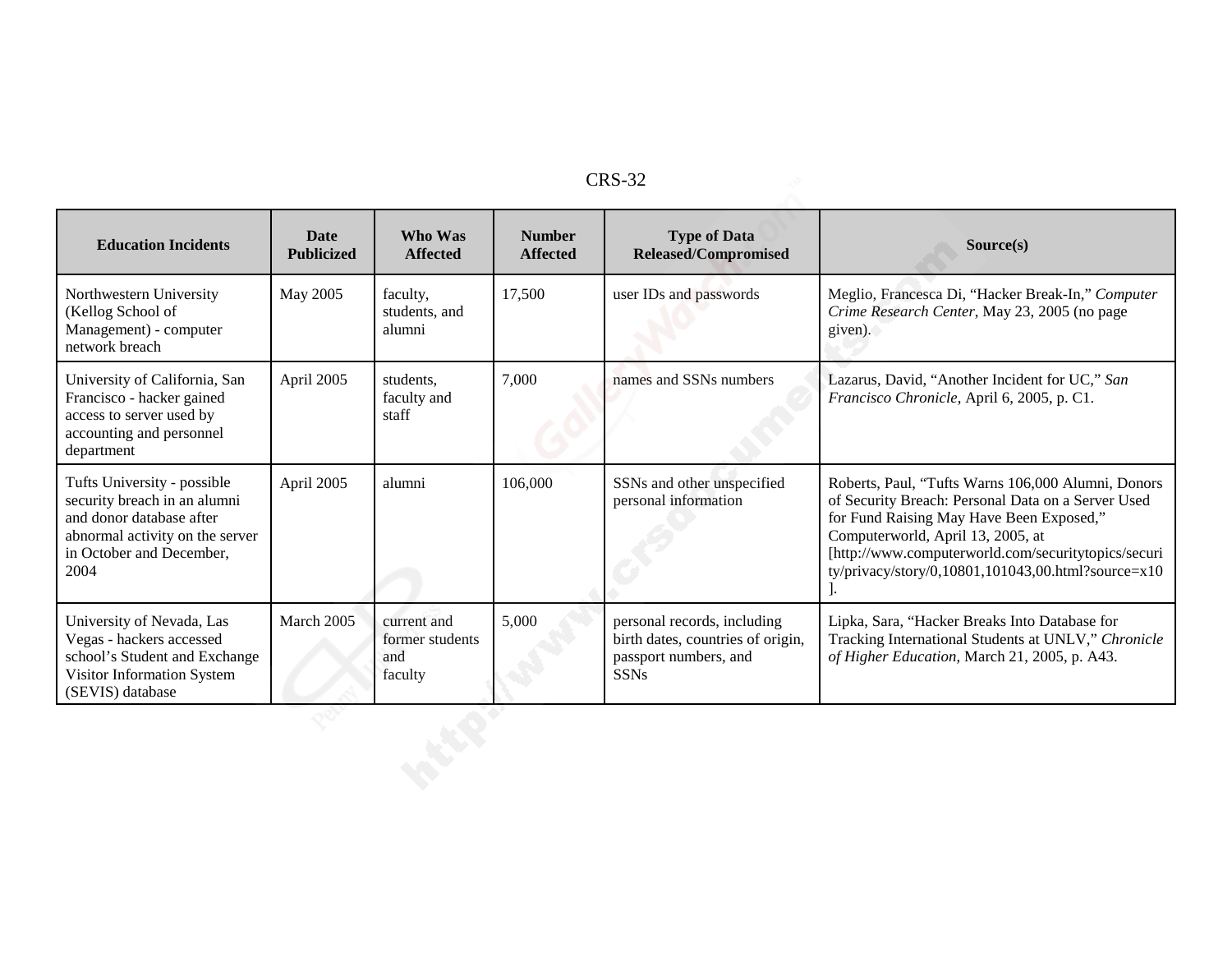|                                                                                                 |                                  |                                                                             |                                  | <b>CRS-33</b>                                                                    |                                                                                                                                                                  |
|-------------------------------------------------------------------------------------------------|----------------------------------|-----------------------------------------------------------------------------|----------------------------------|----------------------------------------------------------------------------------|------------------------------------------------------------------------------------------------------------------------------------------------------------------|
| <b>Education Incidents</b>                                                                      | <b>Date</b><br><b>Publicized</b> | Who Was<br><b>Affected</b>                                                  | <b>Number</b><br><b>Affected</b> | <b>Type of Data</b><br><b>Released/Compromised</b>                               | Source(s)                                                                                                                                                        |
| California State University,<br>Chico - hackers broke into<br>servers                           | March 2005                       | students,<br>former<br>students,<br>prospective<br>students, and<br>faculty | 59,000                           | <b>SSNs</b>                                                                      | Associated Press, "Hackers Gain Personal<br>Information of 59,000 People Affiliated with<br>California University,"Grand Rapids Press, March<br>22, 2005, p. A2. |
| University of California,<br>Berkeley laptop stolen from<br>restricted area of campus<br>office | March 2005                       | alumni,<br>graduate<br>students, and<br>past applicants                     | 100,000                          | SSNs numbers, names;<br>addresses, and birth dates for<br>1/3 of affected people | Liedtke, Michael, "Laptop Theft Causes Identity<br>Fraud Worry," Daily Breeze (Torrance, CA), March<br>28, 2005, p. A10.                                         |
| George Mason University -<br>hackers gained access to<br>information                            | January 2005                     | faculty, staff,<br>and students                                             | 30,000                           | names, photos, SSNs, and<br>campus ID numbers                                    | McCullagh, Declan, "Hackers Steal ID Info from<br>Virginia University," Wired News, January 10, 2005,<br>[http://news.com.com/2100-7349_3-5519592.html].         |
| University of California, San<br>Diego (UCSD) - hacker<br>breached computer system              | January 2005                     | students and<br>alumni of<br><b>UCSD</b><br>Extension                       | 3,500                            | names, SSNs                                                                      | Yang, Eleanor, "Hacker Breaches Computers That<br>Store UCSD Extension Student, Alumni Data," San<br>Diego Union Tribune, January 18, 2005, p. B3.               |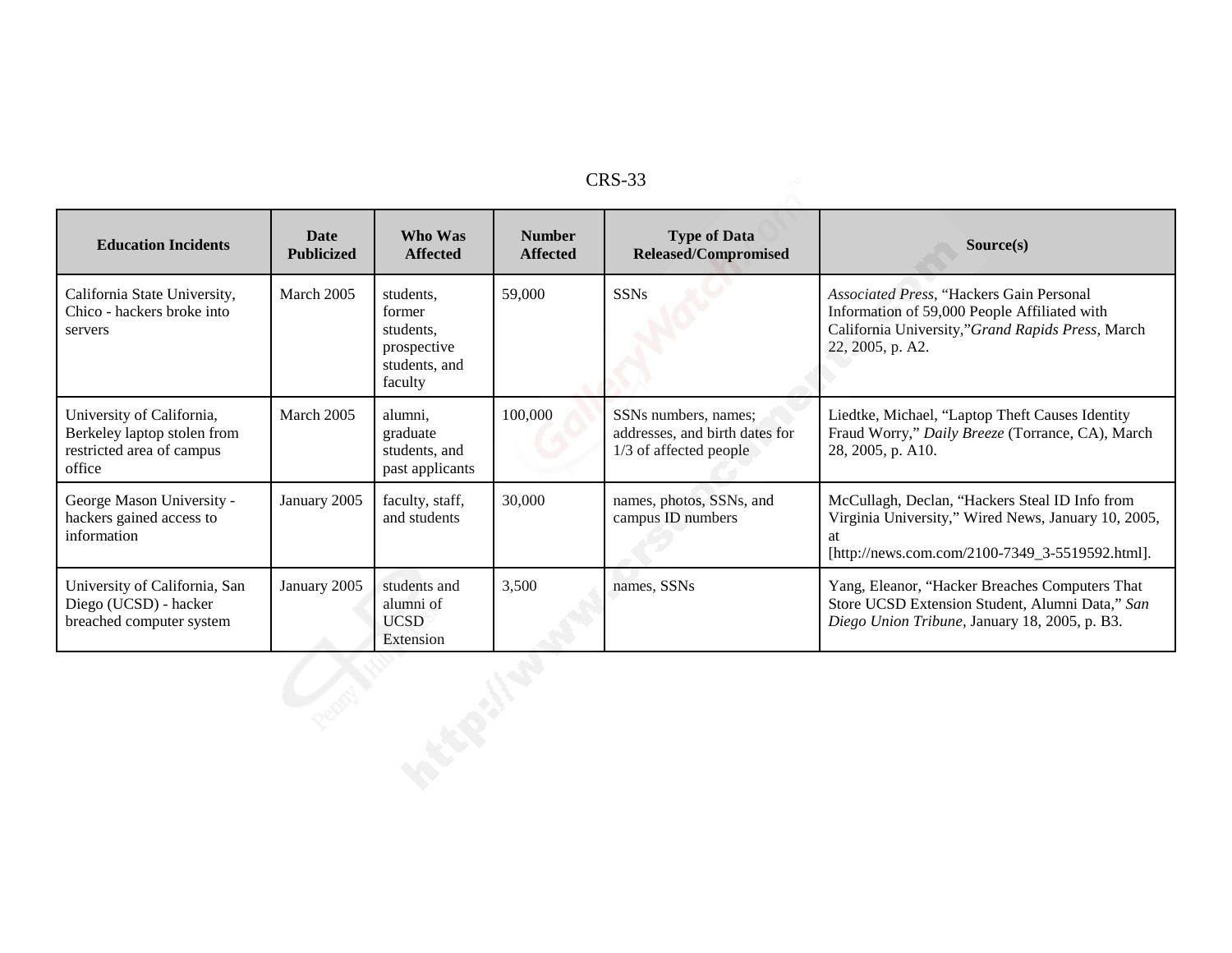| л. |
|----|
|----|

| <b>CRS-34</b>                                                                                                |                                  |                                                                                                                                                          |                                  |                                                              |                                                                                                                                                                                                                                               |  |  |
|--------------------------------------------------------------------------------------------------------------|----------------------------------|----------------------------------------------------------------------------------------------------------------------------------------------------------|----------------------------------|--------------------------------------------------------------|-----------------------------------------------------------------------------------------------------------------------------------------------------------------------------------------------------------------------------------------------|--|--|
| <b>Education Incidents</b>                                                                                   | <b>Date</b><br><b>Publicized</b> | Who Was<br><b>Affected</b>                                                                                                                               | <b>Number</b><br><b>Affected</b> | <b>Type of Data</b><br><b>Released/Compromised</b>           | Source(s)                                                                                                                                                                                                                                     |  |  |
| University of California,<br>Berkeley - hacker<br>compromised the university's<br>computer system            | October<br>2004                  | Californians<br>participating in<br>California's<br>In-Home<br>Supportive<br>Services<br>program since<br>2001                                           | 1.4 million<br>individuals       | SSNs, names, addresses, phone<br>numbers, and dates of birth | Reuters, "Hacker Strikes University Computer<br>System,"CNET News, October 19, 2004, at<br>[http://news.com.com/2100-7349_3-5418388.html].                                                                                                    |  |  |
| California State - auditor from<br>chancellor's office lost hard<br>drive containing personal<br>information | August 2004                      | 380,000 current<br>and former<br>students,<br>applicants,<br>staff, faculty<br>and alumni at<br><b>UC</b> San Diego<br>and 178,000 at<br>San Diego State | 23,500                           | name, address, SSNs                                          | Connell, Sally Ann, "Security Lapses, Lost<br>Equipment Expose Students to Possible ID Theft; in<br>the Latest Incident, a Cal State Hard Drive with Data<br>on 23,500 Individuals Is Missing," Los Angeles<br>Times, August 29, 2004, p. B4. |  |  |
| University of California, Los<br>Angeles - stolen laptop w/<br>blood donor info                              | June 2004                        | blood donors                                                                                                                                             | 145,000                          | names, birth dates and SSNs                                  | Becker, David, "UCLA Laptop Theft Exposes ID<br>Info,"CNET News, October 6, 2004, at<br>[http://news.com.com/UCLA+laptop+theft+exposes+<br>ID+info/2100-1029_3-5230662.html?tag=nl].                                                          |  |  |
|                                                                                                              |                                  |                                                                                                                                                          |                                  |                                                              |                                                                                                                                                                                                                                               |  |  |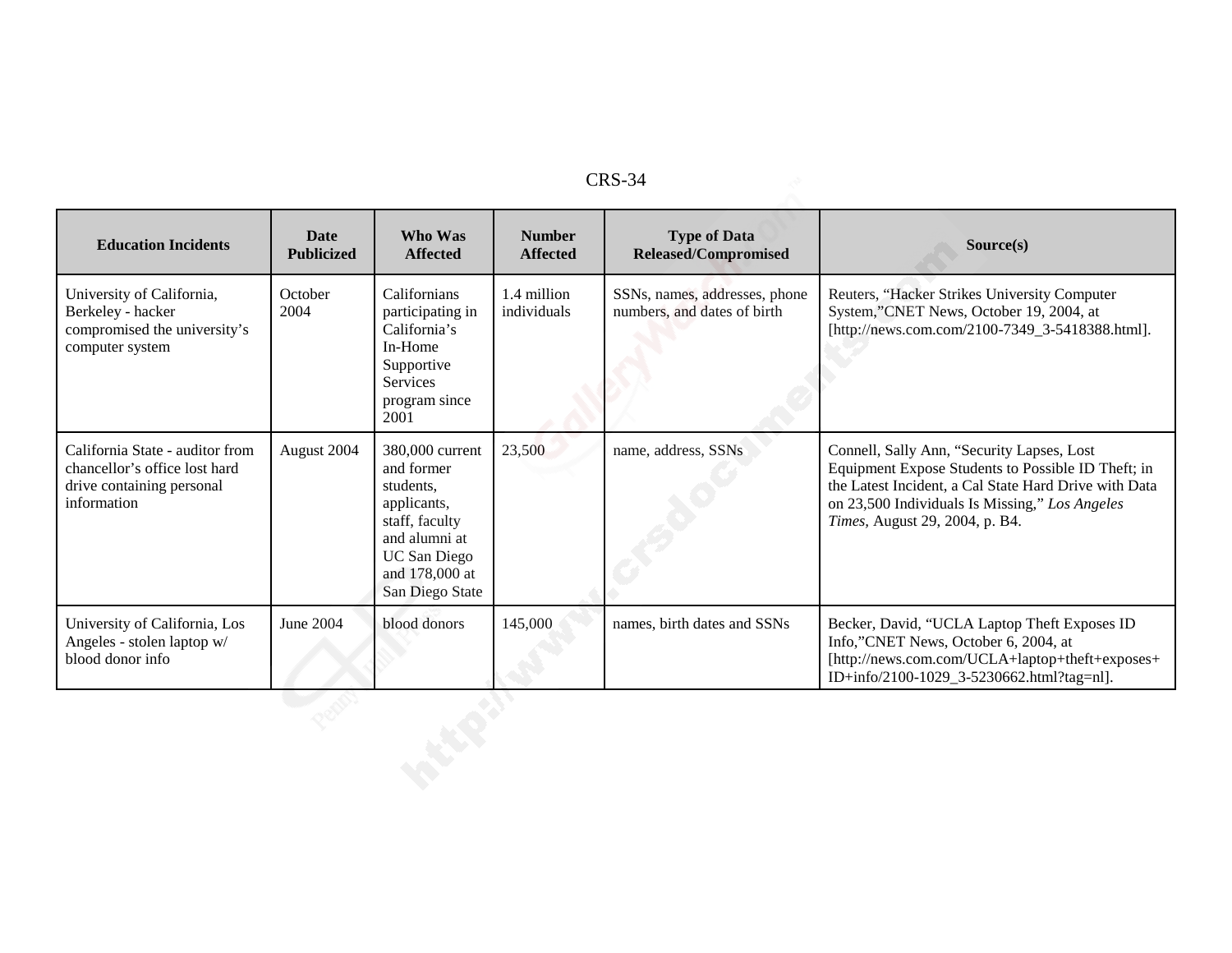| י<br>v.<br>v<br>. . |
|---------------------|
|---------------------|

| <b>CRS-35</b>                                                                                                                                                                                  |                                  |                                                                                                 |                                  |                                                                                                                                                                                           |                                                                                                                                                                                    |  |  |
|------------------------------------------------------------------------------------------------------------------------------------------------------------------------------------------------|----------------------------------|-------------------------------------------------------------------------------------------------|----------------------------------|-------------------------------------------------------------------------------------------------------------------------------------------------------------------------------------------|------------------------------------------------------------------------------------------------------------------------------------------------------------------------------------|--|--|
| <b>Education Incidents</b>                                                                                                                                                                     | <b>Date</b><br><b>Publicized</b> | Who Was<br><b>Affected</b>                                                                      | <b>Number</b><br><b>Affected</b> | <b>Type of Data</b><br>Released/Compromised                                                                                                                                               | Source(s)                                                                                                                                                                          |  |  |
| University of California, San<br>Diego (UCSD) - hackers<br>breached security at the San<br>Diego Supercomputer Center<br>and the University's Business<br>and Financial Services<br>Department | April 2004                       | <b>UCSD</b> students.<br>alumni, faculty,<br>employees and<br>applicants                        | 380,000                          | SSNs, and driver license<br>numbers                                                                                                                                                       | Sidener, Jonathan, "SD Supercomputer Center<br>Among Victims of Intrusion," San Diego Union<br>Tribune, April 15, 2004, p. B3.                                                     |  |  |
| Georgia Institute of<br>Technology                                                                                                                                                             | March 2003                       | patrons of art<br>and theatre<br>program                                                        | 57,000                           | credit card numbers                                                                                                                                                                       | Lemos, Robert, "Data Thieves Strike Georgia Tech,"<br>Wired News, March 31, 2003, at<br>[http://news.com.com/Data+thieves+strike+Georgia+<br>Tech/2100-1002_3-994821.html?tag=nl]. |  |  |
| University of Texas, Austin -<br>computer hackers broke into<br>database on multiple occasions                                                                                                 | March 2003                       | current and<br>former student.<br>faculty and<br>staff members.<br>as well as job<br>applicants | 55,200                           | names, addresses, SSNs, email<br>addresses, office phone<br>numbers<br>note: perpetrator claimed he<br>did not distribute the numbers<br>and had not used them "to<br>anyone's detriment" | Read, Brock, "Hackers Steal Data From U. of Texas<br>Database," Chronicle of Higher Education, March 21,<br>2003, p. 35.                                                           |  |  |
| University of Kansas - hacker<br>break-in to Student and<br><b>Exchange Visitor Information</b><br>System (SEVIS)                                                                              | January 2003                     | foreign students                                                                                | 1,400                            | SSNs, passport numbers,<br>countries of origin, and birth<br>dates.                                                                                                                       | Arnone, Michael, "Hacker Steals Personal Data on<br>Foreign Students at U. of Kansas,"Chronicle of<br>Higher Education, January 24, 2003 (no page given).                          |  |  |
|                                                                                                                                                                                                |                                  |                                                                                                 |                                  |                                                                                                                                                                                           |                                                                                                                                                                                    |  |  |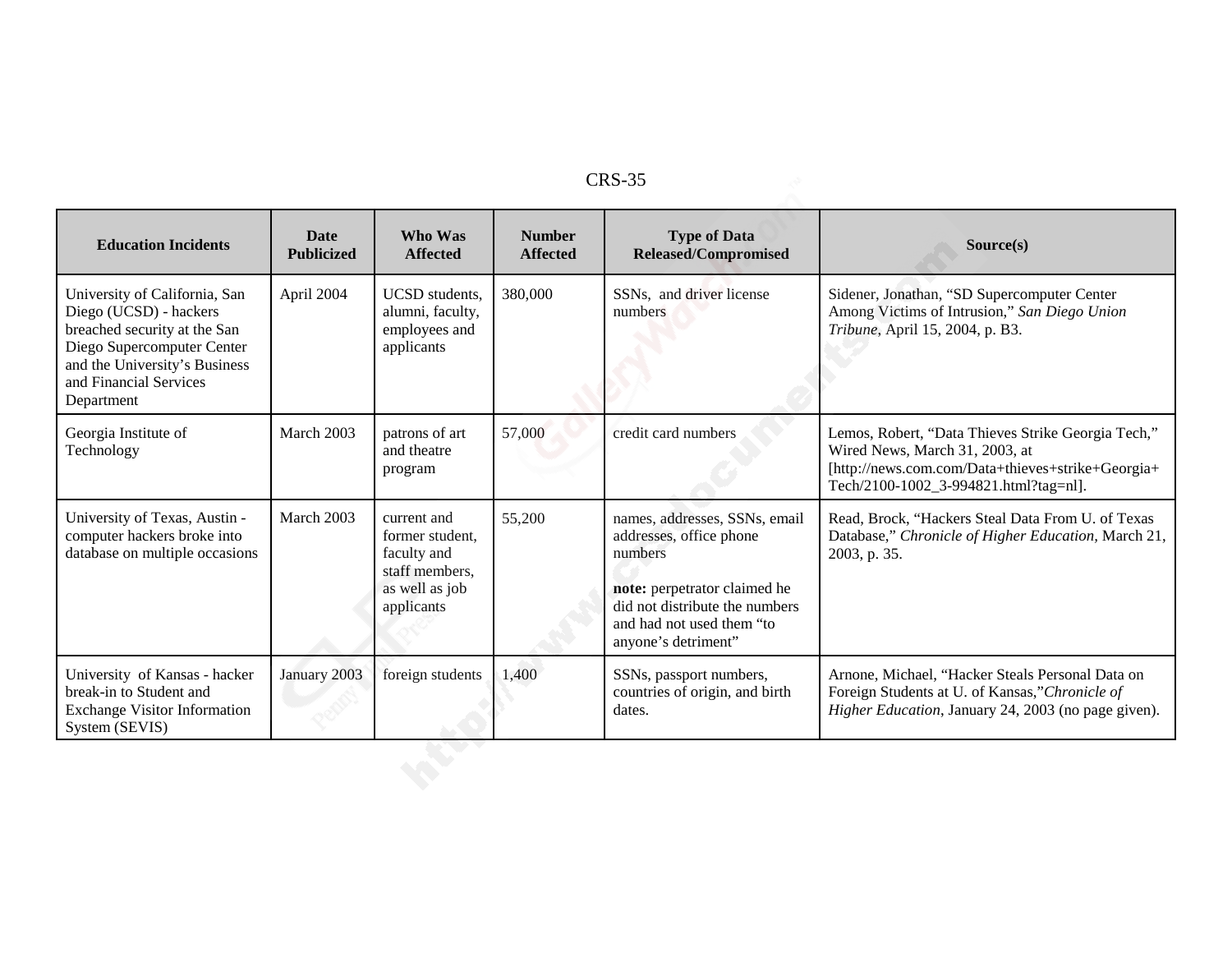| RS-<br>╭<br>'n |  |
|----------------|--|
|----------------|--|

| <b>Education Incidents</b>                                                                                        | Date<br><b>Publicized</b> | Who Was<br><b>Affected</b>                   | <b>Number</b><br><b>Affected</b> | <b>Type of Data</b><br><b>Released/Compromised</b>                                                     | Source(s)                                                                                                        |
|-------------------------------------------------------------------------------------------------------------------|---------------------------|----------------------------------------------|----------------------------------|--------------------------------------------------------------------------------------------------------|------------------------------------------------------------------------------------------------------------------|
| College of the Canyons<br>(California) - computer hard<br>drive containing personal<br>student information stolen | October<br>2001           | current and<br>former students               | 36,000                           | names, SSNs, and photographs                                                                           | Mistry, Bhavna, "Identity Theft Alert Issued at<br>College," Los Angeles Daily News, October 21, 2001,<br>p. N7. |
| University of Washington<br>Medical Center - hacker broke<br>into computer system                                 | December<br>2000          | cardiology and<br>rehabilitation<br>patients | 5,000                            | names, addresses, birth dates,<br>heights and weights, SSNs, and<br>the medical procedure<br>undergone | "Hacker Steals Patient Records," San Diego Union-<br>Tribune, December 9, 2000, p. A3.                           |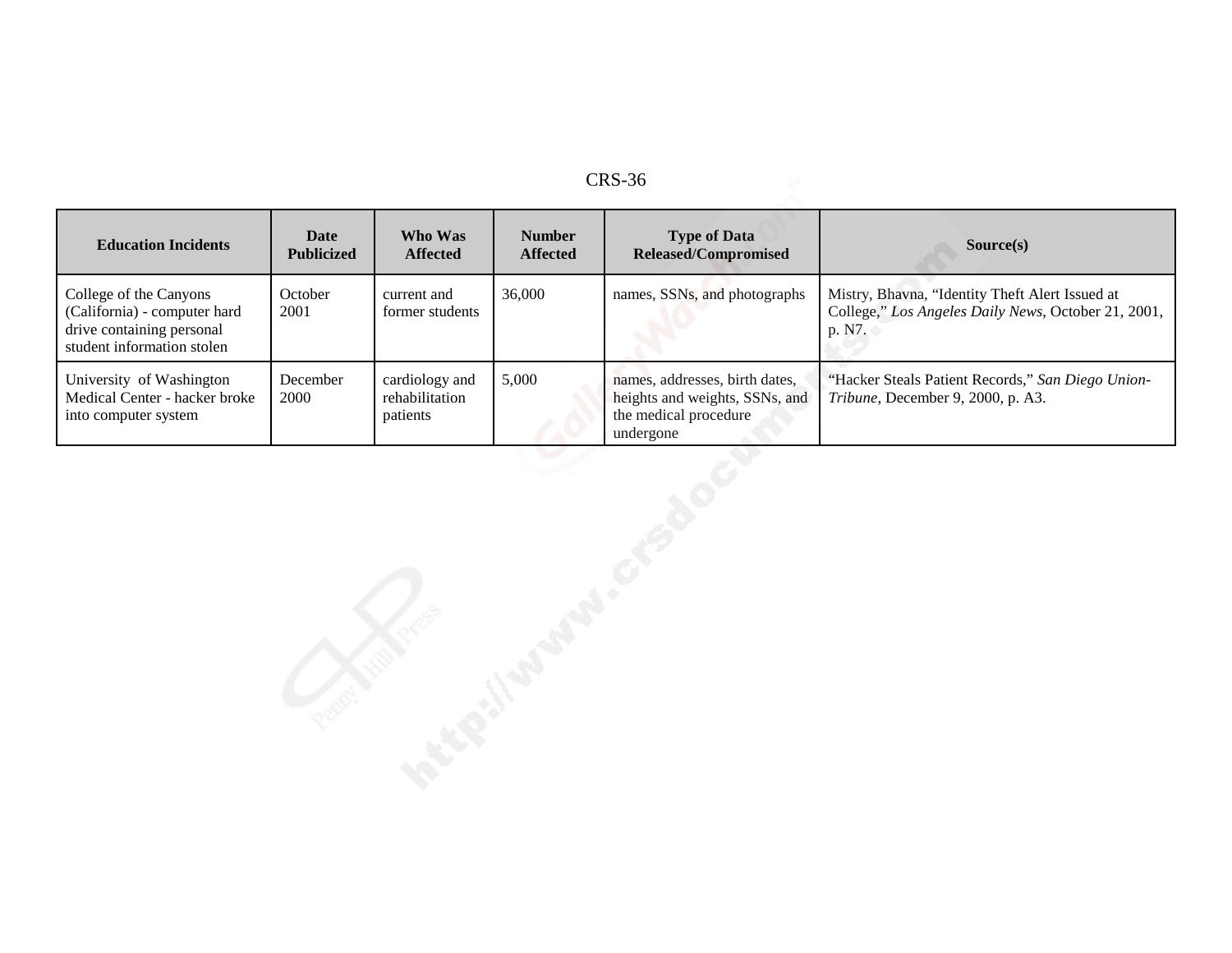# **Table 3. Data Security Breaches in Financial Institutions (2001-2006)**

| <b>Financial Institutions</b><br><b>Incidents</b>            | <b>Date</b><br><b>Publicized</b> | <b>Who Was Affected</b>                                                                                   | <b>Number</b><br><b>Affected</b> | <b>Type of Data</b><br><b>Released/Compromised</b>                    | Source(s)                                                                                                                                                                                                           |
|--------------------------------------------------------------|----------------------------------|-----------------------------------------------------------------------------------------------------------|----------------------------------|-----------------------------------------------------------------------|---------------------------------------------------------------------------------------------------------------------------------------------------------------------------------------------------------------------|
| <b>ING Financial Services</b> -stolen<br>laptop              | June 2006                        | District of Columbia<br>government workers<br>and retirees                                                | 13,000                           | SSNs, personal data                                                   | Dwyer, Timothy, "ING Financial to<br>Notify Potential Identity Theft Victims,"<br>Washington Post, June 19, 2006, p. B4.                                                                                            |
| Equifax Inc.- stolen laptop                                  | June 2006                        | nearly all the U.S.<br>employees of the<br>credit reporting<br>bureau                                     | 2,500                            | names, SSNs                                                           | Stempel, Jonathan, "Equifax Says<br>Laptop With Employee Data Was<br>Stolen," eWeek, June 20, 2006, at<br>[http://www.eweek.com/article2/0,1759,<br>1979296,00.asp?kc=EWRSS03129TX1<br>K0000614].                   |
| Fidelity Investments-stolen<br>laptop                        | March 2006                       | Hewlett-Packard<br>employees                                                                              | 196,000                          | personal data                                                         | Hines, Matt, "Stolen Fidelity Laptop<br>Exposes HP Workers," eWeek, March<br>23, 2006, at<br>[http://www.eweek.com/article2/0,1895,<br>1942049,00.asp].                                                             |
| Bank of America, Washington<br>Mutual- debit cards cancelled | February<br>2006                 | customers using debit<br>cards issued by the<br>two banks at Sam's<br>Club gas stations and<br>Office Max | 200,000                          | debit card information which was<br>used to accrue fraudulent charges | Sandoval, Greg "Web of Intrigue Widens<br>in Debit-Card Theft Case," CNet News,<br>February 13, 2006, at<br>[http://news.com.com/Web+of+intrigue+<br>widens+in+debit-card+theft+case/2100-1<br>029_3-6038405.html]. |
|                                                              |                                  |                                                                                                           |                                  |                                                                       |                                                                                                                                                                                                                     |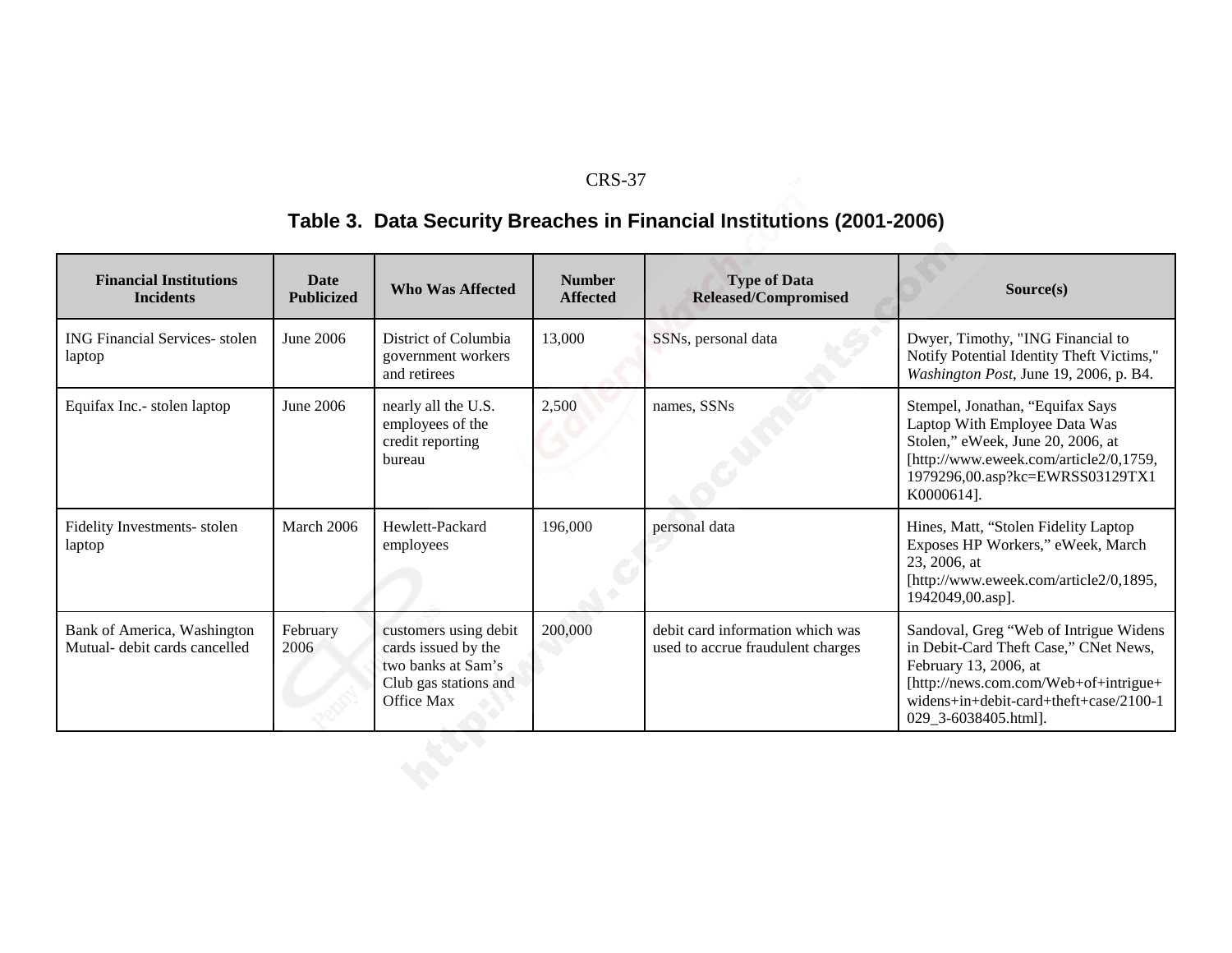| RS-<br>Λ |
|----------|
|----------|

| <b>Financial Institutions</b><br><b>Incidents</b>                                                   | <b>Date</b><br><b>Publicized</b> | <b>Who Was Affected</b>                                                                           | <b>Number</b><br><b>Affected</b> | <b>Type of Data</b><br>Released/Compromised                                                                                                                   | Source(s)                                                                                                                                                                                            |
|-----------------------------------------------------------------------------------------------------|----------------------------------|---------------------------------------------------------------------------------------------------|----------------------------------|---------------------------------------------------------------------------------------------------------------------------------------------------------------|------------------------------------------------------------------------------------------------------------------------------------------------------------------------------------------------------|
| Ameriprise Financial-laptop<br>theft                                                                | January<br>2006                  | customers and<br>advisers with the<br>financial firm                                              | 230,000                          | names, SSNs, internal account<br>numbers                                                                                                                      | Dash, Eric, "Ameriprise Loses Data on<br>230,000 Customers and Advisers," New<br>York Times, January 25, 2006.                                                                                       |
| H&R Block-Social Security<br>numbers printed on unsolicited<br>packages containing free<br>software | January<br>2006                  | recipients of the<br>company's tax<br>preparation software                                        | undisclosed                      | <b>SSNs</b>                                                                                                                                                   | Gilbert, Alorie, "H&R Block Blunder<br>Exposes Consumer Data," CNet News,<br>January 3, 2006, at<br>[http://news.com.com/H38R+Block+blu<br>nder+exposes+consumer+data/2100-102<br>9_3-6016720.html]. |
| Visa USA                                                                                            | December<br>2005                 | customers with Visa<br>cards from various<br>financial institutions<br>using a mutual<br>merchant | undisclosed                      | credit card information                                                                                                                                       | Weinstein, Natalie, "Visa Deals With<br>Possible Data Breach," CNet News,<br>December 24, 2005, at<br>[http://news.com.com/2100-1029_3-600<br>7759.html].                                            |
| Scottrade Inc.- internet hacker                                                                     | December<br>2005                 | customers of the stock<br>brokerage firm                                                          | 140,000                          | names, birth dates, drivers license<br>numbers, phone numbers, bank<br>names, bank routing numbers, bank<br>account numbers, and Scottrade<br>account numbers | "Hackers Reveal 140,000 Customer<br>ID's," Computer Crime Research<br>Center, December 2, 2005 (no page<br>given).                                                                                   |
| TransUnion (credit reporting<br>bureau) - stolen desktop<br>computer                                | November<br>2005                 | customers                                                                                         | 3,600                            | SSNs and personal credit information                                                                                                                          | Paul, Peralte, "Credit Bureau Burglary<br>Leaves 3,600 Vulnerable," Atlanta<br>Journal and Constitution, November 11,<br>2005, p. 5G.                                                                |
|                                                                                                     |                                  |                                                                                                   |                                  |                                                                                                                                                               |                                                                                                                                                                                                      |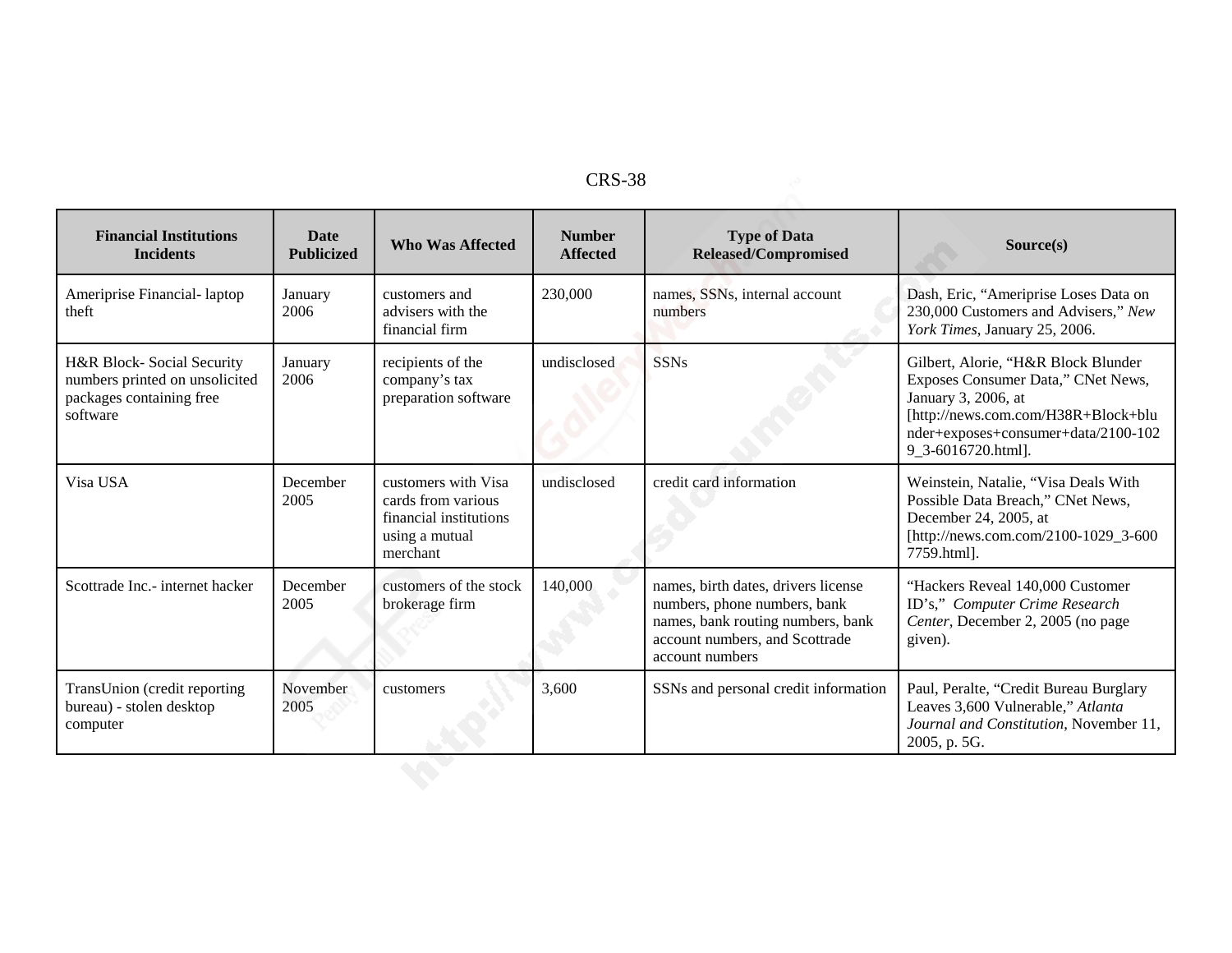| D<br>╰<br>ω<br>w |  |
|------------------|--|
|------------------|--|

| <b>Financial Institutions</b><br><b>Incidents</b>                                                                                                                | <b>Date</b><br><b>Publicized</b> | <b>Who Was Affected</b>                    | <b>Number</b><br><b>Affected</b> | <b>Type of Data</b><br>Released/Compromised                                     | Source(s)                                                                                                                                                                                                                 |
|------------------------------------------------------------------------------------------------------------------------------------------------------------------|----------------------------------|--------------------------------------------|----------------------------------|---------------------------------------------------------------------------------|---------------------------------------------------------------------------------------------------------------------------------------------------------------------------------------------------------------------------|
| Choicepoint - Miami-Dade<br>County Police Department may<br>have misused the department's<br>account to illegally access<br>consumer records                     | September<br>2005                | consumers                                  | 5,103                            | SSNs, driver's license information                                              | Husted, Bill, "Another Breach of<br>Records Feared:<br>Choicepoint Tells 5,103 Customers about<br>Incident," Atlanta Journal-Constitution,<br>September 17, 2005, p. 1H.                                                  |
| Bank of America - stolen<br>laptop                                                                                                                               | September<br>2005                | Visa Buxx card users                       | undisclosed                      | names, credit card numbers, bank<br>account numbers, routing transit<br>numbers | McMillan, Robert, "Bank of America<br>Notifying Customers After Laptop<br>Theft," Computerworld, October 7,<br>2005, at<br>[http://www.computerworld.com/securit<br>ytopics/security/story/0,10801,105246,0<br>$0.html$ . |
| J.P. Morgan (Dallas) - stolen<br>laptop                                                                                                                          | August 2005                      | clients                                    | unknown                          | personal and financial information                                              | "Security Breach at J.P. Morgan Private<br>Bank,"AFX International Focus, August<br>30, 2005 (no page given).                                                                                                             |
| Citigroup - a box of computer<br>tapes with account information<br>for 3.9 million customers was<br>lost in shipment by<br>CitiFinancial, a unit of<br>Citigroup | June 2005                        | personal and home<br>equity loan customers | 3.9 million                      | names, addresses, SSNs and<br>loan-account data                                 | Krim, Jonathan, "Customer Data Lost,<br>Citigroup Unit Says: 3.9 Million Affected<br>As Firms' Security Lapses Add Up,<br>Washington Post, June 7, 2005, p. A1.                                                           |
|                                                                                                                                                                  |                                  |                                            |                                  |                                                                                 |                                                                                                                                                                                                                           |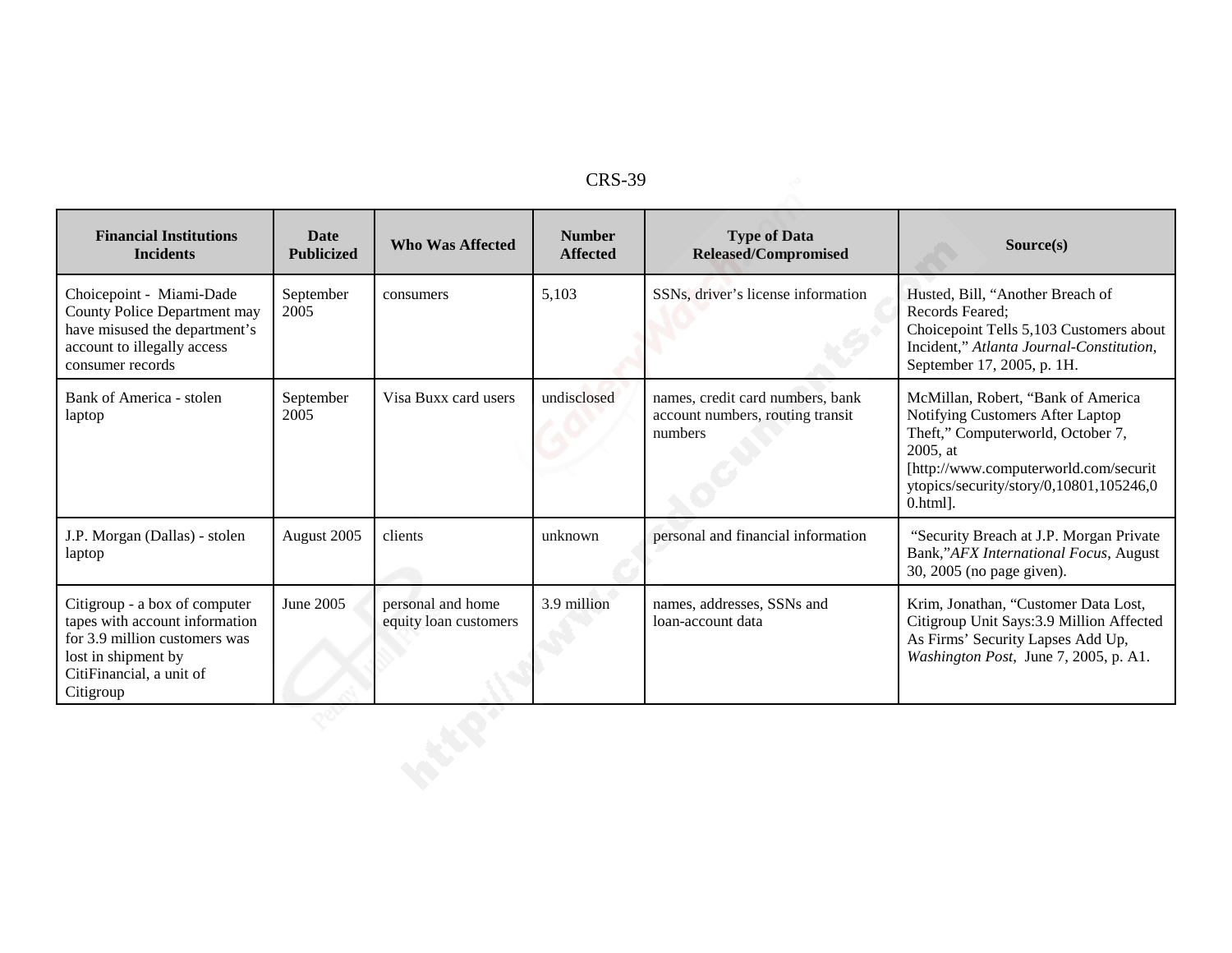| n.<br>40<br>v<br>- ب |  |
|----------------------|--|
|----------------------|--|

| <b>Financial Institutions</b><br><b>Incidents</b>                                                                                                                                                                                                                                                                                                                                                            | <b>Date</b><br><b>Publicized</b> | <b>Who Was Affected</b>                                    | <b>Number</b><br><b>Affected</b> | <b>Type of Data</b><br>Released/Compromised                 | Source(s)                                                                                                                                                                                                                                                                                                                                                                                                                                                                                  |
|--------------------------------------------------------------------------------------------------------------------------------------------------------------------------------------------------------------------------------------------------------------------------------------------------------------------------------------------------------------------------------------------------------------|----------------------------------|------------------------------------------------------------|----------------------------------|-------------------------------------------------------------|--------------------------------------------------------------------------------------------------------------------------------------------------------------------------------------------------------------------------------------------------------------------------------------------------------------------------------------------------------------------------------------------------------------------------------------------------------------------------------------------|
| Japanese credit cardholders -<br>hackers behind U.S. data theft<br>may have compromised the<br>data of Japanese cardholders,<br>according to the government.<br>Fraudulent transactions have<br>now emerged in Japan.                                                                                                                                                                                        | June 2005                        | customers of 26<br>domestic Japanese<br>credit card firms  | unknown                          | unknown                                                     | "Japan Cardholders 'Hit' by Theft,"BBC<br>News, June 21, 2005 at<br>[http://news.bbc.co.uk/2/hi/business/411<br>4252.stm].                                                                                                                                                                                                                                                                                                                                                                 |
| MasterCard - breach occurred<br>in 2004 at a processing center<br>in Tucson operated by<br>CardSystems Solutions, one of<br>several companies that handle<br>transfers of payment between<br>the bank of a credit card-using<br>consumer and the bank of the<br>merchant where a purchase was<br>made. CardSystems' computers<br>were breached by malicious<br>code that allowed access to<br>customer data. | June 2005                        | MasterCard credit<br>card and some debit<br>card customers | 40 million                       | names, account numbers, security<br>codes, expiration dates | Krim, Jonathan and Michael Barbaro,<br>"40 Million Credit Card Numbers<br>Hacked: Data Breached at Processing<br>Center,"Washington Post, June 18, 2005,<br>p. A1;<br>Zeller, Tom and Eric Dash, "MasterCard<br>Says 40 Million Files Put at Risk,"New<br>York Times, June 18, 2005, p. A1; and<br>Evers, Joris, "Credit Card Suit Now<br>Seeks Damages," CNET News.com, July<br>7, 2005, at<br>[http://news.com.com/Credit+card+suit+<br>now+seeks+damages/2100-7350_3-5777<br>818.html]. |
| Bank of America - laptop<br>stolen from car in Walnut<br>Creek, CA                                                                                                                                                                                                                                                                                                                                           | June 2005                        | California customers                                       | 18,000                           | names, addresses, SSNs,                                     | Lazarus, David, "Breaches in Security<br>Require New Laws," San Francisco<br>Chronicle, June 29, 2005, p. C1.                                                                                                                                                                                                                                                                                                                                                                              |
|                                                                                                                                                                                                                                                                                                                                                                                                              |                                  |                                                            |                                  |                                                             |                                                                                                                                                                                                                                                                                                                                                                                                                                                                                            |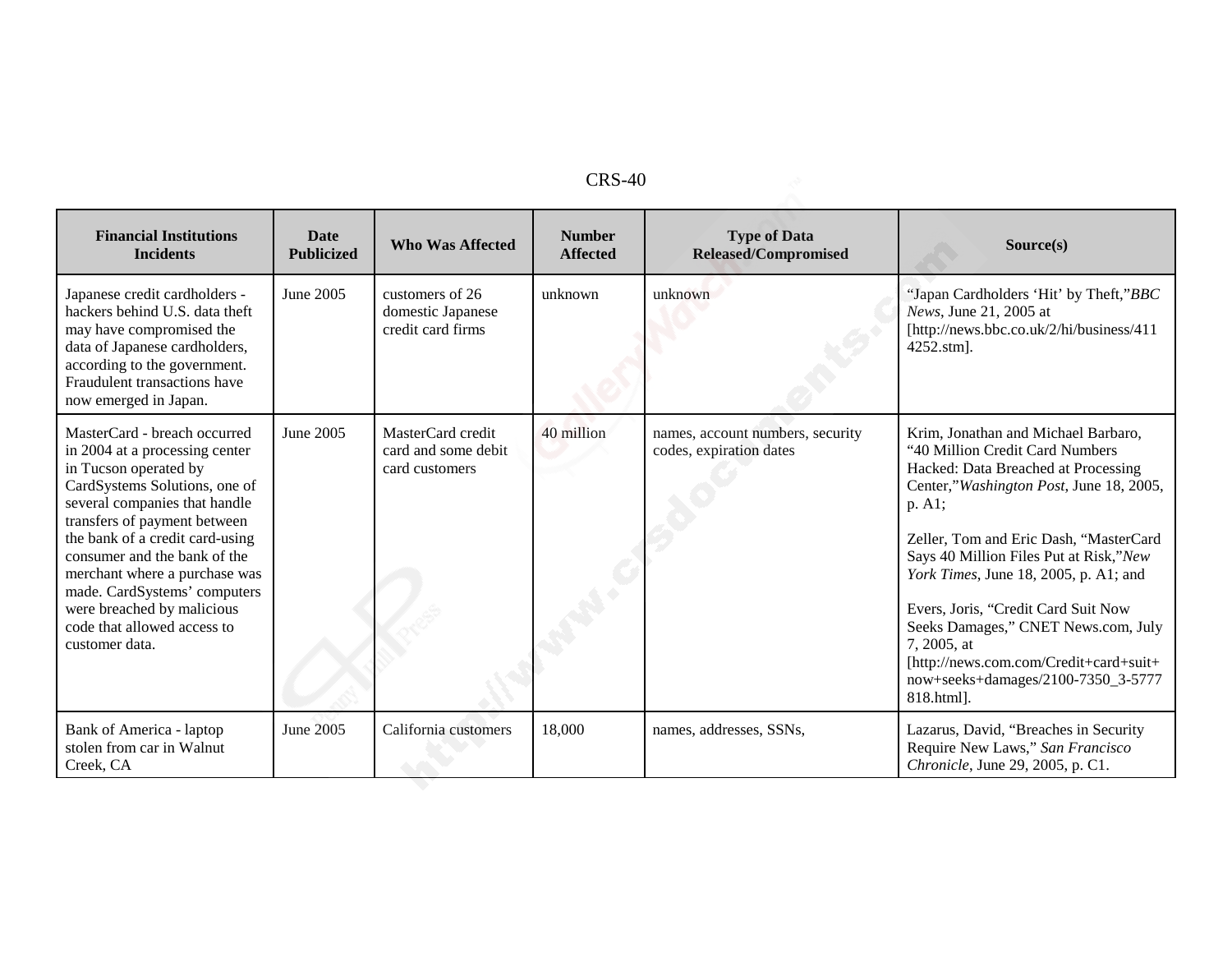| л |
|---|
|---|

|            |                                                                                                                                                                                            | <b>Affected</b> | <b>Released/Compromised</b>                                                                                                         | Source(s)                                                                                                                                                                                                                                                                                                                                                 |
|------------|--------------------------------------------------------------------------------------------------------------------------------------------------------------------------------------------|-----------------|-------------------------------------------------------------------------------------------------------------------------------------|-----------------------------------------------------------------------------------------------------------------------------------------------------------------------------------------------------------------------------------------------------------------------------------------------------------------------------------------------------------|
| May 2005   | customers of four<br>banks (Charlotte,<br>North Carolina-based<br>Bank of America and<br>Wachovia, Cherry<br>Hill, New<br>Jersey-based<br>Commerce Bank, and<br>PNC Bank of<br>Pittsburgh) | 700,000         | names, SSNs, bank account<br>information<br>note: bank employees sold financial<br>records to collection agencies and<br>law firms. | Weiss, Todd, "Scope of Bank Data Theft<br>Grows to 676,000 Customers: Bank<br><b>Employees Used Computer Screen</b><br>Captures to Snag Customer Data,"<br>Computerworld, May 20, 2005, at<br>[http://www.computerworld.com/securit<br>ytopics/security/cybercrime/story/0,1080<br>1,101903,00.html].                                                     |
| April 2005 | Ameritrade current<br>and former customers                                                                                                                                                 | 200,000         | account information                                                                                                                 | "Ameritrade Loses Customer Account<br>Info," CNN Money, April 19, 2005, at<br>[http://money.cnn.com/2005/04/19/techn<br>ology/ameritrade/index.htm].                                                                                                                                                                                                      |
| April 2005 | holders of General<br><b>Motors MasterCard</b><br>who had shopped at<br>Polo Ralph Lauren<br>stores                                                                                        | 180,000         | credit card information                                                                                                             | "Security Scare Hits HSBC's<br>Cards,"BBC News, April 14, 2005, at<br>[http://news.bbc.co.uk/2/hi/business/444<br>4477.stm]; and<br>Vijayan, Jaikumar, "Update: Scope of<br>Credit Card Security Breach Expands,"<br>Computerworld, April 15, 2005, at<br>[http://www.computerworld.com/securit<br>ytopics/security/story/0,10801,101101,0<br>$0.html$ ]. |
|            |                                                                                                                                                                                            |                 |                                                                                                                                     |                                                                                                                                                                                                                                                                                                                                                           |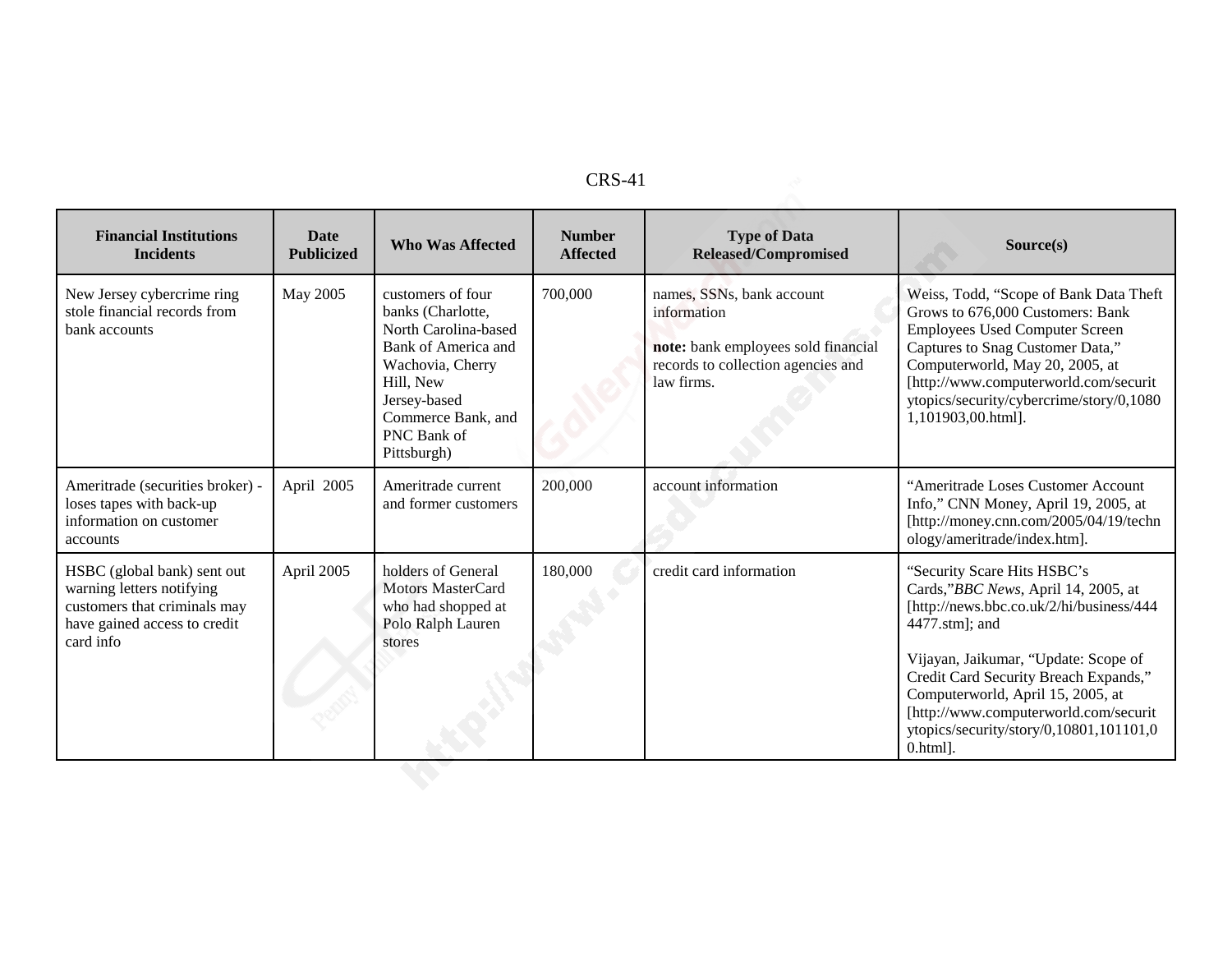|--|

|                                                                                                                      |                           |                                                                                                      | <b>CRS-42</b>                    |                                                               |                                                                                                                                                                                         |
|----------------------------------------------------------------------------------------------------------------------|---------------------------|------------------------------------------------------------------------------------------------------|----------------------------------|---------------------------------------------------------------|-----------------------------------------------------------------------------------------------------------------------------------------------------------------------------------------|
| <b>Financial Institutions</b><br><b>Incidents</b>                                                                    | Date<br><b>Publicized</b> | <b>Who Was Affected</b>                                                                              | <b>Number</b><br><b>Affected</b> | <b>Type of Data</b><br>Released/Compromised                   | Source(s)                                                                                                                                                                               |
| Bank of America - computer<br>data tapes lost during shipment                                                        | February<br>2005          | GSA charge card<br>program (Visa cards<br>issued to federal<br>employees)                            | 1.2 million                      | customer and account information                              | Carrns, Ann, "Bank of America Is<br>Missing Tapes With Card Data," Wall<br>Street Journal, February 28, 2005, p. B2.                                                                    |
| Wells Fargo - computers stolen<br>from Wells Fargo vendor                                                            | November<br>2004          | mortgage and<br>student-loan<br>customers                                                            | company<br>would not<br>disclose | customers' names, addresses, and<br>SSNs, and account numbers | Breyer, R. Michelle, "Wells Fargo<br>Customer Data Stolen in Computer Theft<br>"Austin-American Statesman, November<br>3, 2004, p. D1.                                                  |
| Wells Fargo - hacker arrested<br>with stolen computers and<br>laptop                                                 | November<br>2003          | customers with<br>personal lines of<br>credit used for<br>consumer loans and<br>overdraft protection | company<br>would not<br>disclose | names, addresses, account and SSNs                            | "Suspect Is Arrested in Theft of Bank<br>Data," Los Angeles Times, November 27,<br>2003, p. C2.                                                                                         |
| <b>Weichert Financial Services -</b><br>credit profiles were unlawfully<br>accessed from internal<br>computer system | May 2003                  | clients                                                                                              | 3,774                            | credit reports, driver's license info                         | Associated Press, "Pair Accused of<br>Fraud in Credit Reports' Theft:<br>Allegedly Used Data to Buy Goods over<br>the Internet,"The Record (Bergen<br>County, NJ), May 2, 2003, p. A10. |
|                                                                                                                      |                           |                                                                                                      |                                  |                                                               |                                                                                                                                                                                         |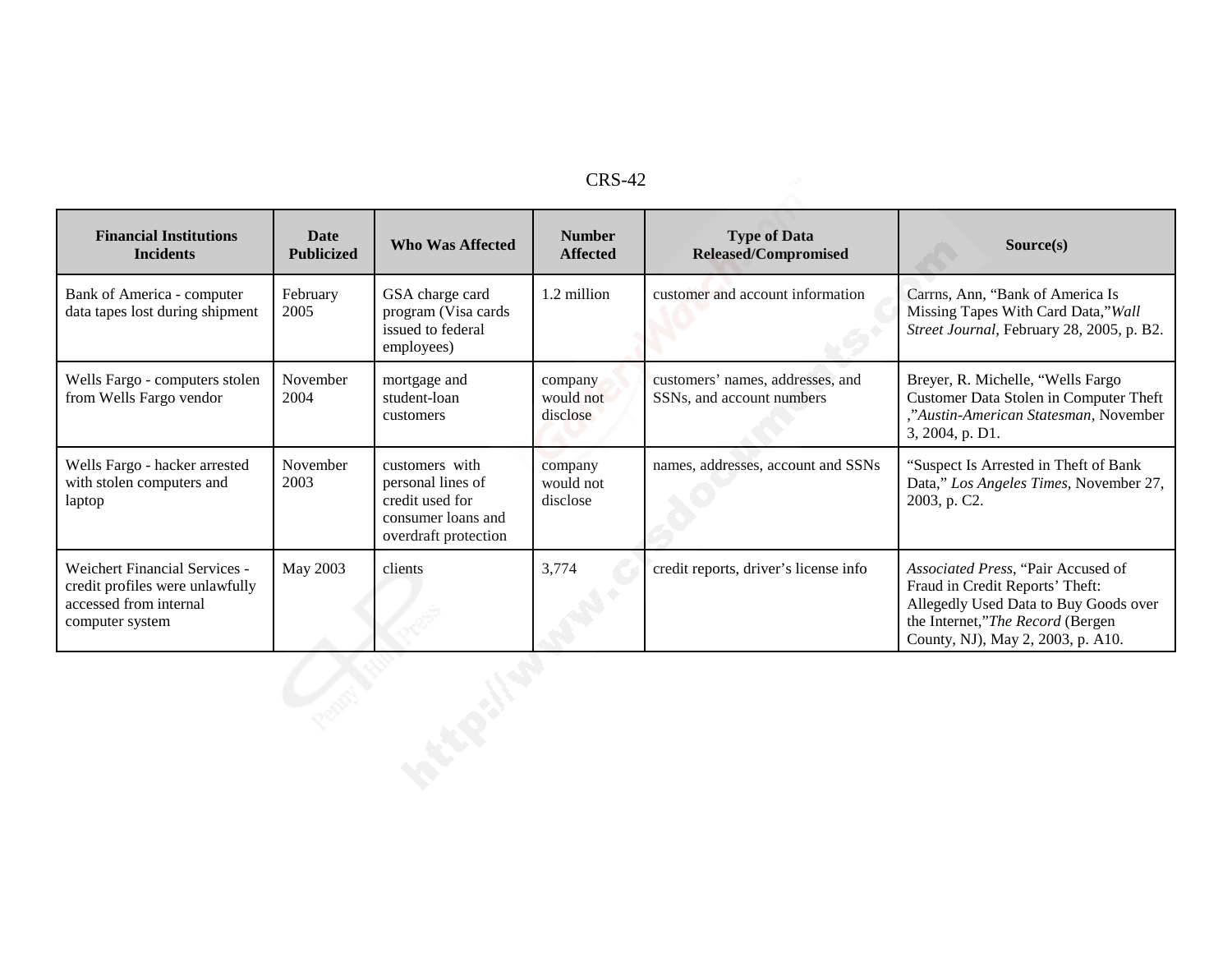| <b>Financial Institutions</b><br><b>Incidents</b>                                                               | <b>Date</b><br><b>Publicized</b> | <b>Who Was Affected</b>                                                                            | <b>Number</b><br><b>Affected</b>                                                                     | <b>Type of Data</b><br>Released/Compromised                                                                                  | Source(s)                                                                                                                                                                                                                                                                    |
|-----------------------------------------------------------------------------------------------------------------|----------------------------------|----------------------------------------------------------------------------------------------------|------------------------------------------------------------------------------------------------------|------------------------------------------------------------------------------------------------------------------------------|------------------------------------------------------------------------------------------------------------------------------------------------------------------------------------------------------------------------------------------------------------------------------|
| Visa, MasterCard, American<br>Express and Discover account<br>numbers - hacker stole 8<br>million               | February<br>2003                 | credit card customers                                                                              | <b>PNC Bank</b><br>cancelled<br>16,000 cards;<br>Citizens Bank<br>cancelled<br>8,000-10,000<br>cards | ATM/debit/check cards                                                                                                        | Sabatini, Patricia, "PNC Cancels 16,000<br>Cards After Hacking Theft Incident,"<br>Pittsburgh Post-Gazette, February 20,<br>2003, p. C1.                                                                                                                                     |
| Fullerton, California - bogus<br>credit card ring opened bank<br>accounts, credit lines, auto and<br>home loans | June 2001                        | impersonated more<br>than 1,500 people<br>nationwide and<br>defrauded 76<br>financial institutions | 1,500                                                                                                | birth dates, SSNs, mothers' maiden<br>names, credit cards, driver's licenses,<br>and receipts for car and home<br>purchases. | Brown, Aldrin and Jeff Collins,<br>"Suspicious Mail Triggered Probe of<br>Identity Theft Crime Losses from the<br>Alleged Ring, Which Used Data Stolen<br>as Far Back as the Early '90s, May Hit<br>\$10 Million," Orange County Register,<br>June 21, 2001 (no page given). |
|                                                                                                                 |                                  |                                                                                                    |                                                                                                      |                                                                                                                              |                                                                                                                                                                                                                                                                              |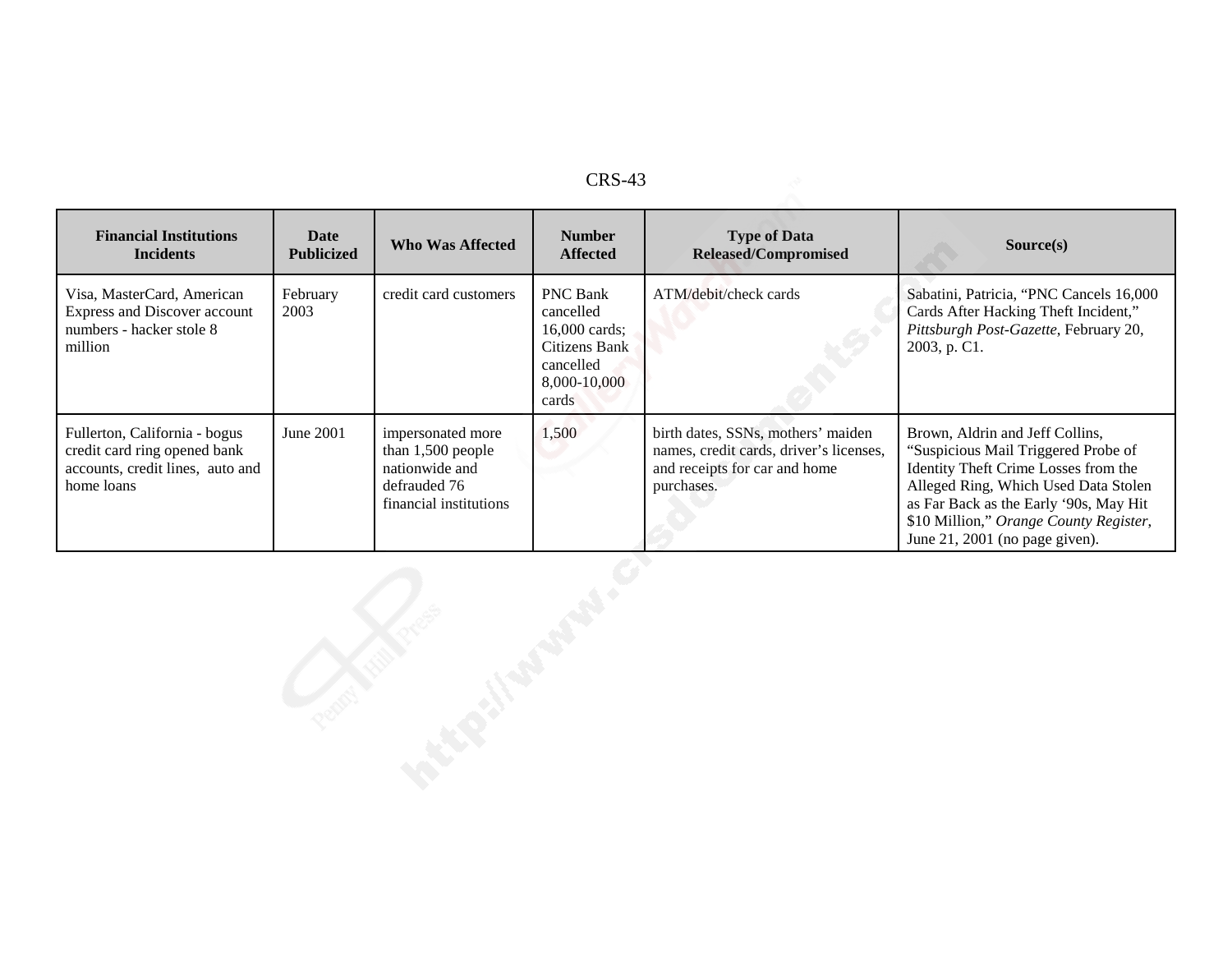# **Table 4. Data Security Breaches in State and Federal Government (2003-2006)**

| <b>Government (State and</b><br><b>Federal</b> ) Incidents                             | <b>Date</b><br><b>Publicized</b> | Who Was<br><b>Affected</b>                                                                      | <b>Number Affected</b>          | <b>Type of Data</b><br><b>Released/Compromised</b>                                                                                               | Source(s)                                                                                                                                                                    |
|----------------------------------------------------------------------------------------|----------------------------------|-------------------------------------------------------------------------------------------------|---------------------------------|--------------------------------------------------------------------------------------------------------------------------------------------------|------------------------------------------------------------------------------------------------------------------------------------------------------------------------------|
| U.S. Department of Commerce<br>- 1,137 stolen, lost, or missing<br>laptops             | September<br>2006                | Census Bureau<br>and National<br>Oceanic and<br>Atmospheric<br>Administration                   | 6,200 households<br>(estimated) | unknown                                                                                                                                          | Sipress, Alan, "1,100 Laptops Missing from<br>Commerce Dept.," Washington Post, September<br>22, 2006, p. A3.                                                                |
| U. S. Department of Veterans<br>Affairs - missing computer<br>from contractor's office | August 2006                      | patients at VA<br>hospitals in<br>Pennsylvnia                                                   | 38,000                          | SSNs, names, addresses, birth<br>dates, insurance carriers,<br>billing information, details of<br>service                                        | Rash, Wayne, "Another VA Computer Goes<br>Missing," eWeek, August 7, 2006, at<br>[http://www.eweek.com/article2/0,1895,200026<br>8,00.asp]                                   |
| U.S. Department of<br>Transportation - stolen laptop                                   | August 2006                      | drivers license<br>records of Florida<br>residents                                              | 133,000                         | SSNs, names, addresses                                                                                                                           | Rash, Wayne, "DOT is the Latest Victim of<br>Computer Theft," eWeek, August 10, 2006, at<br>[http://www.eweek.com/article2/0,1895,200214<br>8,00.asp?kc=EWNAVEMNL081106EOAD] |
| U.S. Department of Education<br>- exposed loan data                                    | August 2006                      | students who<br>borrowed money<br>under<br>the Federal Direct<br><b>Student Loan</b><br>program | 21,000                          | names, birth dates, SSNs,<br>addresses, phone numbers and<br>in some cases account<br>information for holders of<br>federal direct student loans | Yen, Hope, "Ed. Dept. offers free credit<br>monitoring," Houston Chronicle, August 24,<br>2006 (no page given).                                                              |
|                                                                                        |                                  |                                                                                                 |                                 |                                                                                                                                                  |                                                                                                                                                                              |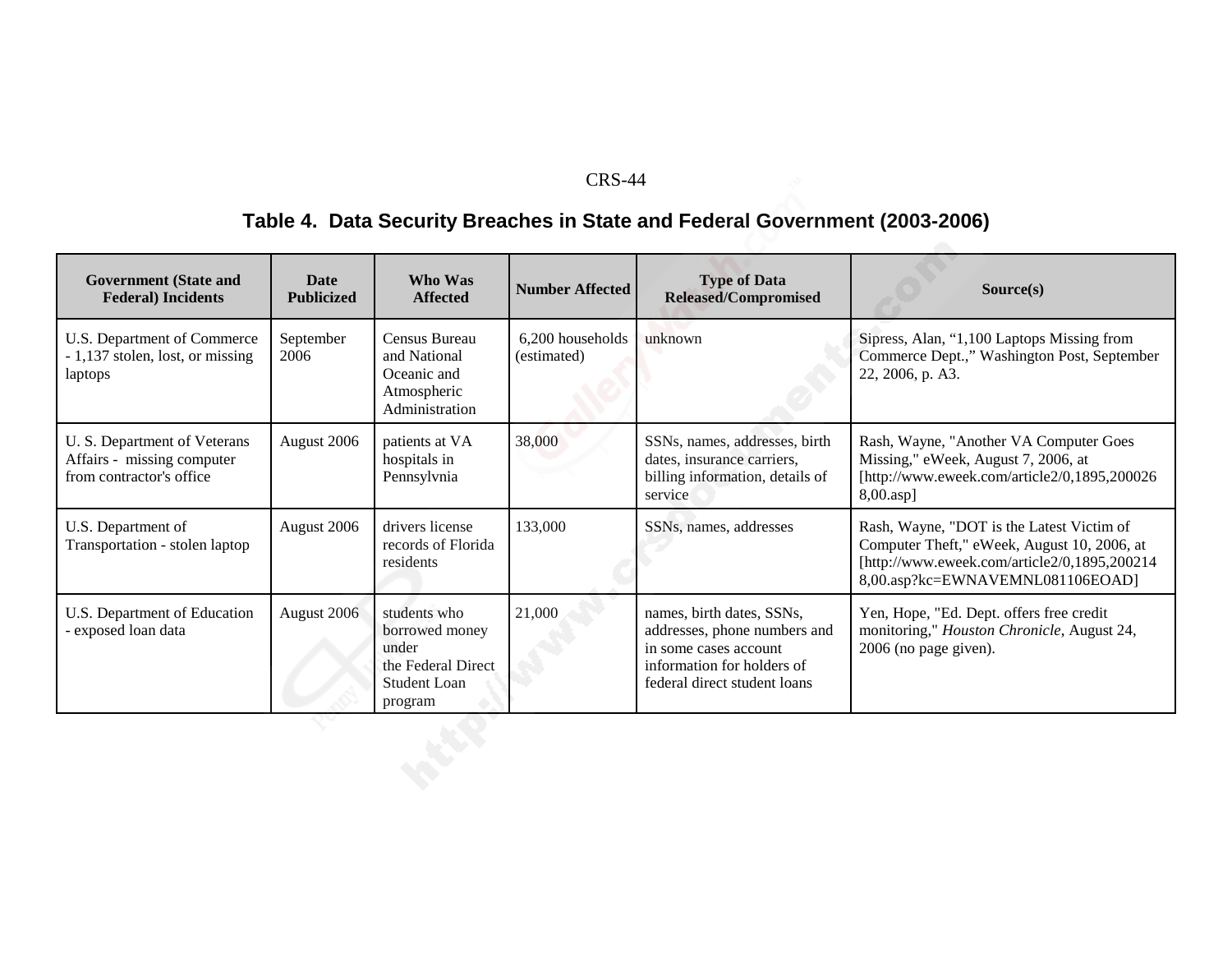| <b>Government</b> (State and<br><b>Federal</b> ) Incidents                                                           | <b>Date</b><br><b>Publicized</b> | Who Was<br><b>Affected</b>                                                                   | <b>Number Affected</b> | <b>Type of Data</b><br><b>Released/Compromised</b>   | Source(s)                                                                                                                                                                                                                                                                                                                      |
|----------------------------------------------------------------------------------------------------------------------|----------------------------------|----------------------------------------------------------------------------------------------|------------------------|------------------------------------------------------|--------------------------------------------------------------------------------------------------------------------------------------------------------------------------------------------------------------------------------------------------------------------------------------------------------------------------------|
| Naval Safety Center - personal<br>data exposed on website and<br>on 1,100 computer discs<br>mailed to naval commands | <b>July 2006</b>                 | Naval and Marine<br>Corps aviators<br>and air crew, both<br>active and reserve               | "more than<br>100,000" | SSNs, personal information                           | "Naval Safety Center Finds Personal Data on<br>Website," U.S. Department of Defense press<br>release, July 8, 2006, at<br>[http://www.news.navy.mil/search/display.asp?st<br>ory_id= $24568$ ].                                                                                                                                |
| U.S. State Department -<br>hackers                                                                                   | <b>July 2006</b>                 | Washington<br>headquarters, and<br>the Bureau of East<br>Asian and Pacific<br><b>Affairs</b> | unknown                | access to data and passwords                         | "State Department Releases Details Of Computer<br>System Attacks," COMMWEB, July 13, 2006<br>(no page given), and Greenemeier, Larry, "State<br>Department Hack Escalates Federal Data<br>Insecurity," Information Week, July 12, 2006, at<br>[http://www.informationweek.com/news/showAr<br>ticle.jhtml?articleID=190302905]. |
| <b>Federal Trade Commission</b>                                                                                      | June 2006                        | subjects of law<br>enforcement<br>investigations                                             | 110                    | names, addresses, SSNs,<br>financial account numbers | Reuters, "FTC Laptops Stolen, 110 People at<br>Risk of ID Theft," Baseline.com, June 23, 2006<br>(no page given).                                                                                                                                                                                                              |
| U.S. Navy - an open website<br>contained five spreadsheet<br>files with personal information                         | June 2006                        | Navy members<br>and dependents                                                               | 30,000                 | names, birth dates and SSNs                          | "Navy Personal Data on Web Is Katrina-related,"<br>States News Service, June 26, 2006 (no page<br>given).                                                                                                                                                                                                                      |
| <b>Texas Guaranteed Student</b><br>Loan-computer equipment<br>lost                                                   | <b>June 2006</b>                 | college students<br>borrowing money<br>from the loan<br>company                              | 1.3 million            | names, SSNs                                          | Evers, Joris, "Loan Company Reports Loss of<br>Data on 1.3 Million," CNet News, June 1, 2006,<br>at<br>[http://news.com.com/Loan+company+reports+1<br>oss+of+data+on+1.3+million/2100-1029_3-607<br>9261.html].                                                                                                                |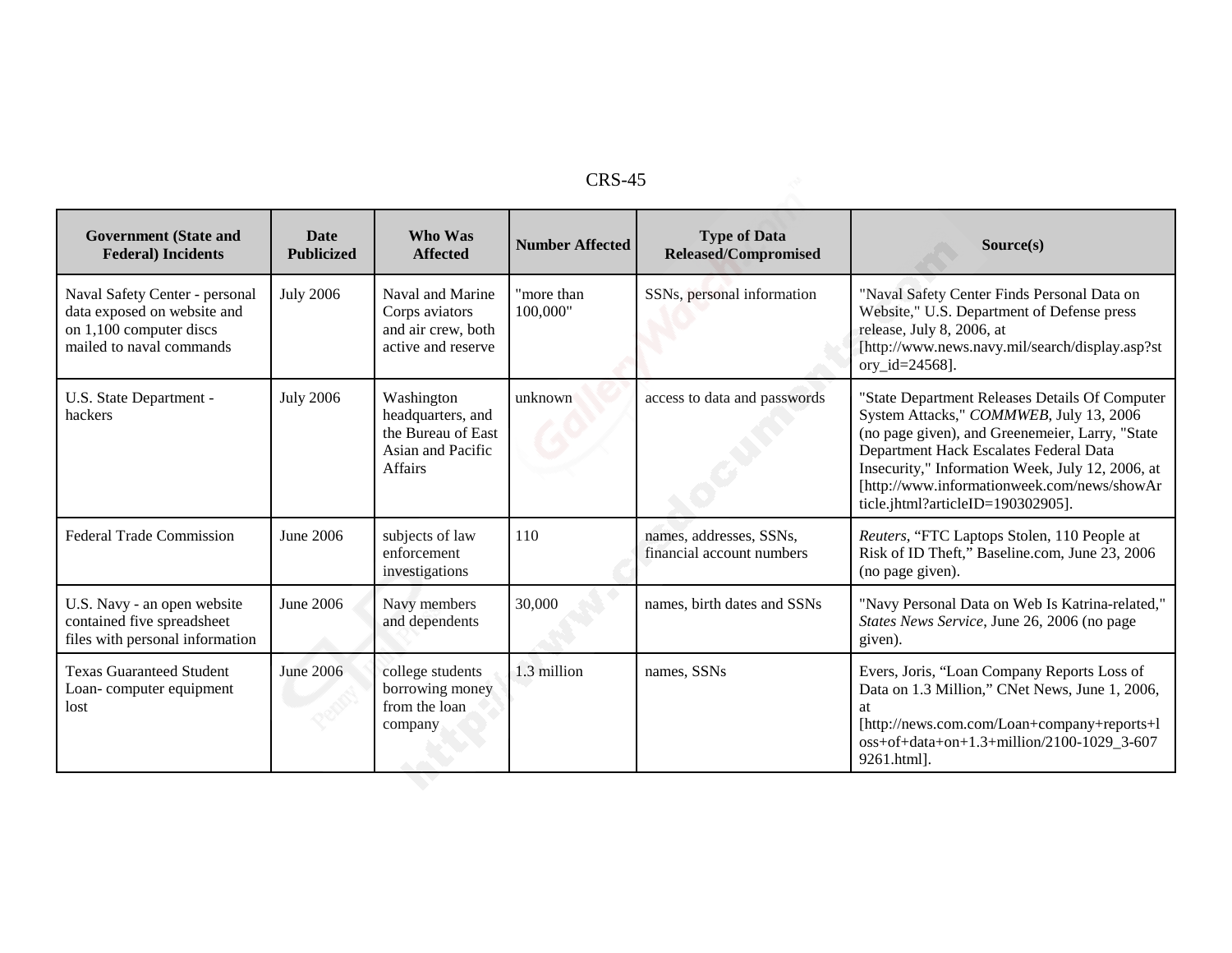| <b>Government</b> (State and<br><b>Federal</b> ) Incidents                                         | <b>Date</b><br><b>Publicized</b> | Who Was<br><b>Affected</b>                                              | <b>Number Affected</b>                        | <b>Type of Data</b><br><b>Released/Compromised</b>                                                                      | Source(s)                                                                                                                                                                                                                                                                            |
|----------------------------------------------------------------------------------------------------|----------------------------------|-------------------------------------------------------------------------|-----------------------------------------------|-------------------------------------------------------------------------------------------------------------------------|--------------------------------------------------------------------------------------------------------------------------------------------------------------------------------------------------------------------------------------------------------------------------------------|
| National Institutes of Health<br><b>Federal Credit Union</b><br>(Rockville, MD)                    | June 2006                        | credit union<br>members                                                 | "small number"                                | unidentified personal<br>information                                                                                    | Trejos, Nancy, "Identity Thieves Hit NIH Credit<br>Union:<br>Scheme Is Latest in Spate of Breaches Affecting<br>Millions," Washington Post, June 29, 2006, p.<br><b>B</b> 3.                                                                                                         |
| U.S. Department of<br>Agriculture- external security<br>breach of a workstation and<br>two servers | June 2006                        | current and retired<br>employees of the<br>department                   | 26,000                                        | names, SSNs, employee<br>photos, internal building<br>locations                                                         | Azaroff, Rachel, "Hacker Might Have Breached<br>Personal Data at USDA," FCW, June 22, 2006,<br><b>at</b><br>[http://www.fcw.com/article94991-06-22-06-We<br>$b$ ].                                                                                                                   |
| Minnesota Department of<br>Revenue<br>(St. Paul, MN) - missing data<br>tape                        | June 2006                        | individuals and<br>businesses<br>(taxpayers)                            | 2,400 individuals<br>and 48,000<br>businesses | names, addresses, SSNs,<br>employment data                                                                              | MN Department of Revenue, "Department of<br>Revenue to Assist Taxpayers Whose Private<br>Information Was Included in a Package Lost in<br>the Mail," June 28, 2006, at<br>[http://www.taxes.state.mn.us/taxes/publications/<br>press_releases/content/taxpayer_information.sht<br>ml |
| Department of Energy-file<br>stolen by hacker                                                      | <b>June 2006</b>                 | employees of the<br>Energy<br>Department's<br>nuclear weapons<br>agency | 1,500                                         | names, SSNs, birth datess,<br>codes showing where the<br>employees worked, codes<br>showing their security<br>clearance | Associated Press, "DOE Computers Hacked;<br>Info on 1,500 Taken," June 11, 2006.                                                                                                                                                                                                     |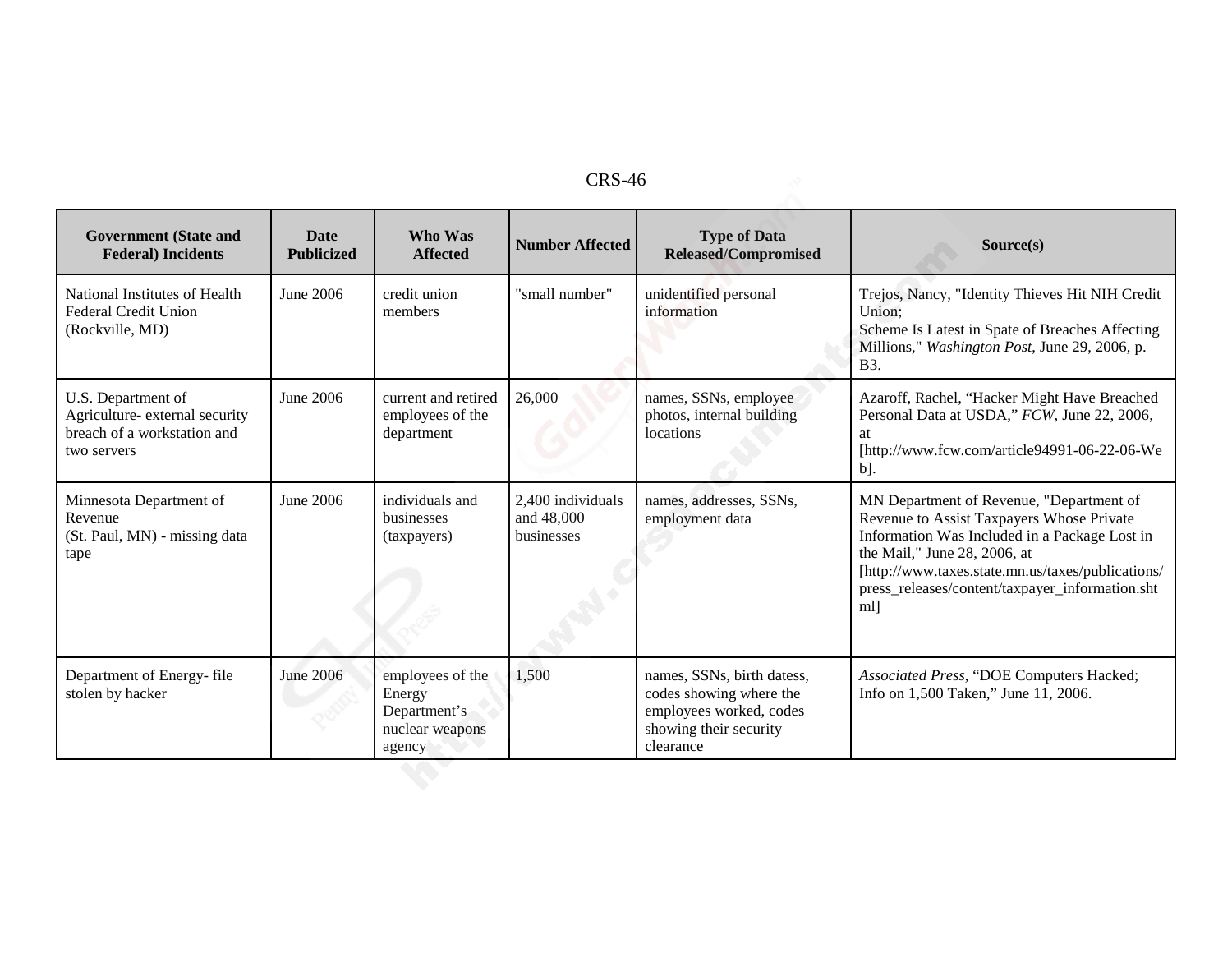| <b>Government</b> (State and<br><b>Federal</b> ) Incidents                                                                                       | <b>Date</b><br><b>Publicized</b> | Who Was<br><b>Affected</b>                                                       | <b>Number Affected</b>                        | <b>Type of Data</b><br><b>Released/Compromised</b>                                             | Source(s)                                                                                                                                                                                            |
|--------------------------------------------------------------------------------------------------------------------------------------------------|----------------------------------|----------------------------------------------------------------------------------|-----------------------------------------------|------------------------------------------------------------------------------------------------|------------------------------------------------------------------------------------------------------------------------------------------------------------------------------------------------------|
| Government Accountability<br>Office (GAO) -website<br>exposed data from audit<br>reports on Defense Department<br>travel vouchers from the 1970s | June 2006                        | DoD employees                                                                    | "fewer than<br>1,000"                         | service members' names.<br>SSNs, addresses                                                     | Thormeyer, Rob, "GAO Removes Archived<br>Personal Data from Web Site,"<br>WashingtonTechnology.com, June 27, 2006 at<br>[http://www.washingtontechnology.com/news/1<br>$1/daily_news/28845-1.html$ . |
| King County Records,<br>Elections, and Licensing<br>Services Division<br>(Seattle, WA) - website<br>exposed personal data                        | June 2006                        | current and<br>former county<br>residents                                        | unknown<br>(potentially)<br>thousands)        | <b>SSNs</b>                                                                                    | Associated Press, "Councilman Irked by Data<br>Postings on Web," June 27, 2006.                                                                                                                      |
| Internal Revenue Service - lost<br>laptop                                                                                                        | June 2006                        | IRS employees<br>and job applicants                                              | 291                                           | names, birth dates, SSNs,<br>fingerprints                                                      | Lee, Christopher, "IRS Laptop Lost with Data on<br>291 People," Washington Post, June 8, 2006, p.<br>A4.                                                                                             |
| Nebraska Treasurer's Office<br>(Lincoln, NE) - hacker broke<br>into a child-support computer<br>system                                           | June 2006                        | individuals and<br>employers who<br>pay and receive<br>child support<br>payments | 300,000<br>individuals and<br>9,000 employers | names, SSNs, tax<br>identification numbers for<br>businesses                                   | Nebraska State Treasurer, "Hacker Virus<br>Stopped by Treasurer's Office," June 29, 2006,<br>at [http://www.treasurer.state.ne.us/ie/server.asp]                                                     |
| Pentagon, Tricare<br>Management Activity- hackers<br>break into server                                                                           | <b>May 2006</b>                  | Defense<br>Department<br>conference<br>attendees                                 | 14,000                                        | names, SSNs, credit card<br>numbers, employer<br>identification, other personal<br>information | Barr, Stephen, "Conference Attendees' Personal<br>Data May Be at Risk," Washington Post, May<br>12, 2006, p. D4.                                                                                     |
|                                                                                                                                                  |                                  |                                                                                  |                                               |                                                                                                |                                                                                                                                                                                                      |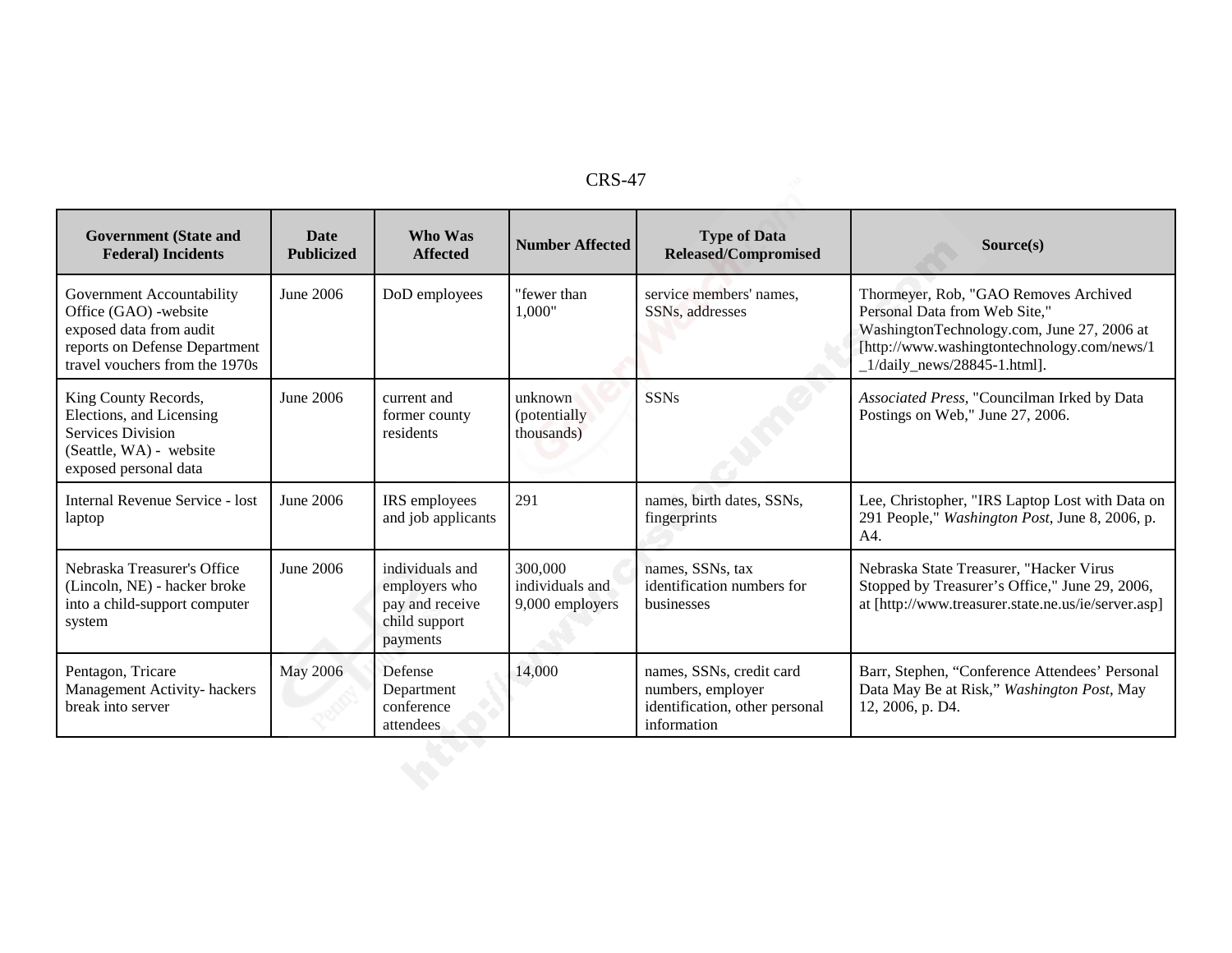| <b>Government</b> (State and<br><b>Federal</b> ) Incidents                                                                | Date<br><b>Publicized</b> | Who Was<br><b>Affected</b>                               | <b>Number Affected</b> | <b>Type of Data</b><br><b>Released/Compromised</b>                          | Source(s)                                                                                                                                                            |
|---------------------------------------------------------------------------------------------------------------------------|---------------------------|----------------------------------------------------------|------------------------|-----------------------------------------------------------------------------|----------------------------------------------------------------------------------------------------------------------------------------------------------------------|
| Department of Veterans<br>Affairs-laptop and external<br>hard drive stolen                                                | May 2006                  | military veterans                                        | 26.5 million           | names, birth dates, SSNs                                                    | Lee, Christopher and Steve Vogel, "Personal<br>Data on Veterans is Stolen," Washington Post,<br>May 23, 2006, p. A1.                                                 |
| National Institutes of Health<br>(NIH)- posting of confidential<br>grant applications                                     | October<br>2005           | applicants to the<br><b>NIH</b>                          | undisclosed            | grant proposals and other grant<br>review materials                         | Pulley, John L., "NIH Accidentally Posts"<br>Confidential Grant Applications on the Web,"<br>The Chronicle of Higher Education, October 31,<br>2005 (no page given). |
| U.S. Air Force - records stolen<br>from the Air Force Personnel<br>Center's online Assignment<br><b>Management System</b> | August 2005               | officers and 19<br><b>NCO<sub>s</sub></b>                | 33,300                 | SSNs, birth dates, and other<br>sensitive information                       | Dorsett, Amy, "Identity theft Threat Hangs over<br>AF Officers," San Antonio Express-News,<br>August 24, 2005, p. 1A.                                                |
| San Diego County Employees<br><b>Retirement Association -</b><br>hackers broke into two<br>computers                      | <b>July 2005</b>          | current and retired<br>county<br>government<br>employees | 33,000                 | workers' names, Social<br>Security numbers, addresses<br>and dates of birth | Chacon, Daniel, "Hackers Breach County's<br>Personal Records; 33,000 People at Risk in<br>Retirement Association," San Diego<br>Union-Tribune, July 30, 2005, p. B1. |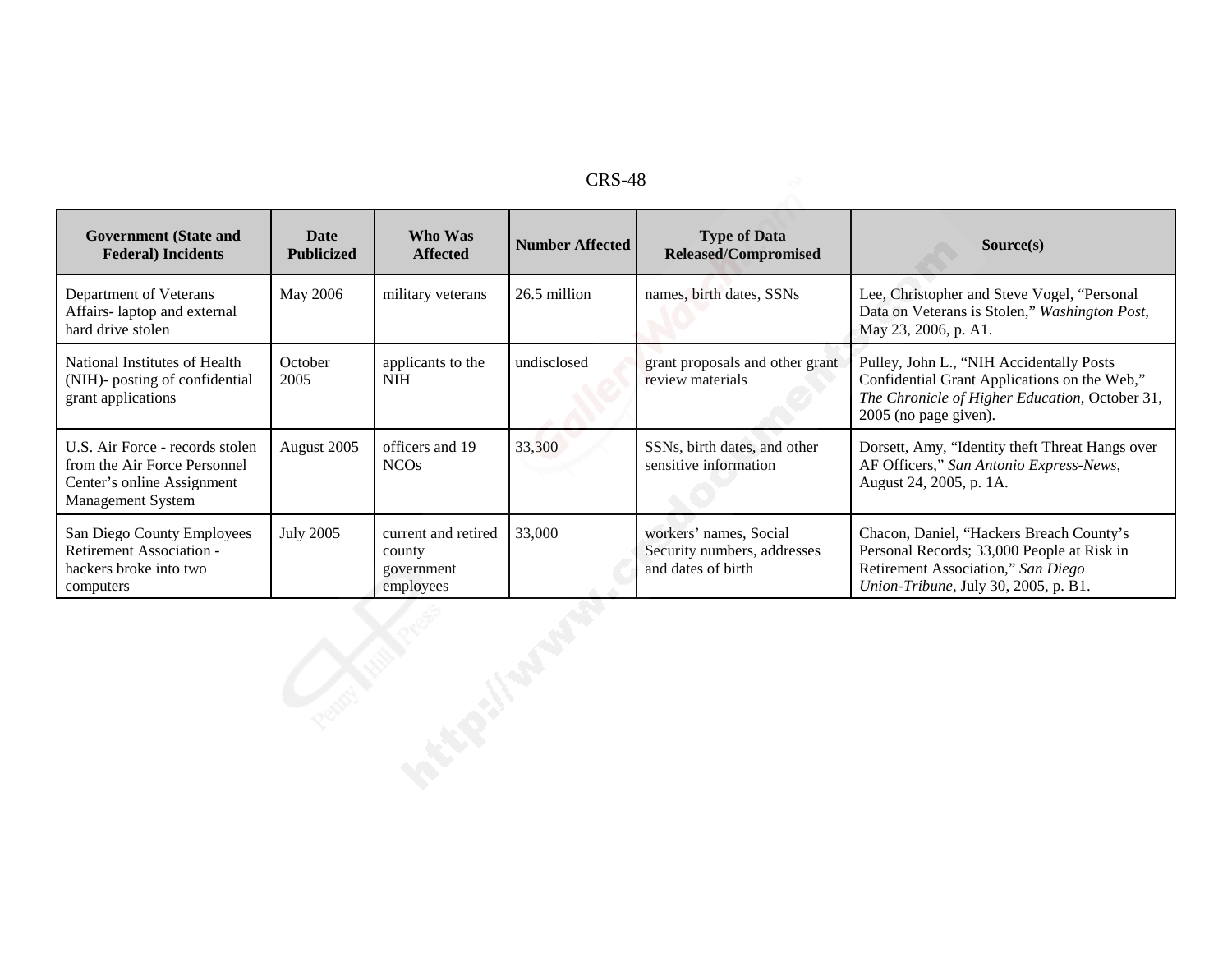| 'RS-<br>49 |  |
|------------|--|
|------------|--|

| $CRS-49$                                                                                                                                                                                                                                                                                                         |                                  |                                                                                                     |                        |                                                     |                                                                                                              |  |
|------------------------------------------------------------------------------------------------------------------------------------------------------------------------------------------------------------------------------------------------------------------------------------------------------------------|----------------------------------|-----------------------------------------------------------------------------------------------------|------------------------|-----------------------------------------------------|--------------------------------------------------------------------------------------------------------------|--|
| <b>Government</b> (State and<br><b>Federal</b> ) Incidents                                                                                                                                                                                                                                                       | <b>Date</b><br><b>Publicized</b> | Who Was<br><b>Affected</b>                                                                          | <b>Number Affected</b> | <b>Type of Data</b><br><b>Released/Compromised</b>  | Source(s)                                                                                                    |  |
| <b>Federal Deposit Insurance</b><br>Corporation - computer breach<br>in early 2004. The agency<br>wrote to employees that it<br>learned of the breach only<br>"recently", but did not explain<br>how the breach occurred, aside<br>from stating that it was not the<br>result of a computer security<br>failure. | June 2005                        | FDIC current and<br>former employees<br>or anyone<br>employed at the<br>agency as of July<br>2002.  | 6,000                  | names, birth dates, SSNs, and<br>salary information | Krim, Jonathan, "FDIC Alerts Employees of<br>Data Breach", Washington Post, June 16 2005,<br>p. D1.          |  |
| Lucas County (OH) Children<br>Services - information from<br>the agency's personnel<br>database was compiled and<br>e-mailed to an outside<br>computer                                                                                                                                                           | June 2005                        | agency's 400<br>current employees<br>and about 500<br>others who have<br>worked there<br>since 1991 | 900                    | names, telephone numbers,<br><b>SSNs</b>            | Patch, David, "Lucas County Children Services<br>Data Stolen," Toledo Blade, June 28, 2005, p.<br><b>B1.</b> |  |
| hackers breached Illinois<br><b>Employment Development</b><br>Department server                                                                                                                                                                                                                                  | February<br>2004                 | people who work<br>as domestic<br>employees and<br>those who employ<br>them                         | 90,000                 | SSNs, wages                                         | "Hackers Breach State Files on 90,000,"<br>Chicago Tribune, February 15, 2004, p. 12.                        |  |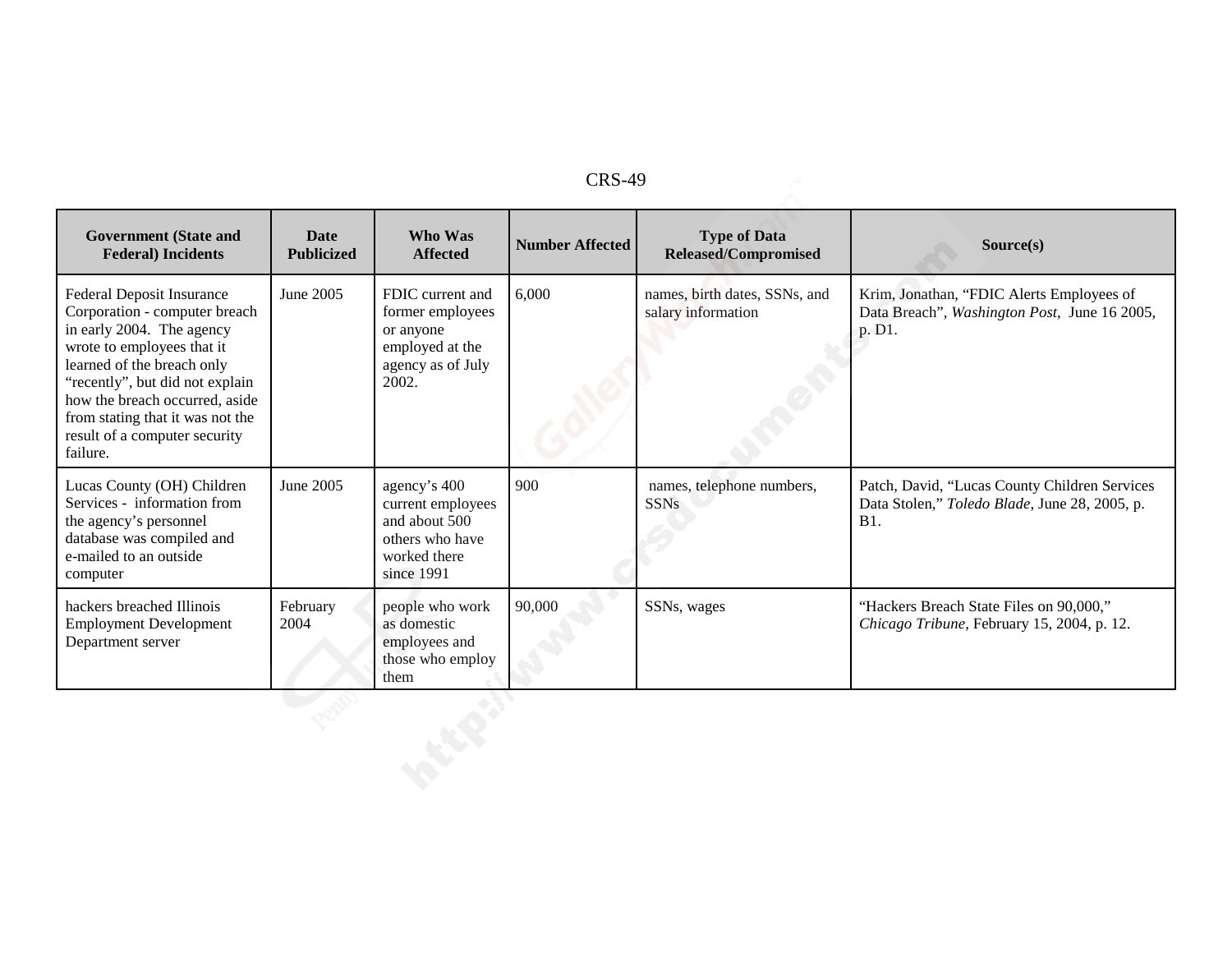| <b>Government (State and</b><br><b>Federal</b> ) Incidents                       | <b>Date</b><br><b>Publicized</b> | Who Was<br><b>Affected</b>                                                      | <b>Number Affected</b> | <b>Type of Data</b><br>Released/Compromised                              | Source(s)                                                                                                                                           |
|----------------------------------------------------------------------------------|----------------------------------|---------------------------------------------------------------------------------|------------------------|--------------------------------------------------------------------------|-----------------------------------------------------------------------------------------------------------------------------------------------------|
| U.S. Department of Defense -<br>hackers downloaded Navy<br>credit cards          | August 2003                      | Navy's purchase<br>card program,<br>used to order<br>routine office<br>supplies | 13,000                 | credit card numbers                                                      | Reddy, Anitha, "Hackers Steal 13,000 Credit<br>Card Numbers; Navy Says No Fraud Has Been<br>Noticed," Washington Post, November 23, 2003,<br>p. E1. |
| Bronx identity theft ring filed<br>thousands of fraudulent<br>income tax returns | February<br>2003                 | income tax filers                                                               | not specified          | <b>SSNs</b><br>note: ID theft ring obtained<br>\$7million in tax refunds | Weiser, Benjamin, "19 Charged in Identity Theft<br>That Netted \$7 Million in Tax Refunds," New<br>York Times, February 5, 2003, p. B3.             |
|                                                                                  |                                  |                                                                                 |                        |                                                                          |                                                                                                                                                     |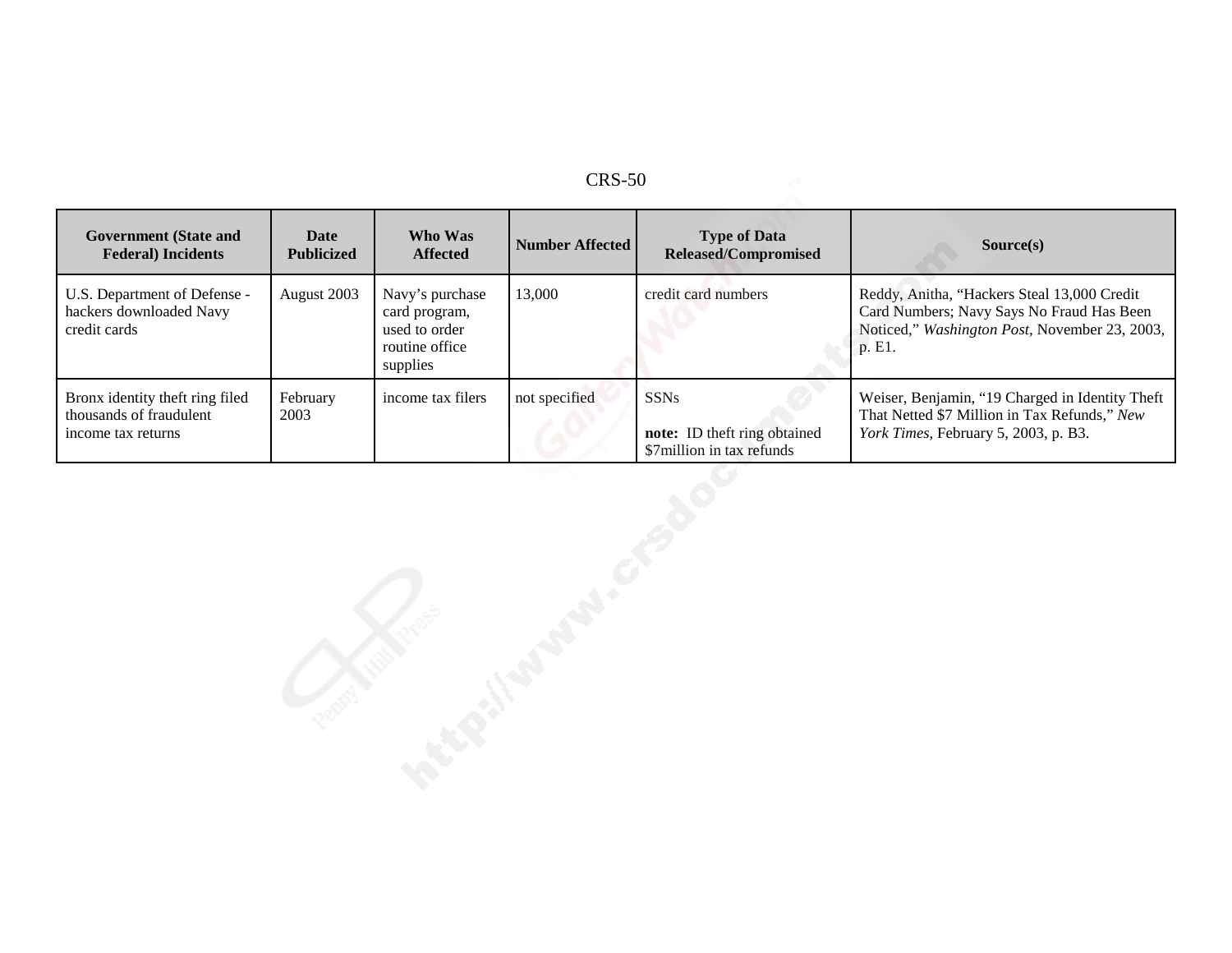### **Table 5. Data Security Breaches in Health Care (2003-2006)**

| <b>Healthcare Incidents</b>                                                                             | <b>Date</b><br><b>Publicized</b> | <b>Who Was</b><br><b>Affected</b>                  | <b>Number Affected</b> | <b>Type of Data</b><br><b>Released/Compromised</b>                                                                                                                        | Source(s)                                                                                                                                                                                                      |
|---------------------------------------------------------------------------------------------------------|----------------------------------|----------------------------------------------------|------------------------|---------------------------------------------------------------------------------------------------------------------------------------------------------------------------|----------------------------------------------------------------------------------------------------------------------------------------------------------------------------------------------------------------|
| Medco Health Solutions-<br>stolen laptop                                                                | March 2006                       | Ohio state<br>employees and<br>their dependents    | 4,600                  | SSNs, birth dates                                                                                                                                                         | Weiss, Todd R., "Vendor Waited Six<br>Weeks to Notify Ohio Officials of Data<br>Breach," Computerworld, March 1,<br>2006, at<br>[http://www.computerworld.com/printth<br>is/2006/0,4814,109116,00.htm].        |
| Children's Health Council,<br>San Jose, California - stolen<br>backup tape                              | September<br>2005                | patients,<br>employees, and<br>parents of patients | 5,000-6,000            | psychiatric records, evaluations and<br>SSNs; also payroll data on hundreds<br>of current and former employees and<br>credit card information from parents<br>of patients | Walsh, Diana, "Data Stolen from<br>Children's Psychiatric Center," San<br>Francisco Chronicle, September 20,<br>2005, p. B8.                                                                                   |
| San Jose Medical Group<br>Management - desktop<br>computers stolen from locked<br>administrative office | April<br>2005                    | former patients<br>from last seven<br>years        | 185,000                | names, addresses, SSNs, confidential<br>medical information                                                                                                               | Weiss, Todd, "Update: Stolen<br>Computers Contain Data on 185,000<br>Patients," Computerworld, April 8,<br>2005, at<br>[http://www.computerworld.com/databa<br>setopics/data/story/0,10801,100961,00.h<br>tml. |
|                                                                                                         |                                  |                                                    |                        |                                                                                                                                                                           |                                                                                                                                                                                                                |